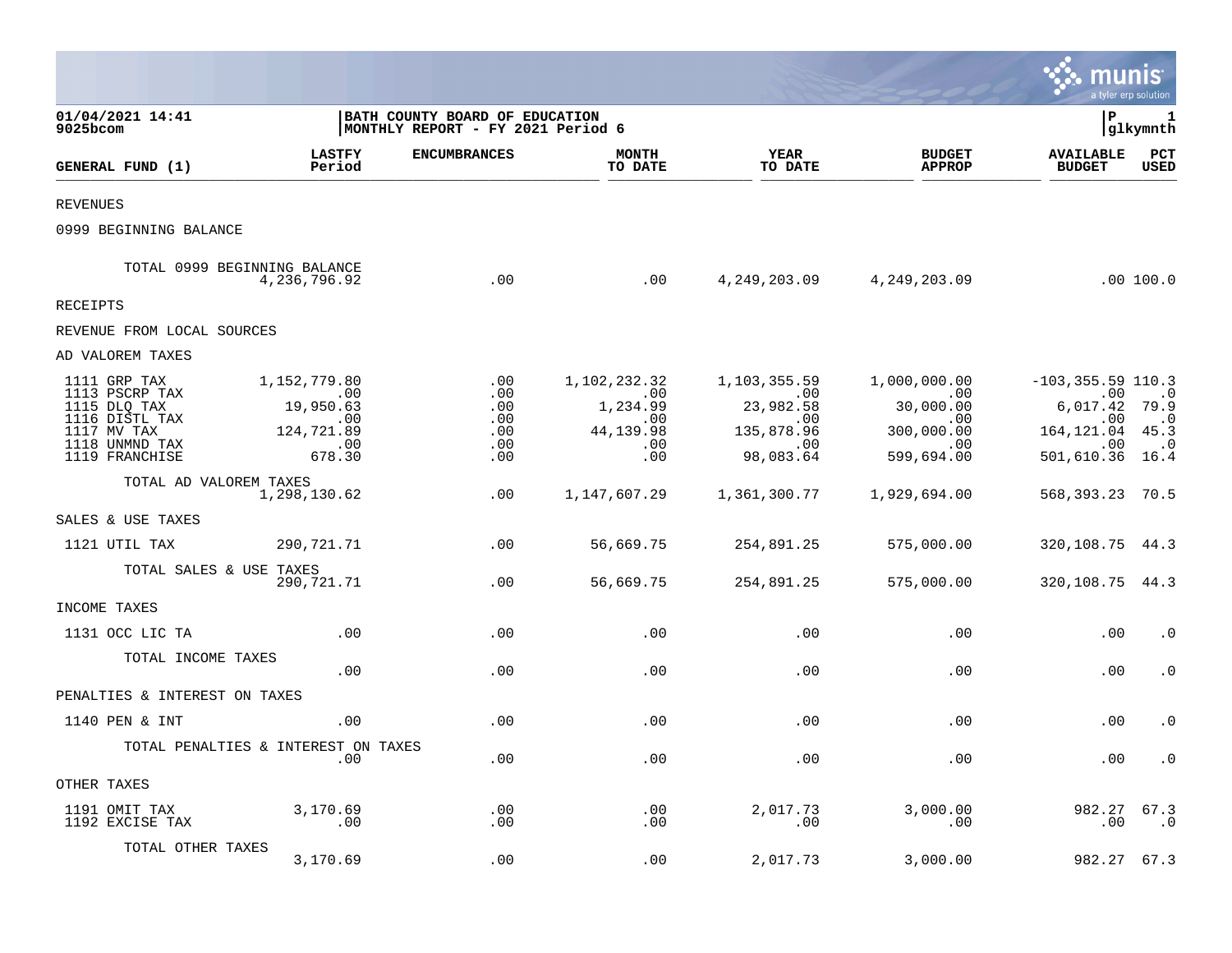|                                                                                                                |                                        |                                                                      |                                        |                                        |                                        | munis                                   | a tyler erp solution                                                                    |
|----------------------------------------------------------------------------------------------------------------|----------------------------------------|----------------------------------------------------------------------|----------------------------------------|----------------------------------------|----------------------------------------|-----------------------------------------|-----------------------------------------------------------------------------------------|
| 01/04/2021 14:41<br>9025bcom                                                                                   |                                        | BATH COUNTY BOARD OF EDUCATION<br> MONTHLY REPORT - FY 2021 Period 6 |                                        |                                        |                                        | l P                                     | 2<br> glkymnth                                                                          |
| GENERAL FUND (1)                                                                                               | <b>LASTFY</b><br>Period                | <b>ENCUMBRANCES</b>                                                  | <b>MONTH</b><br>TO DATE                | <b>YEAR</b><br>TO DATE                 | <b>BUDGET</b><br><b>APPROP</b>         | <b>AVAILABLE</b><br><b>BUDGET</b>       | PCT<br><b>USED</b>                                                                      |
| REVENUE OTHER LOCAL GOVERNMENT UNITS                                                                           |                                        |                                                                      |                                        |                                        |                                        |                                         |                                                                                         |
| 1280 IN LIEU OF                                                                                                | .00                                    | .00                                                                  | .00                                    | .00                                    | .00                                    | .00                                     | $\cdot$ 0                                                                               |
| TOTAL REVENUE OTHER LOCAL GOVERNMENT UNITS                                                                     | .00                                    | .00                                                                  | .00                                    | .00                                    | .00                                    | .00                                     | $\cdot$ 0                                                                               |
| TUITION                                                                                                        |                                        |                                                                      |                                        |                                        |                                        |                                         |                                                                                         |
| 1310 TUIT IND<br>1320 GOV TUI IN<br>1330 GOV TUI OU<br>1340 TUIT OTHR                                          | .00<br>.00<br>.00<br>.00               | .00<br>.00<br>.00<br>.00                                             | .00<br>.00<br>.00<br>.00               | .00<br>.00<br>.00<br>.00               | .00<br>.00<br>.00<br>.00               | $.00 \,$<br>$.00 \,$<br>.00<br>$.00 \,$ | $\cdot$ 0<br>$\cdot$ 0<br>$\begin{smallmatrix} 0 \\ 0 \\ 0 \end{smallmatrix}$           |
| TOTAL TUITION                                                                                                  | .00                                    | .00                                                                  | .00                                    | .00                                    | .00                                    | .00                                     | $\cdot$ 0                                                                               |
| TRANSPORTATION                                                                                                 |                                        |                                                                      |                                        |                                        |                                        |                                         |                                                                                         |
| 1410 TRNS INDIV<br>1420 TRN GOV IN<br>1430 TRN GOV OU<br>1440 TRN OTH PV<br>1441 TRN NON-PB<br>1442 TRN FSC CT | .00<br>.00<br>.00<br>.00<br>.00<br>.00 | .00<br>.00<br>.00<br>.00<br>.00<br>.00                               | .00<br>.00<br>.00<br>.00<br>.00<br>.00 | .00<br>.00<br>.00<br>.00<br>.00<br>.00 | .00<br>.00<br>.00<br>.00<br>.00<br>.00 | .00<br>.00<br>.00<br>.00<br>.00<br>.00  | $\cdot$ 0<br>$\cdot$ 0<br>$\cdot$ 0<br>$\boldsymbol{\cdot}$ 0<br>$\cdot$ 0<br>$\cdot$ 0 |
| TOTAL TRANSPORTATION                                                                                           | .00                                    | .00                                                                  | .00                                    | .00                                    | .00                                    | .00                                     | $\cdot$ 0                                                                               |
| EARNINGS ON INVESTMENTS                                                                                        |                                        |                                                                      |                                        |                                        |                                        |                                         |                                                                                         |
| 1510 INT ON INV<br>1540 INVST PRPT                                                                             | 49, 117.84<br>.00                      | .00<br>.00                                                           | 2,549.11<br>.00                        | 14,039.58<br>.00                       | 5,000.00<br>.00                        | $-9,039.58$ 280.8<br>.00                | $\overline{\phantom{0}}$ .0                                                             |
| TOTAL EARNINGS ON INVESTMENTS                                                                                  | 49,117.84                              | .00                                                                  | 2,549.11                               | 14,039.58                              | 5,000.00                               | $-9,039.58$ 280.8                       |                                                                                         |
| FOOD SERVICE                                                                                                   |                                        |                                                                      |                                        |                                        |                                        |                                         |                                                                                         |
| 1630 SPEC FUNC                                                                                                 | .00                                    | .00                                                                  | .00                                    | .00                                    | .00                                    | .00                                     | $\cdot$ 0                                                                               |
| TOTAL FOOD SERVICE                                                                                             | .00                                    | .00                                                                  | .00                                    | .00                                    | .00                                    | $.00 \,$                                | $\cdot$ 0                                                                               |
| STUDENT ACTIVITIES                                                                                             |                                        |                                                                      |                                        |                                        |                                        |                                         |                                                                                         |
| 1740 FEES<br>1750 DONATIONS                                                                                    | .00<br>.00                             | .00<br>.00                                                           | .00<br>.00                             | .00<br>.00                             | .00<br>.00                             | $.00 \,$<br>.00                         | $\cdot$ 0<br>$\cdot$ 0                                                                  |
| TOTAL STUDENT ACTIVITIES                                                                                       | .00                                    | .00                                                                  | .00                                    | .00                                    | .00                                    | .00                                     | $\cdot$ 0                                                                               |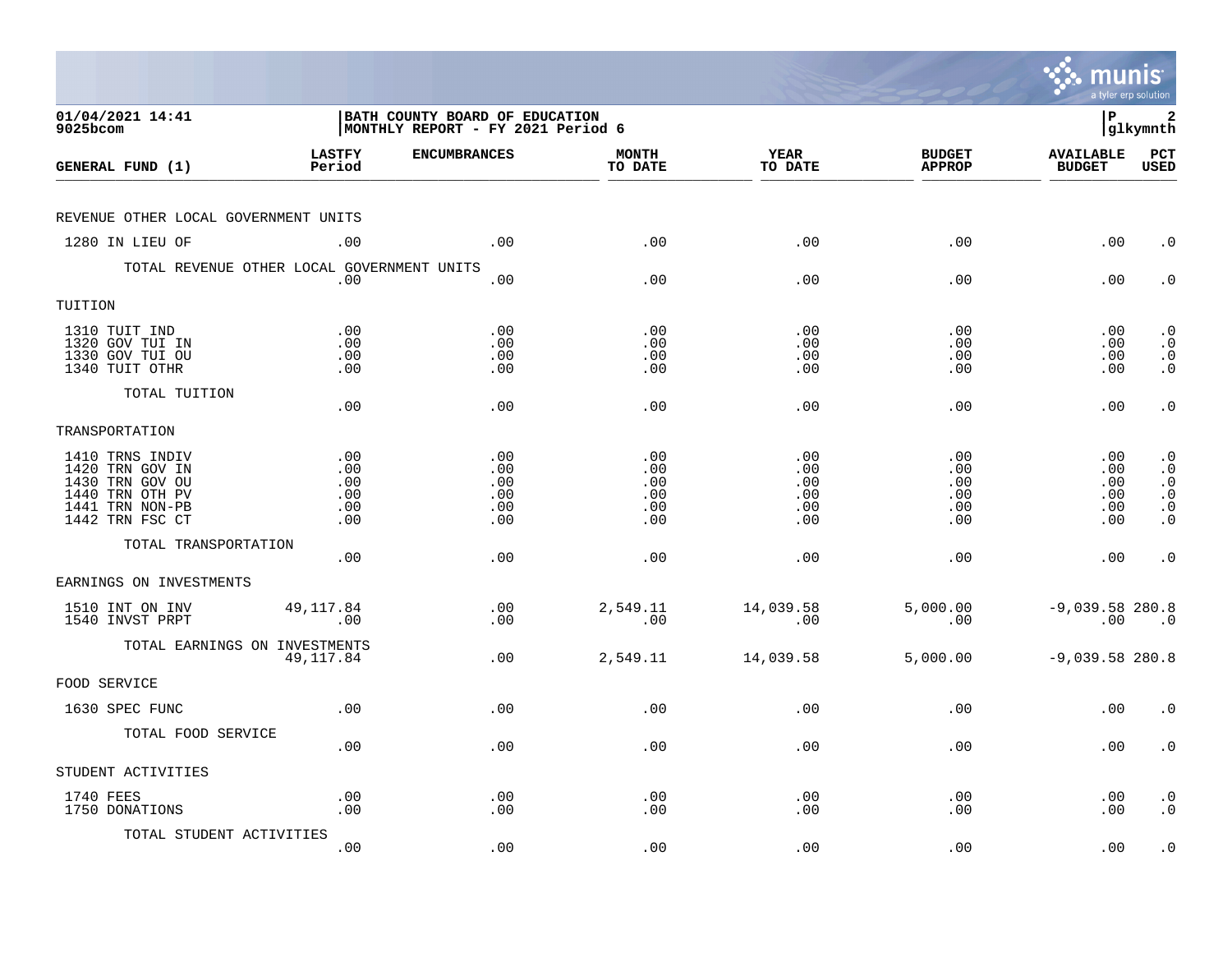

| 01/04/2021 14:41<br>9025bcom                                                                                                                                                                                                                 |                                                                                                 | <b>BATH COUNTY BOARD OF EDUCATION</b><br>MONTHLY REPORT - FY 2021 Period 6              |                                                                                         |                                                                                              |                                                                                                                   | lР                                                                                                              | 3<br> glkymnth                                                                                                                                                                                  |
|----------------------------------------------------------------------------------------------------------------------------------------------------------------------------------------------------------------------------------------------|-------------------------------------------------------------------------------------------------|-----------------------------------------------------------------------------------------|-----------------------------------------------------------------------------------------|----------------------------------------------------------------------------------------------|-------------------------------------------------------------------------------------------------------------------|-----------------------------------------------------------------------------------------------------------------|-------------------------------------------------------------------------------------------------------------------------------------------------------------------------------------------------|
| GENERAL FUND (1)                                                                                                                                                                                                                             | <b>LASTFY</b><br>Period                                                                         | <b>ENCUMBRANCES</b>                                                                     | <b>MONTH</b><br>TO DATE                                                                 | <b>YEAR</b><br>TO DATE                                                                       | <b>BUDGET</b><br><b>APPROP</b>                                                                                    | <b>AVAILABLE</b><br><b>BUDGET</b>                                                                               | PCT<br><b>USED</b>                                                                                                                                                                              |
| OTHER REVENUE FROM LOCAL SOURCES                                                                                                                                                                                                             |                                                                                                 |                                                                                         |                                                                                         |                                                                                              |                                                                                                                   |                                                                                                                 |                                                                                                                                                                                                 |
| 1911 BLDG RENT<br>1912 BUS RENT<br>1919 OTHER RENT<br>1920 CONTRIBUTE<br>1929 INKIND REV<br>1941 TXT SALES<br>1942 TXT RENTS<br>1951 MSC SCH IN<br>1952 MSC SCH OU<br>1980 PRYR REFND<br>1990 MISC REV<br>1991 TRANSCRIPT<br>1993 OTH REBATE | .00<br>.00<br>.00<br>.00<br>.00<br>.00<br>65.00<br>.00<br>.00<br>.83<br>13,590.94<br>.00<br>.00 | .00<br>.00<br>.00<br>.00<br>.00<br>.00<br>.00<br>.00<br>.00<br>.00<br>.00<br>.00<br>.00 | .00<br>.00<br>.00<br>.00<br>.00<br>.00<br>.00<br>.00<br>.00<br>.00<br>.00<br>.00<br>.00 | .00<br>.00<br>.00<br>.00<br>.00<br>.00<br>.00<br>.00<br>.00<br>.00<br>8,694.15<br>.00<br>.00 | .00<br>$.00 \,$<br>.00<br>500.00<br>.00<br>.00<br>200.00<br>.00<br>.00<br>4,000.00<br>1,000.00<br>.00<br>$.00 \,$ | .00<br>.00<br>.00<br>500.00<br>.00<br>.00<br>200.00<br>.00<br>.00<br>4,000.00<br>$-7,694.15869.4$<br>.00<br>.00 | $\cdot$ 0<br>$\cdot$ 0<br>$\cdot$ 0<br>$\cdot$ 0<br>$\boldsymbol{\cdot}$ 0<br>$\cdot$ 0<br>$\boldsymbol{\cdot}$ 0<br>$\cdot$ 0<br>$\boldsymbol{\cdot}$ 0<br>$\cdot$ 0<br>$\cdot$ 0<br>$\cdot$ 0 |
|                                                                                                                                                                                                                                              | TOTAL OTHER REVENUE FROM LOCAL SOURCES<br>13,656.77                                             | .00                                                                                     | .00                                                                                     | 8,694.15                                                                                     | 5,700.00                                                                                                          | $-2,994.15$ 152.5                                                                                               |                                                                                                                                                                                                 |
|                                                                                                                                                                                                                                              | TOTAL REVENUE FROM LOCAL SOURCES<br>1,654,797.63                                                | .00                                                                                     |                                                                                         | 1,206,826.15 1,640,943.48 2,518,394.00                                                       |                                                                                                                   | 877,450.52 65.2                                                                                                 |                                                                                                                                                                                                 |
| REVENUE FROM STATE SOURCES                                                                                                                                                                                                                   |                                                                                                 |                                                                                         |                                                                                         |                                                                                              |                                                                                                                   |                                                                                                                 |                                                                                                                                                                                                 |
| STATE PROGRAM                                                                                                                                                                                                                                |                                                                                                 |                                                                                         |                                                                                         |                                                                                              |                                                                                                                   |                                                                                                                 |                                                                                                                                                                                                 |
| 3111 SEEK                                                                                                                                                                                                                                    | 4,382,178.00                                                                                    | $\sim$ 00                                                                               | 667,906.00                                                                              |                                                                                              | 4,263,427.00 8,400,000.00 4,136,573.00 50.8                                                                       |                                                                                                                 |                                                                                                                                                                                                 |
| TOTAL STATE PROGRAM                                                                                                                                                                                                                          | 4,382,178.00                                                                                    | .00                                                                                     | 667,906.00                                                                              | 4, 263, 427.00                                                                               | 8,400,000.00                                                                                                      | 4, 136, 573.00 50.8                                                                                             |                                                                                                                                                                                                 |
| OTHER STATE FUNDING                                                                                                                                                                                                                          |                                                                                                 |                                                                                         |                                                                                         |                                                                                              |                                                                                                                   |                                                                                                                 |                                                                                                                                                                                                 |
| 3122 VOC TRANSP<br>3124 DST VOC SC<br>3125 DRV TRN RB<br>3126 SUB REIMB<br>3127 FLEX SPD<br>3128 AUD REIMB<br>3129 KSB/D TR R                                                                                                                | .00<br>.00<br>.00<br>.00<br>.00<br>.00<br>.00                                                   | .00<br>.00<br>.00<br>.00<br>.00<br>.00<br>.00                                           | .00<br>.00<br>.00<br>.00<br>.00<br>.00<br>.00                                           | .00<br>.00<br>.00<br>.00<br>.00<br>.00<br>.00                                                | .00<br>$.00 \,$<br>$.00 \,$<br>$.00 \,$<br>$.00 \ \,$<br>$.00 \ \,$<br>$.00 \,$                                   | .00<br>.00<br>.00<br>.00<br>.00<br>.00<br>.00                                                                   | $\cdot$ 0<br>$\boldsymbol{\cdot}$ 0<br>$\cdot$ 0<br>$\cdot$ 0<br>$\cdot$ 0<br>$\cdot$ 0<br>$\cdot$ 0                                                                                            |
|                                                                                                                                                                                                                                              | TOTAL OTHER STATE FUNDING                                                                       |                                                                                         |                                                                                         |                                                                                              |                                                                                                                   |                                                                                                                 |                                                                                                                                                                                                 |
|                                                                                                                                                                                                                                              | .00                                                                                             | .00                                                                                     | .00                                                                                     | .00                                                                                          | .00                                                                                                               | .00                                                                                                             | . $\boldsymbol{0}$                                                                                                                                                                              |
| EXPENDITURE REIMBURSEMENTS                                                                                                                                                                                                                   |                                                                                                 |                                                                                         |                                                                                         |                                                                                              |                                                                                                                   |                                                                                                                 |                                                                                                                                                                                                 |
| 3130 NBC REIMB<br>3131 MISC REIMB                                                                                                                                                                                                            | .00<br>.00                                                                                      | .00<br>.00                                                                              | .00<br>.00                                                                              | .00<br>.00                                                                                   | 7,000.00<br>20,000.00                                                                                             | 7,000.00<br>20,000.00                                                                                           | $\cdot$ 0<br>$\cdot$ 0                                                                                                                                                                          |
|                                                                                                                                                                                                                                              | TOTAL EXPENDITURE REIMBURSEMENTS<br>.00                                                         | .00                                                                                     | .00                                                                                     | .00                                                                                          | 27,000.00                                                                                                         | 27,000.00                                                                                                       | $\cdot$ 0                                                                                                                                                                                       |

REVENUE IN LIEU OF TAXES/STATE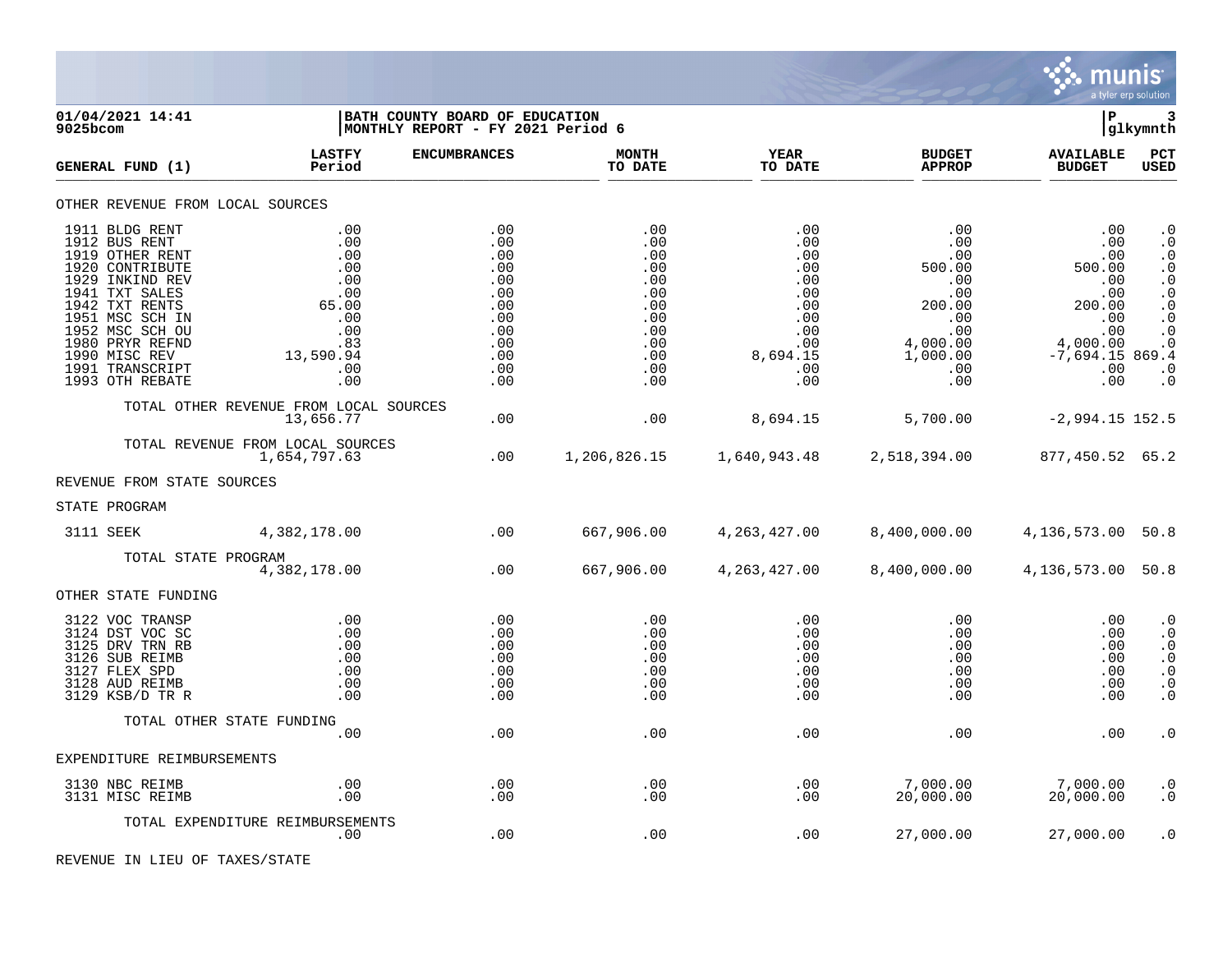

| 01/04/2021 14:41<br>9025bcom     |                                                   | BATH COUNTY BOARD OF EDUCATION<br> MONTHLY REPORT - FY 2021 Period 6 |                         |                        |                                | lР                                | 4<br> glkymnth     |
|----------------------------------|---------------------------------------------------|----------------------------------------------------------------------|-------------------------|------------------------|--------------------------------|-----------------------------------|--------------------|
| GENERAL FUND (1)                 | <b>LASTFY</b><br>Period                           | <b>ENCUMBRANCES</b>                                                  | <b>MONTH</b><br>TO DATE | <b>YEAR</b><br>TO DATE | <b>BUDGET</b><br><b>APPROP</b> | <b>AVAILABLE</b><br><b>BUDGET</b> | PCT<br><b>USED</b> |
|                                  |                                                   |                                                                      |                         |                        |                                |                                   |                    |
| 3800 TAXES                       | 12,108.73                                         | .00                                                                  | 2,440.62                | 14,629.12              | 25,000.00                      | 10,370.88                         | 58.5               |
|                                  | TOTAL REVENUE IN LIEU OF TAXES/STATE<br>12,108.73 | .00                                                                  | 2,440.62                | 14,629.12              | 25,000.00                      | 10,370.88                         | 58.5               |
| REVENUE ON BEHALF PAYMENTS       |                                                   |                                                                      |                         |                        |                                |                                   |                    |
| 3900 ON-BEHALF                   | .00                                               | .00                                                                  | .00                     | .00                    | .00                            | .00                               | $\cdot$ 0          |
|                                  | TOTAL REVENUE ON BEHALF PAYMENTS<br>.00           | .00                                                                  | .00                     | .00                    | .00                            | .00                               | $\cdot$ 0          |
|                                  | TOTAL REVENUE FROM STATE SOURCES<br>4,394,286.73  | .00                                                                  | 670,346.62              | 4,278,056.12           | 8,452,000.00                   | 4, 173, 943.88                    | 50.6               |
| REVENUE FROM FEDERAL SOURCES     |                                                   |                                                                      |                         |                        |                                |                                   |                    |
| RESTRICTED DIRECT                |                                                   |                                                                      |                         |                        |                                |                                   |                    |
| 4300 RES DIR FE                  | .00                                               | .00                                                                  | .00                     | .00                    | .00                            | .00                               | . 0                |
| TOTAL RESTRICTED DIRECT          | .00                                               | .00                                                                  | .00                     | .00                    | .00                            | .00                               | $\cdot$ 0          |
| RESTRICTED THROUGH THE STATE     |                                                   |                                                                      |                         |                        |                                |                                   |                    |
| 4500 RES FED/ST                  | .00                                               | .00                                                                  | .00                     | .00                    | .00                            | .00                               | $\cdot$ 0          |
|                                  | TOTAL RESTRICTED THROUGH THE<br>STATE<br>.00      | .00                                                                  | .00                     | .00                    | .00                            | .00                               | . 0                |
| THROUGH INTERMEDIATE AGENCIES    |                                                   |                                                                      |                         |                        |                                |                                   |                    |
| 4700 FED INTERM                  | .00                                               | .00                                                                  | .00                     | .00                    | .00                            | .00                               | . 0                |
|                                  | TOTAL THROUGH INTERMEDIATE AGENCIES<br>.00        | .00                                                                  | .00                     | .00                    | .00                            | .00                               | $\cdot$ 0          |
| FEDERAL REIMBURSEMENT            |                                                   |                                                                      |                         |                        |                                |                                   |                    |
| 4810 MED REIMB<br>4810 MED REIMB | 30,950.63<br>16,696.26                            | .00<br>.00                                                           | 25,849.93<br>.00        | 44,779.71<br>30,000.00 | 25,000.00<br>30,000.00         | $-19,779.71$ 179.1                | .00 100.0          |
|                                  | TOTAL FEDERAL REIMBURSEMENT<br>47,646.89          | .00                                                                  | 25,849.93               | 74,779.71              | 55,000.00                      | $-19,779.71$ 136.0                |                    |
|                                  | TOTAL REVENUE FROM FEDERAL SOURCES<br>47,646.89   | .00                                                                  | 25,849.93               | 74,779.71              | 55,000.00                      | $-19,779.71$ 136.0                |                    |

OTHER RECEIPTS

INTERFUND TRANSFERS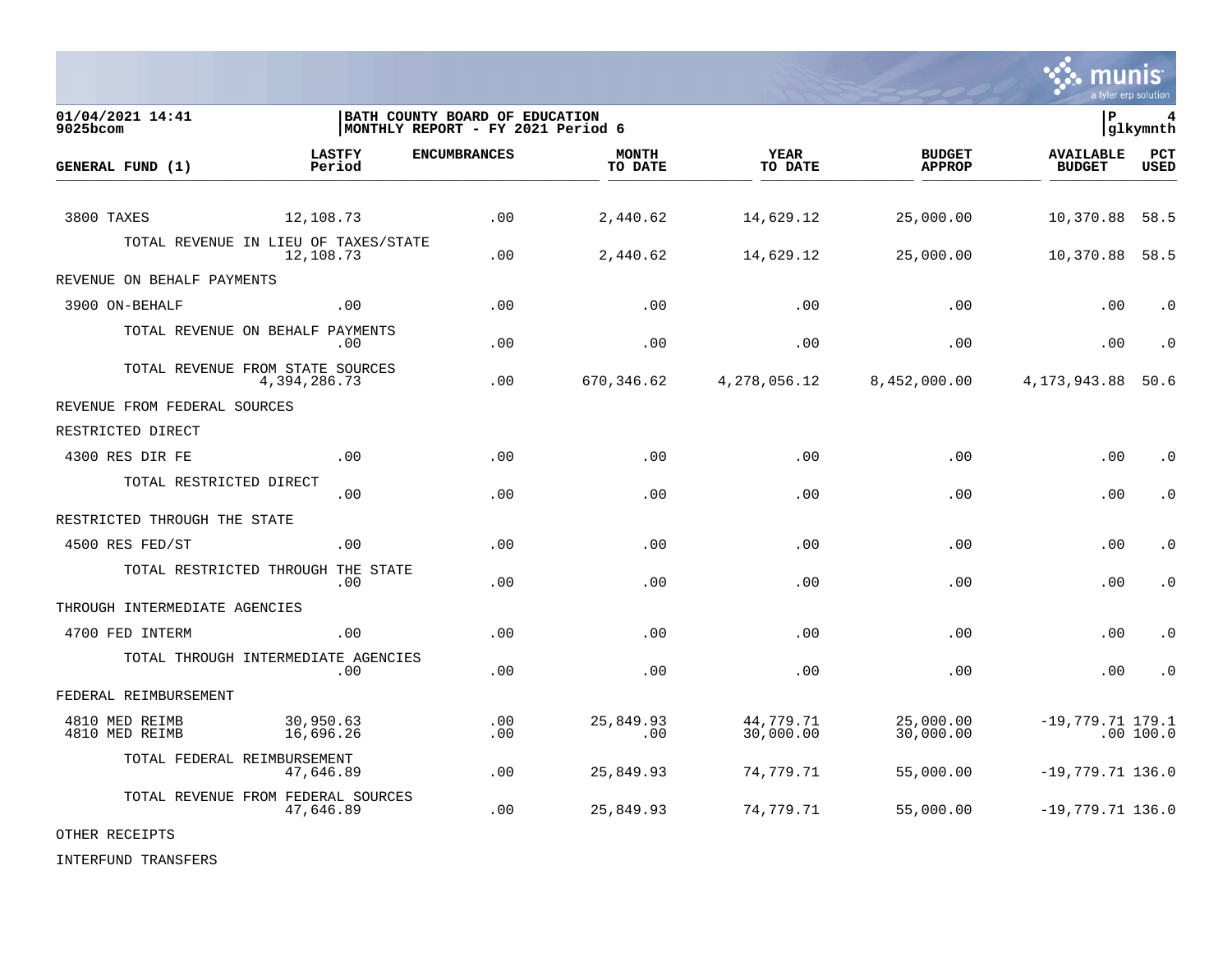

01/04/2021 14:41 **| BATH COUNTY BOARD OF EDUCATION**<br>9025bcom **| BATH COUNTY BOARD OF EDUCATION 6**<br>9025bcom **| BATH COUNTHLY REPORT** - FY 2021 Period 6  $MONTHLY REPORT - FY 2021 Period 6$ **LASTFY ENCUMBRANCES MONTH YEAR BUDGET AVAILABLE PCT GENERAL FUND (1)** TO DATE THE RELIGION CONDUCT TO DATE THE RELIGION CONDUCT TO DATE THE RELIGION OF THE RELIGION OF THE RELIGION OF THE RELIGION OF THE RELIGION OF THE RELIGION OF THE RELIGION OF THE RELIGION OF THE RELIGION OF THE RELIGION 5210 FND XFER .00 .00 .00 .00 .00 .00 .0 5220 INDCST XFE 21,781.92 .00 .00 24,962.11 43,436.00 18,473.89 57.5 TOTAL INTERFUND TRANSFERS 21,781.92 .00 .00 24,962.11 43,436.00 18,473.89 57.5 SALE OR COMP FOR LOSS OF ASSETS 5311 SALE LAND .00 .00 .00 .00 .00 .00 .0 5312 LOSS LAND .00 .00 .00 .00 .00 .00 .0 5331 SALE BLDG .00 .00 .00 .00 .00 .00 .0 5332 LOSS BLDG .00 .00 .00 .00 .00 .00 .0 5341 SALE EQUIP .00 .00 .00 .00 5,000.00 5,000.00 .0 5342 LOSS EQUIP .00 .00 .00 .00 .00 .00 .0 TOTAL SALE OR COMP FOR LOSS OF ASSETS .00 .00 .00 .00 5,000.00 5,000.00 .0 CAPITAL LEASE PROCEEDS 5500 LEASE PROC .00 .00 .00 .00 .00 .00 .0 TOTAL CAPITAL LEASE PROCEEDS .00 .00 .00 .00 .00 .00 .0 TOTAL OTHER RECEIPTS<br>21.781.92 21,781.92 .00 .00 24,962.11 48,436.00 23,473.89 51.5 TOTAL RECEIPTS 6,118,513.17 .00 1,903,022.70 6,018,741.42 11,073,830.00 5,055,088.58 54.4 TOTAL REVENUE 10,355,310.09 .00 1,903,022.70 10,267,944.51 15,323,033.09 5,055,088.58 67.0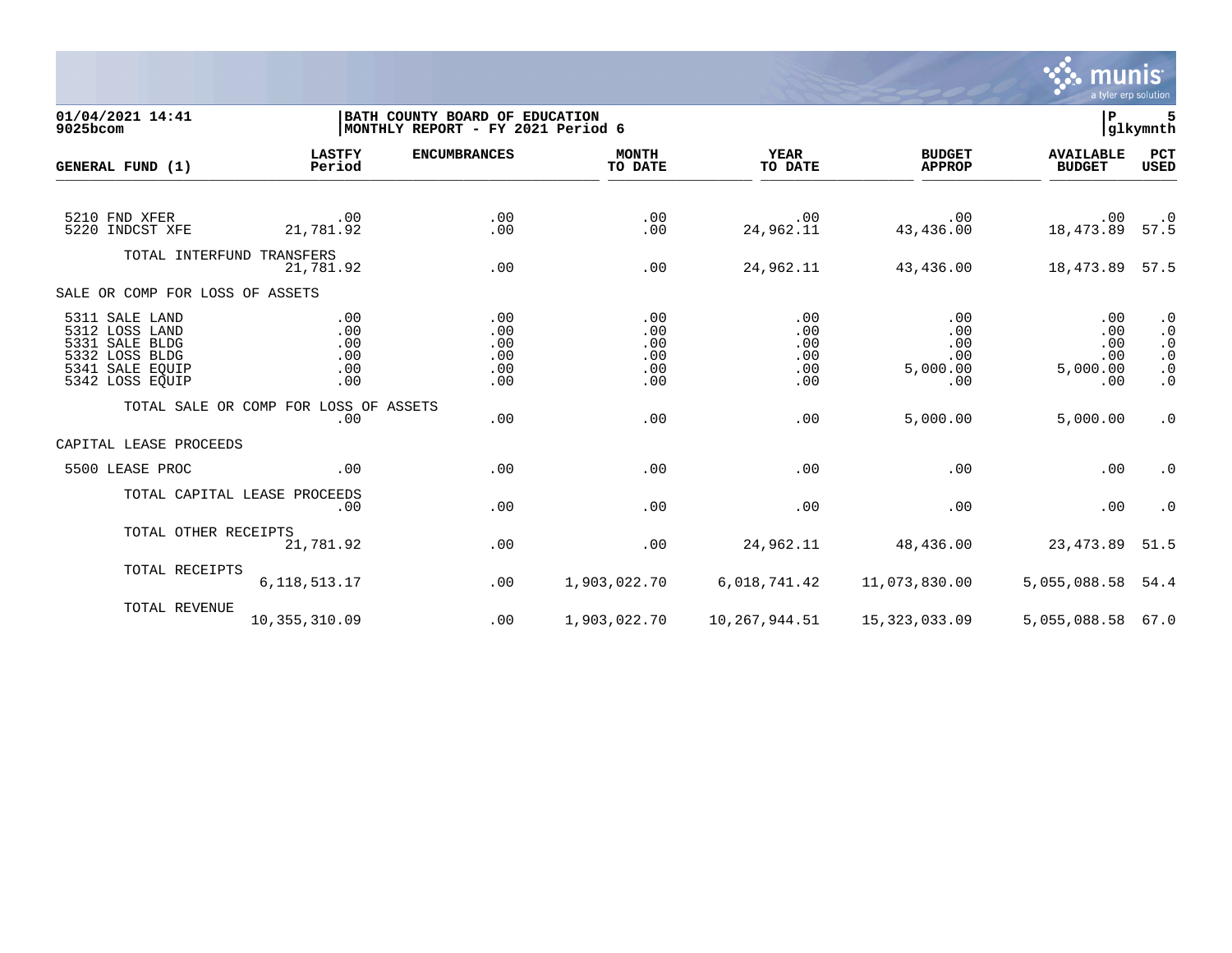|                                                                              |                          |                                                                                                                             |                                                                                       |                                                                                                             |                                                                                                                        |                                                                                                                                  | munis<br>a tyler erp solution                                                                                                        |                                                                                                     |
|------------------------------------------------------------------------------|--------------------------|-----------------------------------------------------------------------------------------------------------------------------|---------------------------------------------------------------------------------------|-------------------------------------------------------------------------------------------------------------|------------------------------------------------------------------------------------------------------------------------|----------------------------------------------------------------------------------------------------------------------------------|--------------------------------------------------------------------------------------------------------------------------------------|-----------------------------------------------------------------------------------------------------|
| 9025bcom                                                                     | 01/04/2021 14:41         |                                                                                                                             | BATH COUNTY BOARD OF EDUCATION<br>MONTHLY REPORT - FY 2021 Period 6                   |                                                                                                             |                                                                                                                        |                                                                                                                                  | l P                                                                                                                                  | 6<br> glkymnth                                                                                      |
|                                                                              | GENERAL FUND (1)         | <b>LASTFY</b><br>Period                                                                                                     | <b>ENCUMBRANCES</b>                                                                   | <b>MONTH</b><br>TO DATE                                                                                     | <b>YEAR</b><br>TO DATE                                                                                                 | <b>BUDGET</b><br><b>APPROP</b>                                                                                                   | <b>AVAILABLE</b><br><b>BUDGET</b>                                                                                                    | PCT<br>USED                                                                                         |
|                                                                              | <b>EXPENDITURES</b>      |                                                                                                                             |                                                                                       |                                                                                                             |                                                                                                                        |                                                                                                                                  |                                                                                                                                      |                                                                                                     |
|                                                                              |                          | 0000 RESTRICT TO REV & BAL SHT ONLY                                                                                         |                                                                                       |                                                                                                             |                                                                                                                        |                                                                                                                                  |                                                                                                                                      |                                                                                                     |
| 0200                                                                         |                          | .00                                                                                                                         | .00                                                                                   | .00                                                                                                         | .00                                                                                                                    | .00                                                                                                                              | .00                                                                                                                                  | . ດ                                                                                                 |
|                                                                              | TOTAL 0000               | RESTRICT TO REV & BAL SHT ONLY<br>.00                                                                                       | .00                                                                                   | .00                                                                                                         | .00                                                                                                                    | .00                                                                                                                              | .00                                                                                                                                  |                                                                                                     |
|                                                                              | 1000 INSTRUCTION         |                                                                                                                             |                                                                                       |                                                                                                             |                                                                                                                        |                                                                                                                                  |                                                                                                                                      |                                                                                                     |
| 0100<br>0200<br>0280<br>0300<br>0400<br>0500<br>0600<br>0700<br>0800<br>0840 |                          | 2, 283, 164. 19<br>134,382.91<br>.00<br>91,171.98<br>34,651.91<br>5,053.99<br>107,816.27<br>24, 230. 15<br>18,495.20<br>.00 | .00<br>.00<br>.00<br>.00<br>.00<br>400.00<br>28,436.63<br>6,163.91<br>2,039.00<br>.00 | 21,461.34<br>9,417.46<br>.00<br>10,620.57<br>6,163.69<br>436.30<br>8,672.57<br>16,548.31<br>5,576.18<br>.00 | 1,733,661.17<br>107,906.39<br>.00<br>41,928.10<br>33, 273.59<br>3,083.70<br>63,512.24<br>38,846.66<br>10,292.43<br>.00 | 6,111,970.00<br>437,156.00<br>.00<br>192,031.61<br>83,825.00<br>24, 385.00<br>280, 379.45<br>605,140.09<br>30,765.00<br>5,779.34 | 4,378,308.83<br>329, 249.61<br>.00<br>$150, 103.51\,$<br>50,551.41<br>20,901.30<br>188,430.58<br>560,129.52<br>18,433.57<br>5,779.34 | 28.4<br>24.7<br>$\cdot$ <sup>0</sup><br>21.8<br>39.7<br>14.3<br>32.8<br>7.4<br>40.1<br>$\cdot$ 0    |
|                                                                              | TOTAL 1000               | INSTRUCTION<br>2,698,966.60                                                                                                 | 37,039.54                                                                             | 78,896.42                                                                                                   | 2,032,504.28                                                                                                           | 7,771,431.49                                                                                                                     | 5,701,887.67 26.6                                                                                                                    |                                                                                                     |
| 2100                                                                         | STUDENT SUPPORT SERVICES |                                                                                                                             |                                                                                       |                                                                                                             |                                                                                                                        |                                                                                                                                  |                                                                                                                                      |                                                                                                     |
| 0100<br>0200<br>0280<br>0300<br>0400<br>0500<br>0600<br>0700                 |                          | 243,834.51<br>35,564.97<br>.00<br>817.41<br>37.50<br>2,260.51<br>2,773.14<br>553.00                                         | .00<br>.00<br>.00<br>.00<br>.00<br>.00<br>891.11<br>.00                               | 47,476.06<br>6,972.13<br>.00<br>750.00<br>.00<br>.00<br>746.55<br>.00                                       | 237,398.88<br>31,983.26<br>.00<br>1,589.89<br>.00<br>56.91<br>3,467.66<br>.00                                          | 609,413.00<br>109,223.00<br>$\sim 00$<br>8,540.00<br>.00<br>2,720.00<br>11,832.00<br>400.00                                      | 372,014.12<br>77,239.74<br>$\cdot$ 00<br>6,950.11<br>.00<br>2,663.09<br>7,473.23<br>400.00                                           | 39.0<br>29.3<br>$\cdot$ 0<br>18.6<br>$\cdot$ 0<br>2.1<br>36.8<br>$\cdot$ 0                          |
|                                                                              | TOTAL 2100               | STUDENT SUPPORT SERVICES<br>285,841.04                                                                                      | 891.11                                                                                | 55,944.74                                                                                                   | 274,496.60                                                                                                             | 742,128.00                                                                                                                       | 466,740.29 37.1                                                                                                                      |                                                                                                     |
|                                                                              |                          | 2200 INSTRUCTIONAL STAFF SUPP SERV                                                                                          |                                                                                       |                                                                                                             |                                                                                                                        |                                                                                                                                  |                                                                                                                                      |                                                                                                     |
| 0100<br>0200<br>0280<br>0300<br>0400<br>0500<br>0600<br>0700<br>0800<br>0840 |                          | 49,390.09<br>2,664.05<br>.00<br>3,276.00<br>.00<br>1,107.58<br>.00<br>.00<br>.00<br>.00                                     | .00<br>.00<br>.00<br>1,500.00<br>.00<br>.00<br>439.20<br>.00<br>.00<br>.00            | 14,470.74<br>1,314.16<br>.00<br>290.00<br>.00<br>89.34<br>.00<br>.00<br>.00<br>.00                          | 54, 535.32<br>3,816.12<br>.00<br>489.00<br>.00<br>144.72<br>.00<br>.00<br>.00<br>.00                                   | 168,355.51<br>11,178.24<br>$.00 \,$<br>8,309.00<br>4,940.00<br>8,950.56<br>6,673.00<br>.00<br>.00<br>.00                         | 113,820.19<br>7,362.12<br>.00<br>6,320.00<br>4,940.00<br>8,805.84<br>6,233.80<br>.00<br>.00<br>.00                                   | 32.4<br>34.1<br>$\cdot$ 0<br>23.9<br>$\cdot$ 0<br>1.6<br>6.6<br>$\cdot$ 0<br>$\cdot$ 0<br>$\cdot$ 0 |

TOTAL 2200 INSTRUCTIONAL STAFF SUPP SERV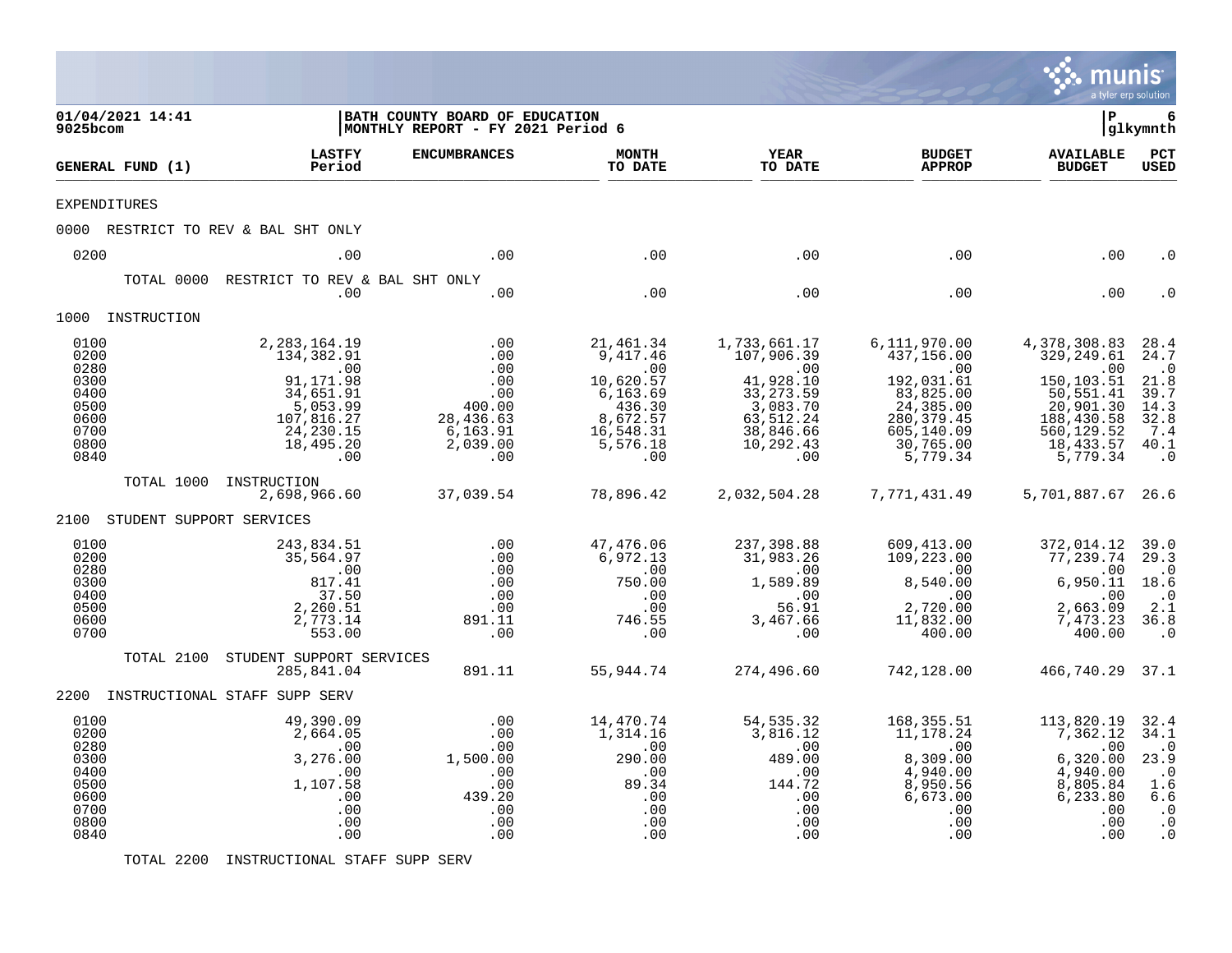

| 01/04/2021 14:41<br>9025bcom                                 |                                                                                    | BATH COUNTY BOARD OF EDUCATION<br>MONTHLY REPORT - FY 2021 Period 6                 |                                                                             |                                                                                         |                                                                                                                                                                                                                                   | l P                                                                                                    | 7<br> glkymnth                                                                                     |
|--------------------------------------------------------------|------------------------------------------------------------------------------------|-------------------------------------------------------------------------------------|-----------------------------------------------------------------------------|-----------------------------------------------------------------------------------------|-----------------------------------------------------------------------------------------------------------------------------------------------------------------------------------------------------------------------------------|--------------------------------------------------------------------------------------------------------|----------------------------------------------------------------------------------------------------|
| GENERAL FUND (1)                                             | <b>LASTFY</b><br>Period                                                            | <b>ENCUMBRANCES</b>                                                                 | <b>MONTH</b><br>TO DATE                                                     | <b>YEAR</b><br>TO DATE                                                                  | <b>BUDGET</b><br><b>APPROP</b>                                                                                                                                                                                                    | <b>AVAILABLE</b><br><b>BUDGET</b>                                                                      | PCT<br><b>USED</b>                                                                                 |
|                                                              | 56,437.72                                                                          | 1,939.20                                                                            | 16,164.24                                                                   | 58,985.16                                                                               | 208,406.31                                                                                                                                                                                                                        | 147,481.95 29.2                                                                                        |                                                                                                    |
| 2300 DISTRICT ADMIN SUPPORT                                  |                                                                                    |                                                                                     |                                                                             |                                                                                         |                                                                                                                                                                                                                                   |                                                                                                        |                                                                                                    |
| 0100<br>0200<br>0280<br>0300<br>0400<br>0500<br>0600         | 120,815.89<br>53,647.74<br>.00<br>67, 233.92<br>9,134.78<br>40,705.20<br>31,262.39 | .00<br>.00<br>.00<br>20,769.00<br>.00<br>2,804.80<br>4,004.53                       | 20,585.60<br>570.88<br>.00<br>33,106.58<br>2,004.06<br>5,661.89<br>1,452.29 | 129,196.43<br>48,031.86<br>$\sim 00$<br>69,720.88<br>10,562.49<br>43,496.96<br>8,486.80 | 280,901.00<br>355,386.00<br>00.<br>33,240.00<br>119,000.00<br>97,450.00                                                                                                                                                           | 151,704.57<br>307, 354.14<br>.00<br>91,260.12<br>22,677.51<br>72,698.24<br>84,958.67                   | 46.0<br>13.5<br>$\cdot$ 0<br>49.8<br>31.8<br>38.9<br>12.8                                          |
| 0700<br>0800<br>0840                                         | 16,372.02<br>6,447.61<br>.00                                                       | $\frac{0}{2}$ .<br>.00                                                              | .00<br>.00<br>.00                                                           | 11,252.19<br>10,780.49<br>.00                                                           | 40,200.00<br>28,800.00<br>.00                                                                                                                                                                                                     | 28,947.81<br>18,019.51<br>.00                                                                          | 28.0<br>37.4<br>$\cdot$ 0                                                                          |
|                                                              | TOTAL 2300 DISTRICT ADMIN SUPPORT<br>345,619.55                                    | 27,578.33                                                                           | 63,381.30                                                                   |                                                                                         | 331,528.10 1,136,727.00                                                                                                                                                                                                           | 777,620.57 31.6                                                                                        |                                                                                                    |
| 2400 SCHOOL ADMIN SUPPORT                                    |                                                                                    |                                                                                     |                                                                             |                                                                                         |                                                                                                                                                                                                                                   |                                                                                                        |                                                                                                    |
| 0100<br>0200<br>0280<br>0300<br>0500<br>0600<br>0700         | 379,786.04<br>39,127.90<br>.00<br>.00<br>436.20<br>.00<br>.00                      | .00<br>.00<br>.00<br>.00<br>.00<br>.00<br>.00                                       | 64,413.12<br>6,835.86<br>.00<br>.00<br>.00<br>.00<br>.00                    | 38,928.74                                                                               | $\begin{array}{cccc} 378\,,519\,.\,87 & 778\,,\,323\,.\,00\,\\ 38\,,928\,.\,74 & 96\,,\,019\,.\,00\,\\ .\,00 & 0 & .00\,\\ 223\,.\,47 & 1\,,\,200\,.\,00\,\\ .\,00 & 0 & .00\,\\ 0 & 0 & .00\,\\ .\,00 & 0 & .00\,\\ \end{array}$ | 399,803.13<br>57,090.26<br>.00<br>$\begin{array}{cc} .00 & .0 \\ .00 & 18.6 \end{array}$<br>.00<br>.00 | 48.6<br>40.5<br>$\cdot$ 0<br>$\cdot$ 0<br>$\cdot$ 0                                                |
| TOTAL 2400                                                   | SCHOOL ADMIN SUPPORT<br>419,350.14                                                 | .00                                                                                 | 71,248.98                                                                   | 417,672.08                                                                              | 875,542.00                                                                                                                                                                                                                        | 457,869.92 47.7                                                                                        |                                                                                                    |
| 2500 BUSINESS SUPPORT SERVICES                               |                                                                                    |                                                                                     |                                                                             |                                                                                         |                                                                                                                                                                                                                                   |                                                                                                        |                                                                                                    |
| 0100<br>0200<br>0280<br>0300<br>0500<br>0600<br>0700<br>0800 | 105,491.88<br>20,880.26<br>.00<br>.00<br>.00<br>.00<br>3,206.28<br>.00             | $\begin{array}{c} .00 \\ .00 \end{array}$<br>.00<br>.00<br>.00<br>.00<br>.00<br>.00 | 17,701.96<br>3,521.02<br>.00                                                | 105,936.96<br>21,106.28                                                                 | 215,135.00<br>49,912.00<br>00                                                                                                                                                                                                     | 109,198.04<br>28,805.72<br>.00<br>300.00<br>300.00<br>500.00<br>6, 356.78<br>.00                       | 49.2<br>42.3<br>$\cdot$ 0<br>$\cdot$ 0<br>$\cdot$ 0<br>$\boldsymbol{\cdot}$ 0<br>20.5<br>$\cdot$ 0 |
| TOTAL 2500                                                   | BUSINESS SUPPORT SERVICES<br>129,578.42                                            | .00                                                                                 |                                                                             | 21, 222.98 128, 686.46                                                                  | 274,147.00                                                                                                                                                                                                                        | 145,460.54 46.9                                                                                        |                                                                                                    |
| 2600 PLANT OPERATIONS AND MAINTENANCE                        |                                                                                    |                                                                                     |                                                                             |                                                                                         |                                                                                                                                                                                                                                   |                                                                                                        |                                                                                                    |
| 0100<br>0200<br>0280<br>0300<br>0400<br>0500                 | 246,523.05<br>72,150.54<br>.00<br>75,560.53<br>91,792.58<br>95,688.77              | .00<br>.00<br>.00<br>7,100.00<br>4,789.91<br>.00                                    | 40,377.17<br>11,986.09<br>$\sim$ 00<br>3,540.00<br>13,061.20<br>28,549.43   | 252,250.51<br>72,405.52<br>$\sim 00$<br>28, 115. 21<br>66, 342.60<br>78,574.30          | 565,141.00<br>183,693.00<br>.00<br>172,600.00<br>286,650.00<br>177,900.00                                                                                                                                                         | 312,890.49<br>111,287.48<br>.00<br>137,384.79<br>215, 517.49<br>99,325.70                              | 44.6<br>39.4<br>$\cdot$ 0<br>20.4<br>24.8<br>44.2                                                  |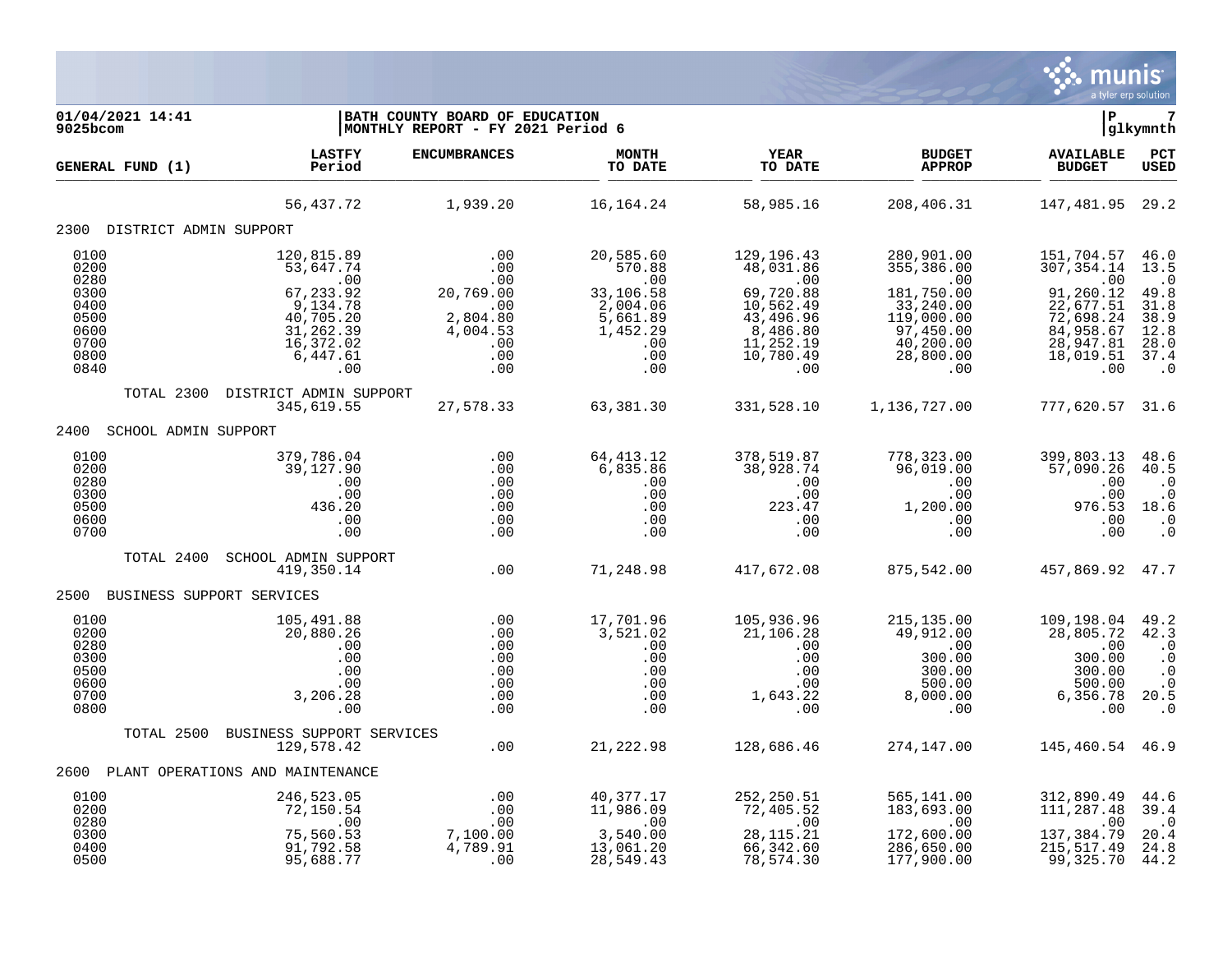

| 01/04/2021 14:41<br>9025bcom                                         |                                                                                                 | BATH COUNTY BOARD OF EDUCATION<br> MONTHLY REPORT - FY 2021 Period 6     |                                                                                           |                                                                                                        |                                                                                                              | ΙP                                                                                                                       | 8<br>glkymnth                                                    |
|----------------------------------------------------------------------|-------------------------------------------------------------------------------------------------|--------------------------------------------------------------------------|-------------------------------------------------------------------------------------------|--------------------------------------------------------------------------------------------------------|--------------------------------------------------------------------------------------------------------------|--------------------------------------------------------------------------------------------------------------------------|------------------------------------------------------------------|
| GENERAL FUND (1)                                                     | <b>LASTFY</b><br>Period                                                                         | <b>ENCUMBRANCES</b>                                                      | <b>MONTH</b><br>TO DATE                                                                   | YEAR<br>TO DATE                                                                                        | <b>BUDGET</b><br><b>APPROP</b>                                                                               | <b>AVAILABLE</b><br><b>BUDGET</b>                                                                                        | PCT<br><b>USED</b>                                               |
| 0600<br>0700<br>0800                                                 | 247,953.69<br>38,981.48<br>9,784.60                                                             | 3,518.75<br>11,988.06<br>.00                                             | 30,700.89<br>.00<br>1,730.76                                                              | 196,781.68<br>10,967.48<br>11,051.80                                                                   | 721,400.00<br>99,500.00<br>29,100.00                                                                         | 521,099.57<br>76,544.46<br>18,048.20                                                                                     | 27.8<br>23.1<br>38.0                                             |
| TOTAL 2600                                                           | PLANT OPERATIONS AND MAINTENANCE<br>878, 435, 24                                                | 27,396.72                                                                | 129,945.54                                                                                | 716,489.10                                                                                             | 2,235,984.00                                                                                                 | 1,492,098.18                                                                                                             | 33.3                                                             |
| STUDENT TRANSPORTATION<br>2700                                       |                                                                                                 |                                                                          |                                                                                           |                                                                                                        |                                                                                                              |                                                                                                                          |                                                                  |
| 0100<br>0200<br>0280<br>0300<br>0400<br>0500<br>0600<br>0700<br>0800 | 229,990.50<br>67,577.04<br>.00<br>2,492.64<br>3,580.31<br>42,465.00<br>112,978.44<br>.00<br>.00 | .00<br>.00<br>.00<br>150.00<br>.00<br>.00<br>288.44<br>222,107.00<br>.00 | 35,332.90<br>10,291.51<br>.00<br>375.00<br>334.43<br>14,869.57<br>14,422.28<br>.00<br>.00 | 182,824.28<br>52,973.44<br>.00<br>1,350.00<br>1,698.88<br>44,733.69<br>48,547.46<br>1,399.50<br>375.00 | 612,907.87<br>199,277.62<br>.00<br>34,150.00<br>21,700.00<br>62,500.00<br>344,100.00<br>118,400.00<br>500.00 | 430,083.59<br>146,304.18<br>.00<br>32,650.00<br>20,001.12<br>17,766.31<br>295, 264. 10<br>$-105, 106.50$ 188.8<br>125.00 | 29.8<br>26.6<br>$\cdot$ .0<br>4.4<br>7.8<br>71.6<br>14.2<br>75.0 |
| TOTAL 2700                                                           | STUDENT TRANSPORTATION<br>459,083.93                                                            | 222,545.44                                                               | 75,625.69                                                                                 | 333,902.25                                                                                             | 1,393,535.49                                                                                                 | 837,087.80 39.9                                                                                                          |                                                                  |
| 3100 FOOD SERVICE OPERATION                                          |                                                                                                 |                                                                          |                                                                                           |                                                                                                        |                                                                                                              |                                                                                                                          |                                                                  |
| 0100<br>0200<br>0280<br>0600                                         | .00<br>.00<br>.00<br>.00                                                                        | .00<br>.00<br>.00<br>.00                                                 | .00<br>.00<br>.00<br>.00                                                                  | .00<br>.00<br>.00<br>$.00 \,$                                                                          | .00<br>.00<br>.00<br>.00                                                                                     | .00<br>.00<br>.00<br>.00                                                                                                 | $\cdot$ 0<br>$\cdot$ 0<br>$\cdot$ 0<br>$\cdot$ 0                 |
| TOTAL 3100                                                           | FOOD SERVICE OPERATION<br>.00.                                                                  | .00                                                                      | .00                                                                                       | .00                                                                                                    | .00                                                                                                          | .00                                                                                                                      | $\cdot$ 0                                                        |
| 3200<br>DAY CARE OPERATIONS                                          |                                                                                                 |                                                                          |                                                                                           |                                                                                                        |                                                                                                              |                                                                                                                          |                                                                  |
| 0280                                                                 | .00.                                                                                            | .00                                                                      | .00                                                                                       | .00                                                                                                    | .00                                                                                                          | .00                                                                                                                      | . 0                                                              |
| TOTAL 3200                                                           | DAY CARE OPERATIONS<br>.00                                                                      | .00                                                                      | .00                                                                                       | .00                                                                                                    | .00                                                                                                          | .00                                                                                                                      | . 0                                                              |
| 3300<br>COMMUNITY SERVICES                                           |                                                                                                 |                                                                          |                                                                                           |                                                                                                        |                                                                                                              |                                                                                                                          |                                                                  |
| 0100<br>0200<br>0280<br>0500<br>0600                                 | 23, 248.92<br>7,325.75<br>.00<br>.00<br>.00                                                     | .00<br>.00<br>.00<br>.00<br>.00                                          | 1,798.42<br>563.48<br>.00<br>.00<br>.00                                                   | 11,689.73<br>3,662.51<br>.00<br>.00<br>.00                                                             | 25,896.00<br>9,230.00<br>.00<br>.00<br>.00                                                                   | 14,206.27<br>5,567.49<br>.00<br>.00<br>.00                                                                               | 45.1<br>39.7<br>$\cdot$ 0<br>$\cdot$ 0<br>$\cdot$ 0              |
| TOTAL 3300                                                           | COMMUNITY SERVICES<br>30,574.67                                                                 | .00                                                                      | 2,361.90                                                                                  | 15,352.24                                                                                              | 35,126.00                                                                                                    | 19, 773. 76 43. 7                                                                                                        |                                                                  |
| 3400                                                                 | ADULT EDUCATION OPERATIONS                                                                      |                                                                          |                                                                                           |                                                                                                        |                                                                                                              |                                                                                                                          |                                                                  |
| 0280                                                                 | .00                                                                                             | .00                                                                      | .00                                                                                       | .00                                                                                                    | .00                                                                                                          | .00                                                                                                                      | . 0                                                              |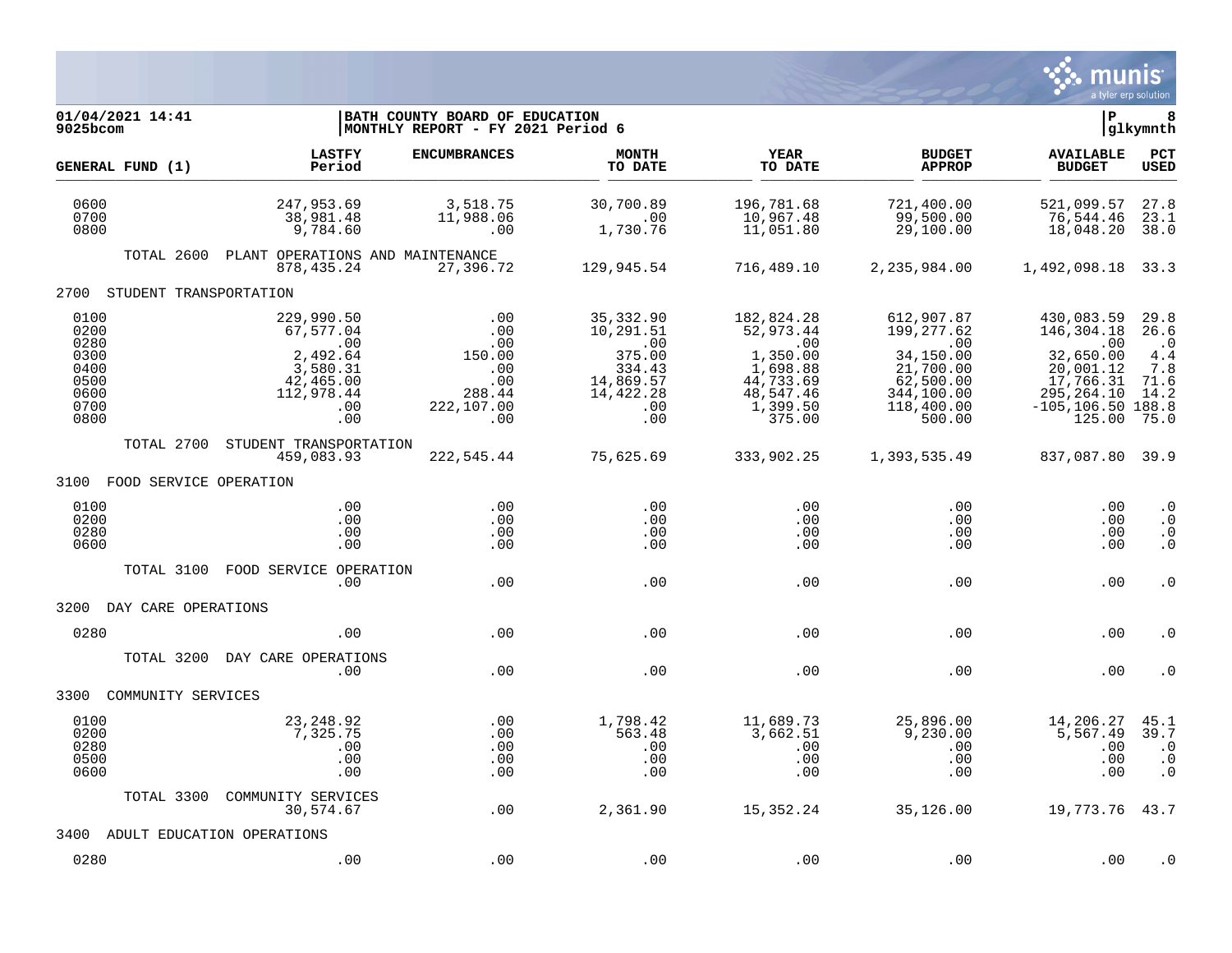

| 9025bcom | 01/04/2021 14:41       |                                            | BATH COUNTY BOARD OF EDUCATION<br> MONTHLY REPORT - FY 2021 Period 6 |                         |                        |                                | ∣P                                | 9<br>glkymnth |
|----------|------------------------|--------------------------------------------|----------------------------------------------------------------------|-------------------------|------------------------|--------------------------------|-----------------------------------|---------------|
|          | GENERAL FUND (1)       | <b>LASTFY</b><br>Period                    | <b>ENCUMBRANCES</b>                                                  | <b>MONTH</b><br>TO DATE | <b>YEAR</b><br>TO DATE | <b>BUDGET</b><br><b>APPROP</b> | <b>AVAILABLE</b><br><b>BUDGET</b> | PCT<br>USED   |
|          | TOTAL 3400             | ADULT EDUCATION OPERATIONS<br>.00          | .00                                                                  | .00                     | .00                    | .00                            | .00                               | $\cdot$ 0     |
| 5100     | DEBT SERVICE           |                                            |                                                                      |                         |                        |                                |                                   |               |
| 0800     |                        | 67,363.11                                  | .00                                                                  | 124,286.50              | 194,693.45             | 194,693.45                     |                                   | .00 100.0     |
|          | TOTAL 5100             | DEBT SERVICE<br>67,363.11                  | .00                                                                  | 124,286.50              | 194,693.45             | 194,693.45                     |                                   | .00 100.0     |
| 5200     | FUND TRANSFERS         |                                            |                                                                      |                         |                        |                                |                                   |               |
| 0900     |                        | 15,499.00                                  | .00                                                                  | .00                     | 12,916.00              | 50,000.00                      | 37,084.00                         | 25.8          |
|          | TOTAL 5200             | FUND TRANSFERS<br>15,499.00                | .00                                                                  | .00                     | 12,916.00              | 50,000.00                      | 37,084.00                         | 25.8          |
| 5300     | CONTINGENCY            |                                            |                                                                      |                         |                        |                                |                                   |               |
| 0840     |                        | .00                                        | .00                                                                  | .00                     | .00                    | 405, 312.35                    | 405, 312.35                       | $\cdot$ 0     |
|          | TOTAL 5300 CONTINGENCY | .00                                        | .00                                                                  | .00                     | .00                    | 405, 312.35                    | 405, 312.35                       | $\cdot$ 0     |
|          | TOTAL EXPENDITURES     | 5,386,749.42                               | 317,390.34                                                           | 639,078.29              | 4,517,225.72           | 15,323,033.09                  | 10,488,417.03                     | 31.6          |
|          |                        | TOTAL FOR GENERAL FUND (1)<br>4,968,560.67 | $-317, 390.34$                                                       | 1,263,944.41            | 5,750,718.79           | .00                            | $-5, 433, 328.45$                 | $\cdot$ 0     |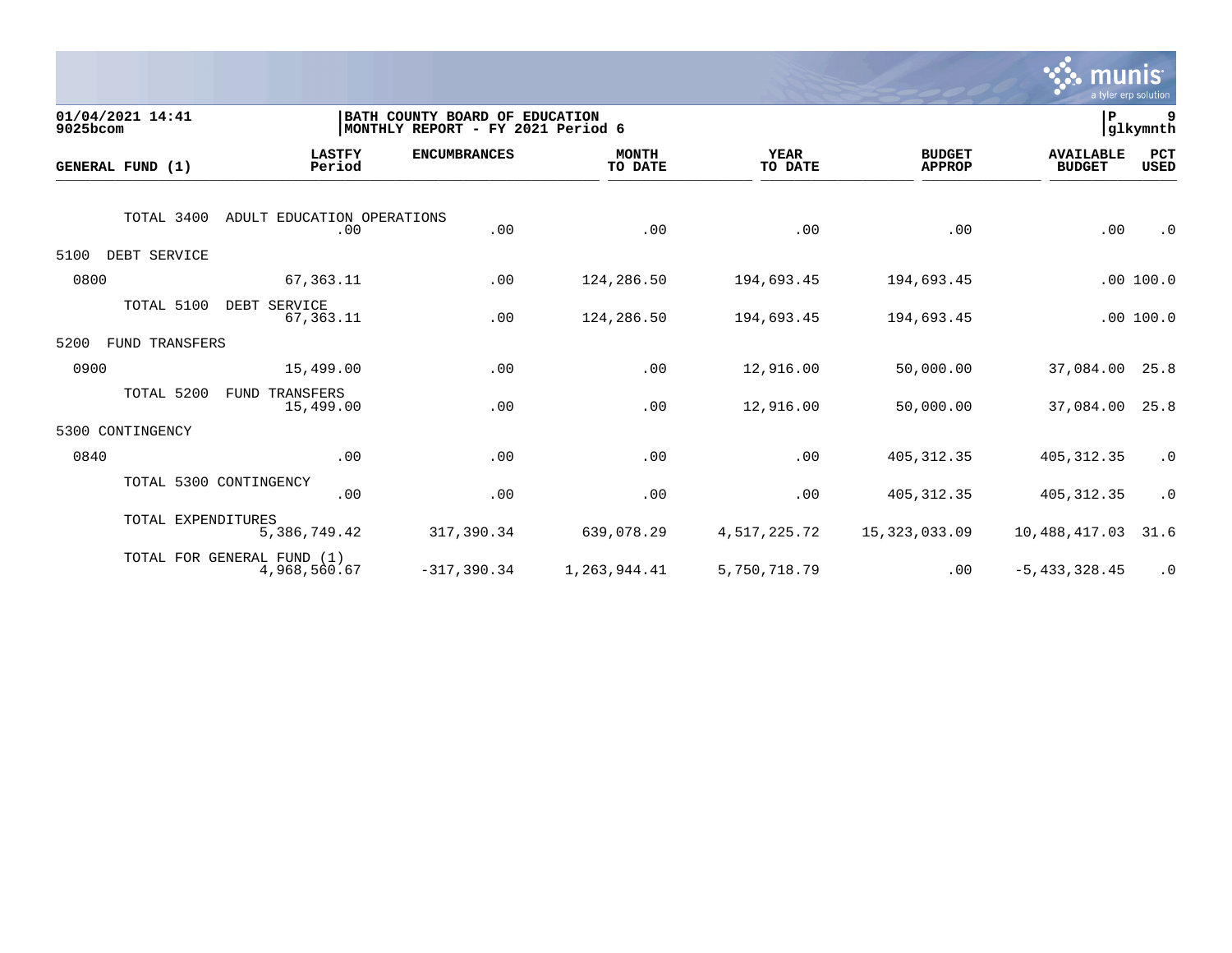|                                        |                         |                                                                     |                         |                         |                                | munis                               | a tyler erp solution |
|----------------------------------------|-------------------------|---------------------------------------------------------------------|-------------------------|-------------------------|--------------------------------|-------------------------------------|----------------------|
| 01/04/2021 14:41<br>9025bcom           |                         | BATH COUNTY BOARD OF EDUCATION<br>MONTHLY REPORT - FY 2021 Period 6 |                         |                         |                                | l P                                 | 10<br> glkymnth      |
| SPECIAL REVENUE (2)                    | <b>LASTFY</b><br>Period | <b>ENCUMBRANCES</b>                                                 | <b>MONTH</b><br>TO DATE | <b>YEAR</b><br>TO DATE  | <b>BUDGET</b><br><b>APPROP</b> | <b>AVAILABLE</b><br><b>BUDGET</b>   | PCT<br><b>USED</b>   |
| REVENUES                               |                         |                                                                     |                         |                         |                                |                                     |                      |
| 0999 BEGINNING BALANCE                 |                         |                                                                     |                         |                         |                                |                                     |                      |
| TOTAL 0999 BEGINNING BALANCE           | .00                     | .00                                                                 | .00                     | .00                     | .00                            | .00                                 | $\Omega$             |
| RECEIPTS                               |                         |                                                                     |                         |                         |                                |                                     |                      |
| REVENUE FROM LOCAL SOURCES             |                         |                                                                     |                         |                         |                                |                                     |                      |
| TUITION                                |                         |                                                                     |                         |                         |                                |                                     |                      |
| 1310 TUIT IND                          | .00                     | .00                                                                 | .00                     | .00                     | .00                            | .00                                 | . 0                  |
| TOTAL TUITION                          | .00                     | .00                                                                 | .00                     | .00                     | .00                            | .00                                 | $\cdot$ 0            |
| EARNINGS ON INVESTMENTS                |                         |                                                                     |                         |                         |                                |                                     |                      |
| 1510 INT ON INV                        | 134,120.30              | .00                                                                 | 45,281.86               | 90,718.21               | 172,000.00                     | 81,281.79                           | 52.7                 |
| TOTAL EARNINGS ON INVESTMENTS          | 134,120.30              | .00                                                                 | 45,281.86               | 90,718.21               | 172,000.00                     | 81,281.79                           | 52.7                 |
| FOOD SERVICE                           |                         |                                                                     |                         |                         |                                |                                     |                      |
| 1637 VENDING                           | .00                     | .00                                                                 | .00                     | .00                     | .00                            | .00                                 | $\cdot$ 0            |
| TOTAL FOOD SERVICE                     | .00                     | .00                                                                 | .00                     | .00                     | .00                            | .00                                 | $\cdot$ 0            |
| STUDENT ACTIVITIES                     |                         |                                                                     |                         |                         |                                |                                     |                      |
| 1740 FEES<br>1790 OTHER STUD           | .00<br>.00              | .00<br>.00                                                          | .00<br>.00              | .00<br>.00              | .00<br>.00                     | .00<br>.00                          | $\cdot$ 0<br>. 0     |
| TOTAL STUDENT ACTIVITIES               | .00                     | .00                                                                 | .00                     | .00                     | .00                            | .00                                 | $\cdot$ 0            |
| OTHER REVENUE FROM LOCAL SOURCES       |                         |                                                                     |                         |                         |                                |                                     |                      |
| 1920 CONTRIBUTE<br>1990 MISC REV       | 88,708.40<br>15,205.06  | .00<br>.00                                                          | 6,844.50<br>.00         | 110,515.86<br>68,138.54 | .00<br>64,874.73               | $-110,515.86$<br>$-3, 263.81$ 105.0 | $\cdot$ 0            |
| TOTAL OTHER REVENUE FROM LOCAL SOURCES | 103,913.46              | .00                                                                 | 6,844.50                | 178,654.40              | 64,874.73                      | $-113,779.67275.4$                  |                      |
| TOTAL REVENUE FROM LOCAL SOURCES       | 238,033.76              | .00                                                                 | 52,126.36               | 269,372.61              | 236,874.73                     | $-32,497.88$ 113.7                  |                      |
| REVENUE FROM STATE SOURCES             |                         |                                                                     |                         |                         |                                |                                     |                      |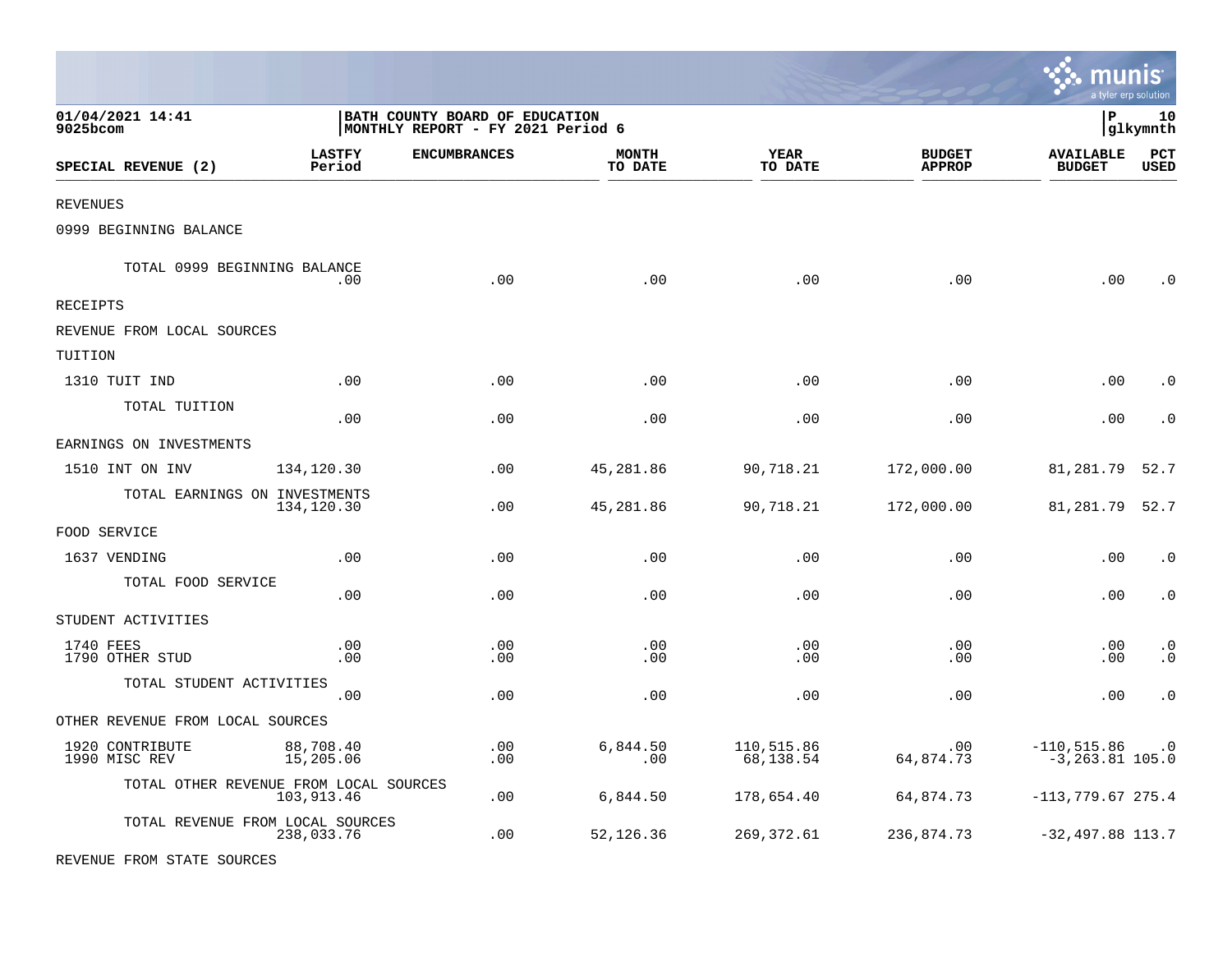

| 01/04/2021 14:41<br>9025bcom                 |                         | BATH COUNTY BOARD OF EDUCATION<br> MONTHLY REPORT - FY 2021 Period 6 |                   |                         |                                | lР                                | 11<br> glkymnth                |
|----------------------------------------------|-------------------------|----------------------------------------------------------------------|-------------------|-------------------------|--------------------------------|-----------------------------------|--------------------------------|
| SPECIAL REVENUE (2)                          | <b>LASTFY</b><br>Period | <b>ENCUMBRANCES</b>                                                  | MONTH<br>TO DATE  | <b>YEAR</b><br>TO DATE  | <b>BUDGET</b><br><b>APPROP</b> | <b>AVAILABLE</b><br><b>BUDGET</b> | PCT<br><b>USED</b>             |
|                                              |                         |                                                                      |                   |                         |                                |                                   |                                |
| STATE PROGRAM                                |                         |                                                                      |                   |                         |                                |                                   |                                |
| 3111 SEEK                                    | .00                     | .00                                                                  | 478,720.00        | 478,720.00              | 478,720.00                     |                                   | .00 100.0                      |
| TOTAL STATE PROGRAM                          | .00                     | .00                                                                  | 478,720.00        | 478,720.00              | 478,720.00                     |                                   | .00 100.0                      |
| EXPENDITURE REIMBURSEMENTS                   |                         |                                                                      |                   |                         |                                |                                   |                                |
| 3131 MISC REIMB                              | .00                     | .00                                                                  | .00               | .00                     | .00                            | .00                               | $\cdot$ 0                      |
| TOTAL EXPENDITURE REIMBURSEMENTS             | .00.                    | .00                                                                  | .00               | .00                     | .00                            | .00                               | $\cdot$ 0                      |
| RESTRICTED                                   |                         |                                                                      |                   |                         |                                |                                   |                                |
| 3200 RES STATE                               | 449,477.98              | .00                                                                  | 9,643.87          | 480,729.77              | 829,280.26                     | 348,550.49                        | 58.0                           |
| TOTAL RESTRICTED                             | 449, 477.98             | .00                                                                  | 9,643.87          | 480,729.77              | 829,280.26                     | 348,550.49                        | 58.0                           |
| REVENUE ON BEHALF PAYMENTS                   |                         |                                                                      |                   |                         |                                |                                   |                                |
| 3900 ON-BEHALF                               | .00                     | .00                                                                  | .00               | .00                     | .00                            | .00                               | $\cdot$ 0                      |
| TOTAL REVENUE ON BEHALF PAYMENTS             | .00                     | .00                                                                  | .00               | .00                     | .00                            | .00                               | $\cdot$ 0                      |
| TOTAL REVENUE FROM STATE SOURCES             | 449,477.98              | .00                                                                  | 488,363.87        | 959,449.77              | 1,308,000.26                   | 348,550.49                        | 73.4                           |
| REVENUE FROM FEDERAL SOURCES                 |                         |                                                                      |                   |                         |                                |                                   |                                |
| RESTRICTED THROUGH THE STATE                 |                         |                                                                      |                   |                         |                                |                                   |                                |
| 4500 RES FED/ST                              | 673,074.43              | .00                                                                  | 384,894.04        | 1,103,571.97            | 2,350,408.00                   | 1,246,836.03                      | 47.0                           |
| TOTAL RESTRICTED THROUGH THE STATE           | 673,074.43              | .00                                                                  | 384,894.04        | 1,103,571.97            | 2,350,408.00                   | 1,246,836.03                      | 47.0                           |
| TOTAL REVENUE FROM FEDERAL SOURCES           | 673,074.43              | .00                                                                  | 384,894.04        | 1,103,571.97            | 2,350,408.00                   | 1,246,836.03 47.0                 |                                |
| OTHER RECEIPTS                               |                         |                                                                      |                   |                         |                                |                                   |                                |
| <b>INTERFUND TRANSFERS</b>                   |                         |                                                                      |                   |                         |                                |                                   |                                |
| 5210 FND XFER<br>5251 FF ESS<br>5261 FF OPER | 15,499.00<br>.00<br>.00 | .00<br>.00<br>.00                                                    | .00<br>.00<br>.00 | 12,916.00<br>.00<br>.00 | 50,000.00<br>.00<br>.00        | 37,084.00<br>.00<br>.00           | 25.8<br>$\cdot$ 0<br>$\cdot$ 0 |

TOTAL INTERFUND TRANSFERS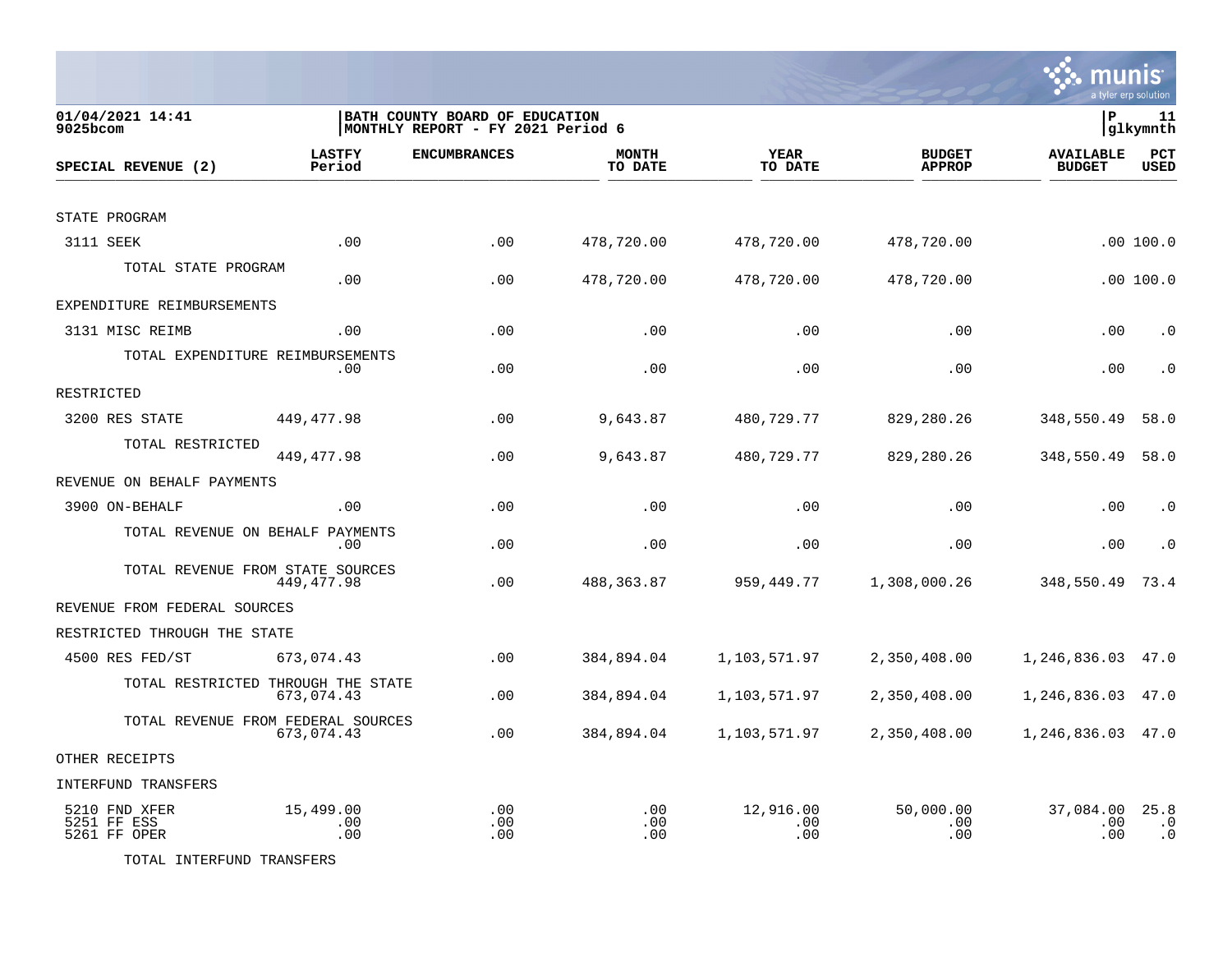

| 01/04/2021 14:41<br>9025bcom |                         | BATH COUNTY BOARD OF EDUCATION<br> MONTHLY REPORT - FY 2021 Period 6 |                         |                        |                                |                                   |                           |  |
|------------------------------|-------------------------|----------------------------------------------------------------------|-------------------------|------------------------|--------------------------------|-----------------------------------|---------------------------|--|
| SPECIAL REVENUE (2)          | <b>LASTFY</b><br>Period | <b>ENCUMBRANCES</b>                                                  | <b>MONTH</b><br>TO DATE | <b>YEAR</b><br>TO DATE | <b>BUDGET</b><br><b>APPROP</b> | <b>AVAILABLE</b><br><b>BUDGET</b> | <b>PCT</b><br><b>USED</b> |  |
|                              | .00                     | .00                                                                  | .00                     | 12,916.00              | 50,000.00                      | 37,084.00 25.8                    |                           |  |
| TOTAL OTHER RECEIPTS         | 15,499.00               | .00                                                                  | .00                     | 12,916.00              | 50,000.00                      | 37,084.00 25.8                    |                           |  |
| TOTAL RECEIPTS               | 1,376,085.17            | .00                                                                  | 925, 384, 27            | 2, 345, 310, 35        | 3,945,282.99                   | 1,599,972.64 59.5                 |                           |  |
| TOTAL REVENUE                | 1,376,085.17            | .00                                                                  | 925, 384, 27            | 2, 345, 310, 35        | 3,945,282.99                   | 1,599,972.64                      | 59.5                      |  |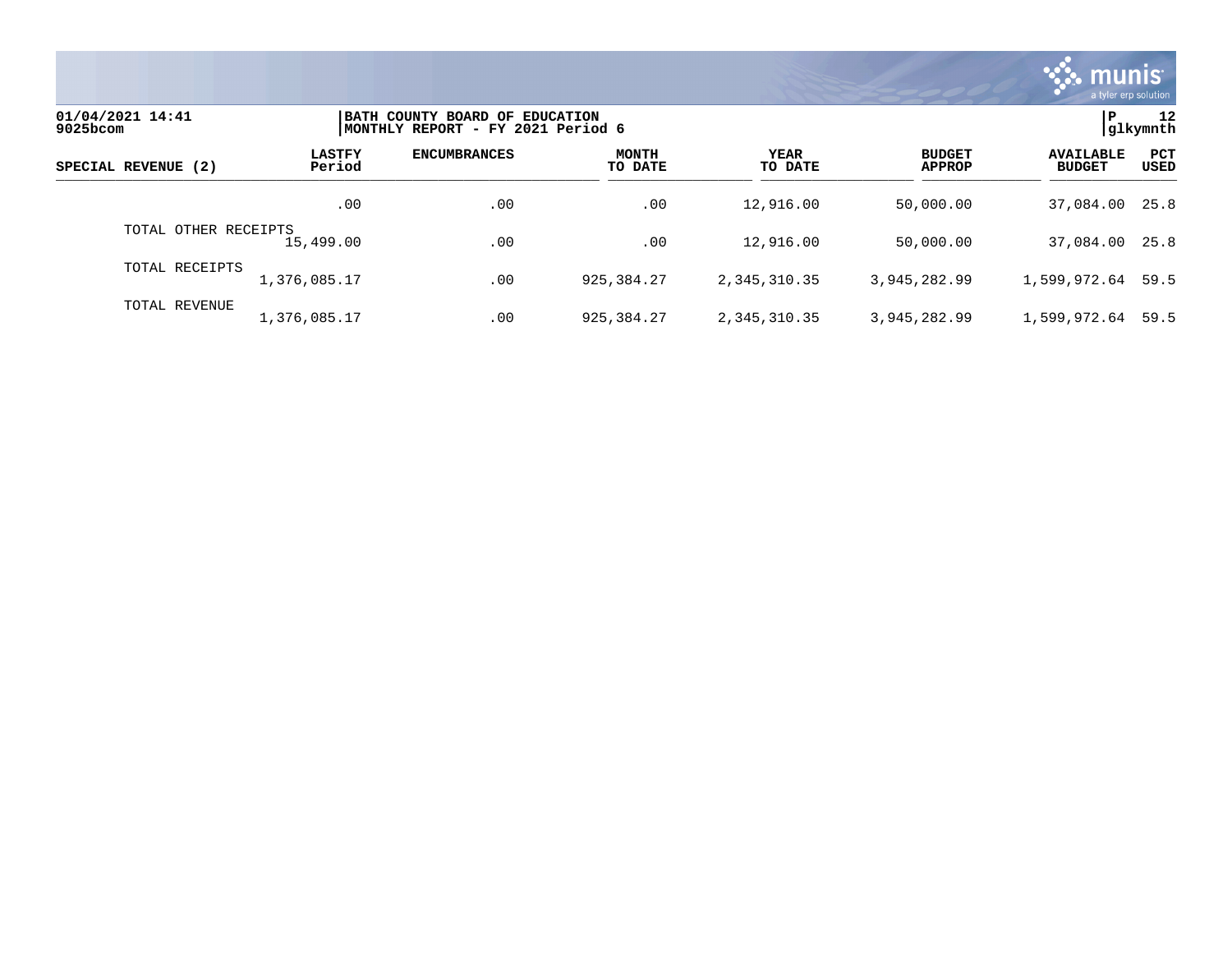

| 01/04/2021 14:41<br>$9025$ bcom                                              |                                                                                                                  | BATH COUNTY BOARD OF EDUCATION<br>MONTHLY REPORT - FY 2021 Period 6      |                                                                                                      |                                                                                                                   |                                                                                                                                 | ΙP                                                                                                                                  | 13<br> glkymnth                                                                                    |
|------------------------------------------------------------------------------|------------------------------------------------------------------------------------------------------------------|--------------------------------------------------------------------------|------------------------------------------------------------------------------------------------------|-------------------------------------------------------------------------------------------------------------------|---------------------------------------------------------------------------------------------------------------------------------|-------------------------------------------------------------------------------------------------------------------------------------|----------------------------------------------------------------------------------------------------|
| SPECIAL REVENUE (2)                                                          | <b>LASTFY</b><br>Period                                                                                          | <b>ENCUMBRANCES</b>                                                      | <b>MONTH</b><br>TO DATE                                                                              | <b>YEAR</b><br>TO DATE                                                                                            | <b>BUDGET</b><br><b>APPROP</b>                                                                                                  | <b>AVAILABLE</b><br><b>BUDGET</b>                                                                                                   | PCT<br><b>USED</b>                                                                                 |
| <b>EXPENDITURES</b>                                                          |                                                                                                                  |                                                                          |                                                                                                      |                                                                                                                   |                                                                                                                                 |                                                                                                                                     |                                                                                                    |
| 1000 INSTRUCTION                                                             |                                                                                                                  |                                                                          |                                                                                                      |                                                                                                                   |                                                                                                                                 |                                                                                                                                     |                                                                                                    |
| 0100<br>0200<br>0300<br>0400<br>0500<br>0600<br>0700<br>0800<br>0840<br>0900 | 458,250.63<br>132,813.88<br>8,828.31<br>1,064.85<br>1,370.85<br>76,432.94<br>37,410.00<br>4,252.56<br>.00<br>.00 | .00<br>.00<br>.00<br>.00<br>.00<br>16,513.84<br>.00<br>.00<br>.00<br>.00 | 574,445.90<br>47,584.31<br>4,046.40<br>212.97<br>.00<br>222,649.77<br>21,626.69<br>.00<br>.00<br>.00 | 976,650.43<br>172,958.39<br>13,571.40<br>1,064.85<br>2,362.98<br>373, 161.38<br>43,341.85<br>780.00<br>.00<br>.00 | 1,661,730.20<br>329,866.91<br>21,775.00<br>23,500.00<br>26,569.00<br>356, 270.93<br>193, 319.91<br>12,800.00<br>5,921.86<br>.00 | 685,079.77<br>156,908.52<br>8,203.60<br>22, 435.15<br>24,206.02<br>$-33,404.29$ 109.4<br>149,978.06<br>12,020.00<br>5,921.86<br>.00 | 58.8<br>52.4<br>62.3<br>4.5<br>8.9<br>22.4<br>6.1<br>$\cdot$ 0<br>$\cdot$ 0                        |
| TOTAL 1000                                                                   | INSTRUCTION<br>720,424.02                                                                                        | 16,513.84                                                                | 870,566.04                                                                                           | 1,583,891.28                                                                                                      | 2,631,753.81                                                                                                                    | 1,031,348.69 60.8                                                                                                                   |                                                                                                    |
| STUDENT SUPPORT SERVICES<br>2100                                             |                                                                                                                  |                                                                          |                                                                                                      |                                                                                                                   |                                                                                                                                 |                                                                                                                                     |                                                                                                    |
| 0100<br>0200<br>0300<br>0400<br>0500<br>0600<br>0700<br>0800<br>0840         | 75,099.77<br>28,974.91<br>.00<br>.00<br>12,896.93<br>119.09<br>.00<br>3, 271. 23<br>.00                          | .00<br>.00<br>.00<br>.00<br>.00<br>.00<br>.00<br>.00<br>.00              | 12,747.46<br>4,572.64<br>.00<br>.00<br>547.95<br>2,697.30<br>.00<br>.00<br>.00                       | 70,746.66<br>27,894.22<br>.00<br>.00<br>2,706.42<br>2,697.30<br>$\overline{00}$<br>35.00<br>.00                   | 217,409.80<br>63,932.64<br>.00<br>$.00\,$<br>7,230.74<br>6,494.96<br>$\overline{00}$<br>250.00<br>.00                           | 146,663.14<br>36,038.42<br>.00<br>.00<br>4,524.32<br>3,797.66<br>.00<br>215.00 14.0<br>.00                                          | 32.5<br>43.6<br>$\cdot$ 0<br>$\cdot$ 0<br>37.4<br>41.5<br>$\overline{\phantom{0}}$ .0<br>$\cdot$ 0 |
| TOTAL 2100                                                                   | STUDENT SUPPORT SERVICES<br>120,361.93                                                                           | .00                                                                      | 20,565.35                                                                                            | 104,079.60                                                                                                        | 295,318.14                                                                                                                      | 191,238.54 35.2                                                                                                                     |                                                                                                    |
| 2200                                                                         | INSTRUCTIONAL STAFF SUPP SERV                                                                                    |                                                                          |                                                                                                      |                                                                                                                   |                                                                                                                                 |                                                                                                                                     |                                                                                                    |
| 0100<br>0200<br>0300<br>0400<br>0500<br>0600<br>0700<br>0800                 | 195,370.17<br>61, 111.70<br>20,873.43<br>.00<br>15,374.63<br>38, 291.72<br>14, 141.17<br>.00                     | .00<br>.00<br>.00<br>.00<br>.00<br>199.29<br>.00<br>.00                  | 33,748.10<br>10,368.33<br>9,800.00<br>.00<br>216.86<br>499.00<br>.00<br>.00                          | 200, 159. 22<br>65,018.68<br>28, 251.70<br>.00<br>1,541.32<br>15,568.53<br>28,296.00<br>.00                       | 381,796.99<br>119,302.00<br>48,714.14<br>.00<br>18,195.50<br>14,436.54<br>21,150.00<br>1,500.00                                 | 181,637.77<br>54, 283. 32<br>20,462.44<br>.00<br>16,654.18<br>$-1,331.28$ 109.2<br>$-7, 146.00$ 133.8<br>1,500.00                   | 52.4<br>54.5<br>58.0<br>$\cdot$ 0<br>8.5<br>$\cdot$ 0                                              |
| TOTAL 2200                                                                   | INSTRUCTIONAL STAFF SUPP SERV<br>345, 162.82                                                                     | 199.29                                                                   | 54,632.29                                                                                            | 338,835.45                                                                                                        | 605,095.17                                                                                                                      | 266,060.43 56.0                                                                                                                     |                                                                                                    |
| 2300 DISTRICT ADMIN SUPPORT                                                  |                                                                                                                  |                                                                          |                                                                                                      |                                                                                                                   |                                                                                                                                 |                                                                                                                                     |                                                                                                    |
| 0100<br>0200<br>0300<br>0400                                                 | .00<br>.00<br>80.00<br>.00                                                                                       | .00<br>.00<br>.00<br>.00                                                 | .00<br>.00<br>.00<br>.00                                                                             | .00<br>.00<br>.00<br>.00                                                                                          | .00<br>.00<br>.00<br>.00                                                                                                        | .00<br>.00<br>.00<br>.00                                                                                                            | $\cdot$ 0<br>$\cdot$ 0<br>$\cdot$ 0<br>$\cdot$ 0                                                   |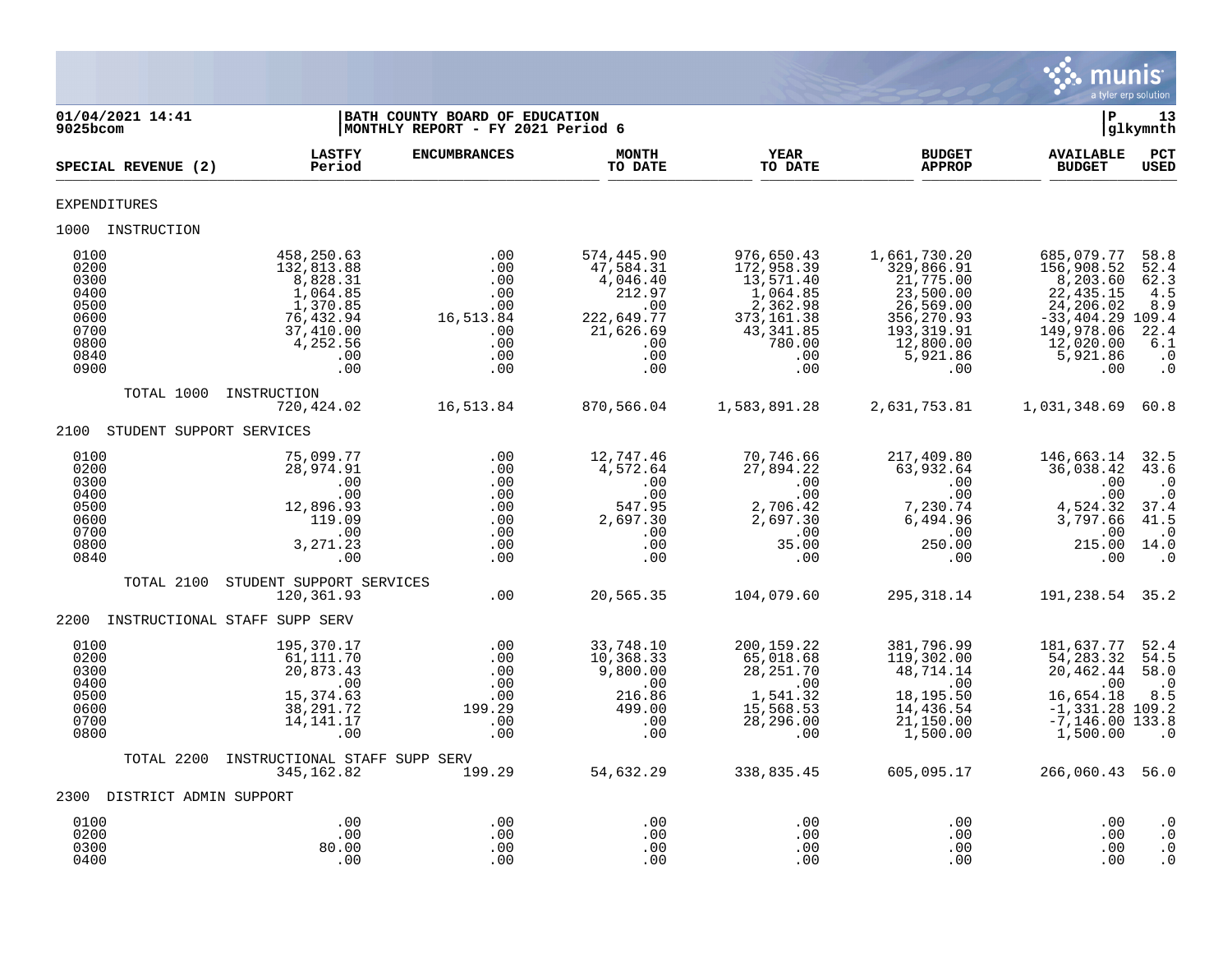

01/04/2021 14:41 **| BATH COUNTY BOARD OF EDUCATION**<br> **01/04/2021 14:41 | P 14**<br> **D P I MONTHLY REPORT** - FY 2021 Period 6 MONTHLY REPORT - FY 2021 Period 6 **LASTFY ENCUMBRANCES MONTH YEAR BUDGET AVAILABLE PCT SPECIAL REVENUE (2) Period TO DATE TO DATE APPROP BUDGET USED** \_\_\_\_\_\_\_\_\_\_\_\_\_\_\_\_\_\_\_\_\_\_\_\_\_\_\_\_\_\_\_\_\_\_\_\_\_\_\_\_\_\_\_\_\_\_\_\_\_\_\_\_\_\_\_\_\_\_\_\_\_\_\_\_ \_\_\_\_\_\_\_\_\_\_\_\_\_\_\_\_\_ \_\_\_\_\_\_\_\_\_\_\_\_\_\_\_\_\_\_ \_\_\_\_\_\_\_\_\_\_\_\_\_\_ \_\_\_\_\_\_\_\_\_\_\_\_\_\_\_ 0500 .00 .00 .00 .00 .00 .00 .0 0600 2,379.55 .00 .00 .00 .00 .00 .0 0700 .00 .00 .00 .00 .00 .00 .0 0800 .00 .00 .00 .00 .00 .00 .0 TOTAL 2300 DISTRICT ADMIN SUPPORT 2,459.55 .00 .00 .00 .00 .00 .0 2400 SCHOOL ADMIN SUPPORT 0100 .00 .00 .00 .00 .00 .00 .0 0200 .00 .00 .00 .00 .00 .00 .0 0300 .00 .00 .00 .00 .00 .00 .0 0600 .00 .00 .00 .00 .00 .00 .0 0700 .00 .00 .00 .00 .00 .00 .0 0800 .00 .00 .00 .00 .00 .00 .0 TOTAL 2400 SCHOOL ADMIN SUPPORT .00 .00 .00 .00 .00 .00 .0 2500 BUSINESS SUPPORT SERVICES 0100 .00 .00 .00 .00 .00 .00 .0 0200 .00 .00 .00 .00 .00 .00 .0 0300 .00 .00 .00 .00 .00 .00 .0 0400 .00 .00 .00 .00 .00 .00 .0 0500 .00 .00 .00 .00 .00 .00 .0 0600 .00 .00 .00 .00 .00 .00 .0 0700 .00 .00 .00 .00 .00 .00 .0 TOTAL 2500 BUSINESS SUPPORT SERVICES .00 .00 .00 .00 .00 .00 .0 2600 PLANT OPERATIONS AND MAINTENANCE 0100 5,572.80 .00 937.60 5,625.60 11,251.29 5,625.69 50.0  $0.200$   $1,746.96$   $1,00$   $292.02$   $1,751.10$   $4,628.06$   $2,876.96$   $37.8$  0300 6,362.18 .00 12,546.42 23,927.17 .00 -23,927.17 .0 0400 596.50 8,851.99 318.53 2,935.14 16,000.00 4,212.87 73.7 0500 648.09 .00 130.06 649.92 2,500.00 1,850.08 26.0 0600 6,013.19 5,702.86 25,559.80 79,164.35 15,000.00 -69,867.21 565.8 0700 .00 12,473.24 .00 .00 53,418.00 40,944.76 23.4 TOTAL 2600 PLANT OPERATIONS AND MAINTENANCE 20,939.72 27,028.09 39,784.43 114,053.28 102,797.35 -38,284.02 137.2 2700 STUDENT TRANSPORTATION 0100 10,621.32 .00 1,675.20 7,538.40 9,600.00 2,061.60 78.5 0200 2,617.67 .00 520.40 2,528.11 3,006.00 477.89 84.1

 0300 .00 .00 .00 .00 .00 .00 .0 0600 .00 .00 .00 .00 .00 .00 .0 0700 .00 .00 .00 .00 .00 .00 .0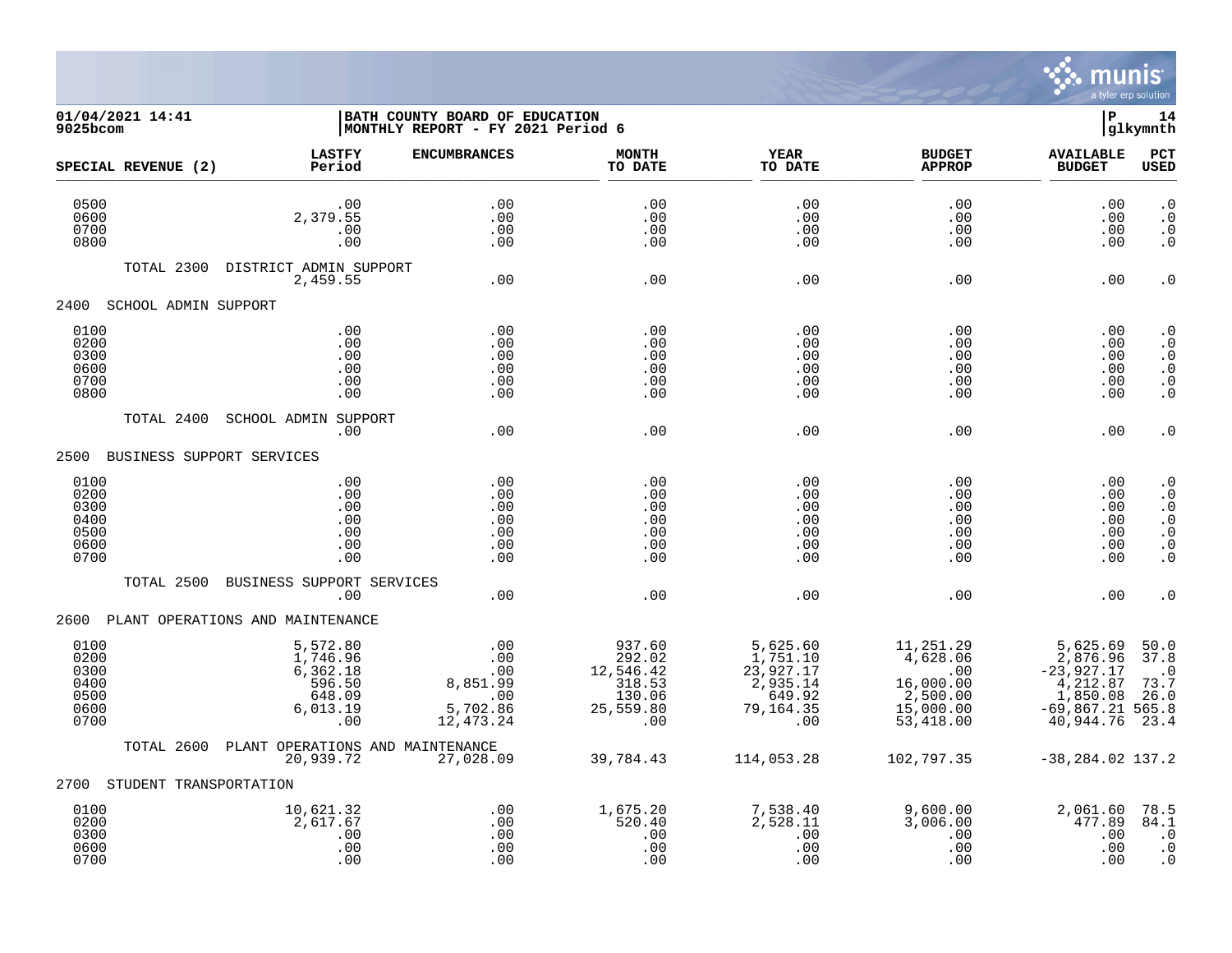

| 01/04/2021 14:41<br>9025bcom                                         |                                                                                                 | BATH COUNTY BOARD OF EDUCATION<br>MONTHLY REPORT - FY 2021 Period 6 |                                                                                  |                                                                                             |                                                                                              | ∣P                                                                                                   | 15<br> glkymnth                                                                |
|----------------------------------------------------------------------|-------------------------------------------------------------------------------------------------|---------------------------------------------------------------------|----------------------------------------------------------------------------------|---------------------------------------------------------------------------------------------|----------------------------------------------------------------------------------------------|------------------------------------------------------------------------------------------------------|--------------------------------------------------------------------------------|
| SPECIAL REVENUE (2)                                                  | <b>LASTFY</b><br>Period                                                                         | <b>ENCUMBRANCES</b>                                                 | <b>MONTH</b><br>TO DATE                                                          | <b>YEAR</b><br>TO DATE                                                                      | <b>BUDGET</b><br><b>APPROP</b>                                                               | <b>AVAILABLE</b><br><b>BUDGET</b>                                                                    | <b>PCT</b><br><b>USED</b>                                                      |
| 0800                                                                 | .00                                                                                             | .00                                                                 | .00                                                                              | .00                                                                                         | .00                                                                                          | .00                                                                                                  | $\cdot$ 0                                                                      |
| TOTAL 2700                                                           | STUDENT TRANSPORTATION<br>13,238.99                                                             | .00                                                                 | 2,195.60                                                                         | 10,066.51                                                                                   | 12,606.00                                                                                    | 2,539.49                                                                                             | 79.9                                                                           |
| 3100<br>FOOD SERVICE OPERATION                                       |                                                                                                 |                                                                     |                                                                                  |                                                                                             |                                                                                              |                                                                                                      |                                                                                |
| 0500<br>0600<br>0700<br>0800<br>TOTAL 3100                           | .00<br>.00<br>1,939.72<br>.00<br>FOOD SERVICE OPERATION                                         | .00<br>.00<br>.00<br>.00                                            | .00<br>.00<br>.00<br>.00                                                         | .00<br>.00<br>$-10.00$<br>.00                                                               | .00<br>.00<br>25,900.00<br>.00                                                               | .00<br>.00<br>25,910.00<br>.00                                                                       | $\cdot$ 0<br>$\cdot$ 0<br>$\cdot$ 0<br>$\boldsymbol{\cdot}$ 0                  |
|                                                                      | 1,939.72                                                                                        | .00                                                                 | .00                                                                              | $-10.00$                                                                                    | 25,900.00                                                                                    | 25,910.00                                                                                            | $\cdot$ 0                                                                      |
| DAY CARE OPERATIONS<br>3200                                          |                                                                                                 |                                                                     |                                                                                  |                                                                                             |                                                                                              |                                                                                                      |                                                                                |
| 0100<br>0500<br>0600                                                 | .00<br>.00<br>.00                                                                               | .00<br>.00<br>.00                                                   | .00<br>.00<br>.00                                                                | .00<br>.00<br>.00                                                                           | .00<br>.00<br>.00                                                                            | .00<br>.00<br>.00                                                                                    | $\cdot$ 0<br>$\boldsymbol{\cdot}$ 0<br>$\cdot$ 0                               |
| TOTAL 3200                                                           | DAY CARE OPERATIONS<br>.00                                                                      | .00                                                                 | .00                                                                              | .00                                                                                         | .00                                                                                          | .00                                                                                                  | $\cdot$ 0                                                                      |
| 3300<br>COMMUNITY SERVICES                                           |                                                                                                 |                                                                     |                                                                                  |                                                                                             |                                                                                              |                                                                                                      |                                                                                |
| 0100<br>0200<br>0300<br>0400<br>0500<br>0600<br>0700<br>0800<br>0900 | 115,737.13<br>11,476.83<br>180.00<br>279.40<br>937.72<br>24,759.81<br>1,344.84<br>255.75<br>.00 | .00<br>.00<br>.00<br>.00<br>.00<br>12,925.29<br>.00<br>.00<br>.00   | 19,188.28<br>1,846.84<br>.00<br>55.88<br>.00<br>8,898.90<br>414.12<br>.00<br>.00 | 110,827.01<br>9,738.00<br>198.00<br>279.40<br>99.00<br>28,649.91<br>414.12<br>120.00<br>.00 | 231,641.62<br>19,832.69<br>720.00<br>450.00<br>3,409.50<br>12,162.71<br>.00<br>160.00<br>.00 | 120,814.61<br>10,094.69<br>522.00<br>170.60<br>3,310.50<br>$-29,412.49$<br>$-414.12$<br>40.00<br>.00 | 47.8<br>49.1<br>27.5<br>62.1<br>2.9<br>341.8<br>$\cdot$ 0<br>75.0<br>$\cdot$ 0 |
| TOTAL 3300                                                           | COMMUNITY SERVICES<br>154,971.48                                                                | 12,925.29                                                           | 30,404.02                                                                        | 150, 325.44                                                                                 | 268,376.52                                                                                   | 105, 125.79                                                                                          | 60.8                                                                           |
| 5100<br>DEBT SERVICE                                                 |                                                                                                 |                                                                     |                                                                                  |                                                                                             |                                                                                              |                                                                                                      |                                                                                |
| 0800                                                                 | .00                                                                                             | .00                                                                 | .00                                                                              | .00                                                                                         | .00                                                                                          | .00                                                                                                  | . 0                                                                            |
| TOTAL 5100                                                           | DEBT SERVICE<br>.00                                                                             | .00                                                                 | .00                                                                              | .00                                                                                         | .00                                                                                          | .00                                                                                                  | $\cdot$ 0                                                                      |
| 5200<br><b>FUND TRANSFERS</b>                                        |                                                                                                 |                                                                     |                                                                                  |                                                                                             |                                                                                              |                                                                                                      |                                                                                |
| 0900                                                                 | .00                                                                                             | .00                                                                 | .00                                                                              | .00                                                                                         | 3,436.00                                                                                     | 3,436.00                                                                                             | $\cdot$ 0                                                                      |
| TOTAL 5200                                                           | FUND TRANSFERS<br>.00                                                                           | .00                                                                 | .00                                                                              | .00                                                                                         | 3,436.00                                                                                     | 3,436.00                                                                                             | $\cdot$ 0                                                                      |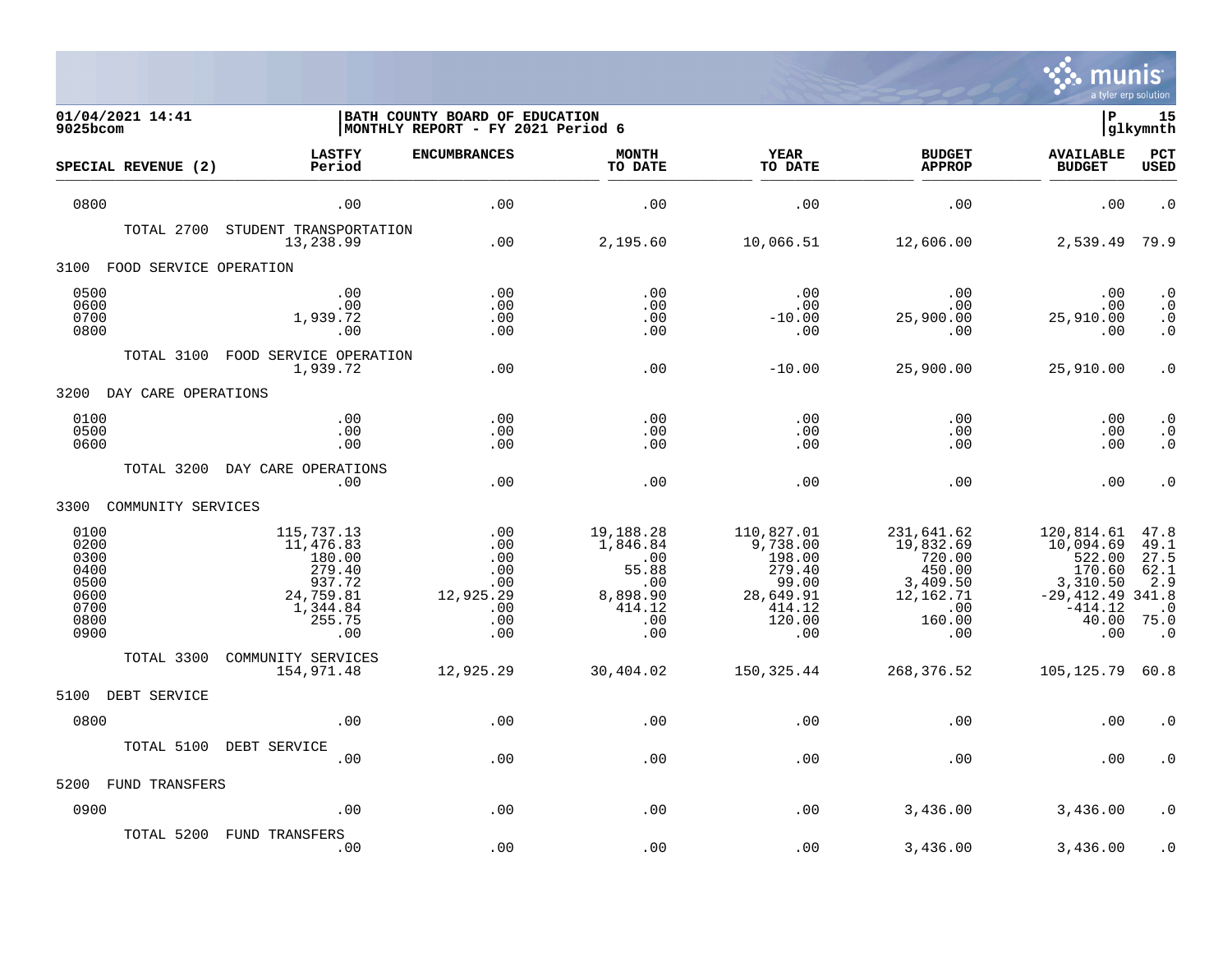|                                 |                         |                                                                     |                  |                        |                                | munis<br>a tyler erp solution     |                |
|---------------------------------|-------------------------|---------------------------------------------------------------------|------------------|------------------------|--------------------------------|-----------------------------------|----------------|
| 01/04/2021 14:41<br>$9025$ bcom |                         | BATH COUNTY BOARD OF EDUCATION<br>MONTHLY REPORT - FY 2021 Period 6 |                  |                        |                                | P                                 | 16<br>glkymnth |
| SPECIAL REVENUE (2)             | <b>LASTFY</b><br>Period | <b>ENCUMBRANCES</b>                                                 | MONTH<br>TO DATE | <b>YEAR</b><br>TO DATE | <b>BUDGET</b><br><b>APPROP</b> | <b>AVAILABLE</b><br><b>BUDGET</b> | PCT<br>USED    |
| TOTAL EXPENDITURES              | 1,379,498.23            | 56,666.51                                                           | 1,018,147.73     | 2,301,241.56           | 3,945,282.99                   | 1,587,374.92 59.8                 |                |
| TOTAL FOR SPECIAL REVENUE (2)   | $-3,413.06$             | $-56,666.51$                                                        | $-92,763.46$     | 44,068.79              | .00                            | 12,597.72                         | $\cdot$ 0      |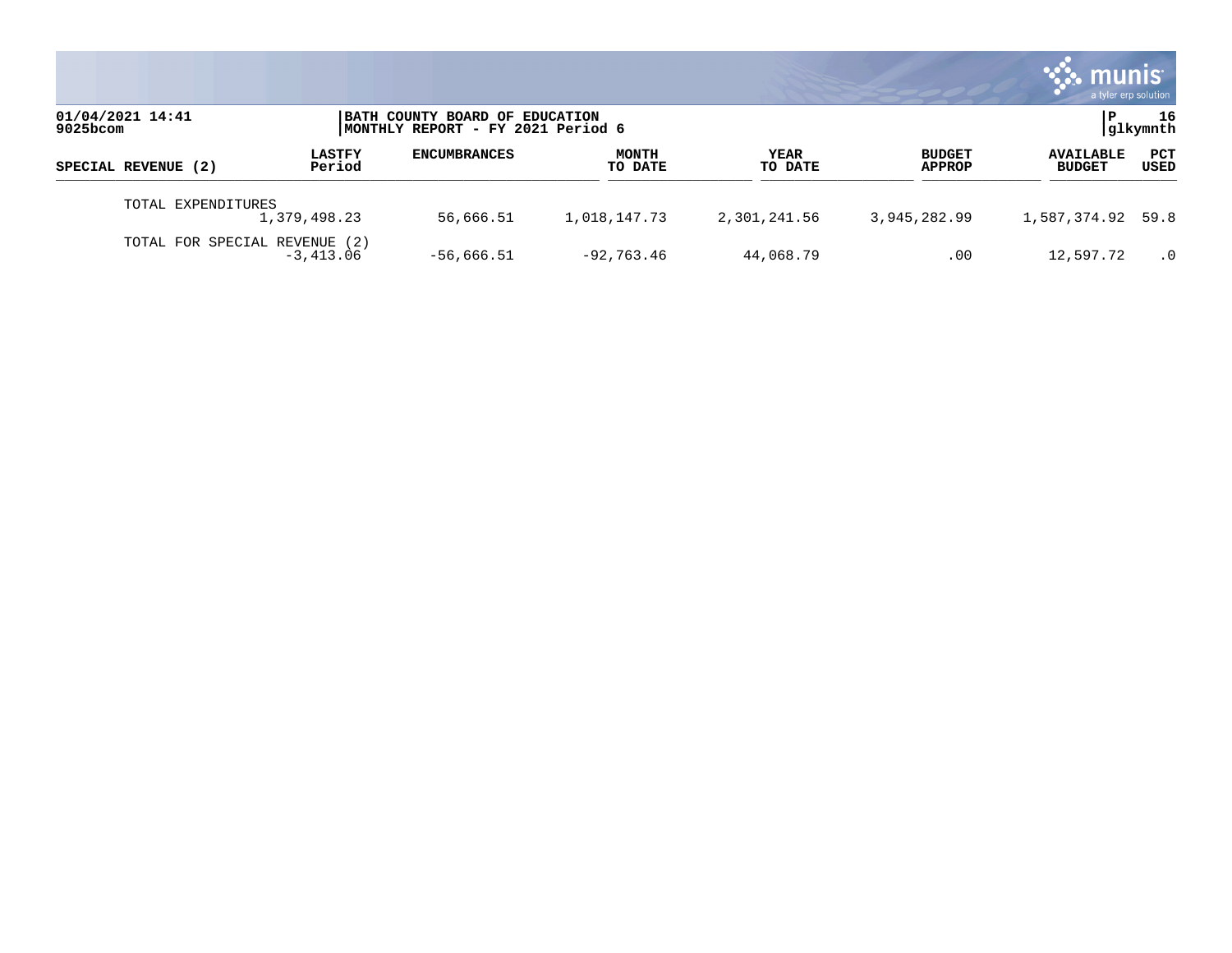|                                                |                              |                                                                             |                         |                        |                                | <b>A. MUNIS</b><br>a tyler erp solution |                               |
|------------------------------------------------|------------------------------|-----------------------------------------------------------------------------|-------------------------|------------------------|--------------------------------|-----------------------------------------|-------------------------------|
| 01/04/2021 14:41<br>9025bcom                   |                              | <b>BATH COUNTY BOARD OF EDUCATION</b><br> MONTHLY REPORT - FY 2021 Period 6 |                         |                        |                                | lР                                      | 17<br> glkymnth               |
| DISTRICT ACTIVITY FD (ANNUAL) Period           | <b>LASTFY</b>                | <b>ENCUMBRANCES</b>                                                         | <b>MONTH</b><br>TO DATE | YEAR<br>TO DATE        | <b>BUDGET</b><br><b>APPROP</b> | <b>AVAILABLE</b><br><b>BUDGET</b>       | PCT<br><b>USED</b>            |
| <b>REVENUES</b>                                |                              |                                                                             |                         |                        |                                |                                         |                               |
| 0999 BEGINNING BALANCE                         |                              |                                                                             |                         |                        |                                |                                         |                               |
| TOTAL 0999 BEGINNING BALANCE                   | 94,621.51                    | .00                                                                         | .00                     | 96,410.11              | 96,410.11                      |                                         | .00 100.0                     |
| RECEIPTS                                       |                              |                                                                             |                         |                        |                                |                                         |                               |
| REVENUE FROM LOCAL SOURCES                     |                              |                                                                             |                         |                        |                                |                                         |                               |
| STUDENT ACTIVITIES                             |                              |                                                                             |                         |                        |                                |                                         |                               |
| 1740 FEES<br>1750 DONATIONS<br>1790 OTHER STUD | 1,375.00<br>.00<br>14,064.67 | .00<br>.00<br>.00                                                           | .00<br>.00<br>.00       | .00<br>.00<br>1,751.63 | 5,706.14<br>.00<br>26,726.14   | 5,706.14<br>.00<br>24,974.51            | $\cdot$ 0<br>$\cdot$ 0<br>6.6 |
| TOTAL STUDENT ACTIVITIES                       | 15,439.67                    | .00                                                                         | .00                     | 1,751.63               | 32, 432.28                     | 30,680.65                               | 5.4                           |
| OTHER REVENUE FROM LOCAL SOURCES               |                              |                                                                             |                         |                        |                                |                                         |                               |
| 1920 CONTRIBUTE<br>1990 MISC REV               | 9,700.00<br>12,695.40        | .00<br>.00                                                                  | 500.00<br>.00           | 6,550.00<br>.00        | 17,175.00<br>15,010.00         | 10,625.00<br>15,010.00                  | 38.1<br>$\cdot$ 0             |
| TOTAL OTHER REVENUE FROM LOCAL SOURCES         | 22,395.40                    | .00                                                                         | 500.00                  | 6,550.00               | 32,185.00                      | 25,635.00                               | 20.4                          |
| TOTAL REVENUE FROM LOCAL SOURCES               | 37,835.07                    | .00                                                                         | 500.00                  | 8,301.63               | 64,617.28                      | 56, 315. 65 12. 9                       |                               |
| REVENUE FROM FEDERAL SOURCES                   |                              |                                                                             |                         |                        |                                |                                         |                               |
| FEDERAL REIMBURSEMENT                          |                              |                                                                             |                         |                        |                                |                                         |                               |
| 4810 MED REIMB                                 | .00                          | .00                                                                         | .00                     | .00                    | .00                            | .00                                     | $\cdot$ 0                     |
| TOTAL FEDERAL REIMBURSEMENT                    | .00                          | .00                                                                         | .00                     | .00                    | .00                            | .00                                     | $\cdot$ 0                     |
| TOTAL REVENUE FROM FEDERAL SOURCES             | .00                          | .00                                                                         | .00                     | .00                    | .00                            | .00                                     | $\cdot$ 0                     |
| OTHER RECEIPTS                                 |                              |                                                                             |                         |                        |                                |                                         |                               |
| INTERFUND TRANSFERS                            |                              |                                                                             |                         |                        |                                |                                         |                               |
| 5210 FND XFER                                  | .00                          | .00                                                                         | 1,500.00                | 1,500.00               | .00                            | $-1,500.00$                             | . 0                           |
| TOTAL INTERFUND TRANSFERS                      | .00                          | .00                                                                         | 1,500.00                | 1,500.00               | .00                            | $-1,500.00$                             | $\cdot$ 0                     |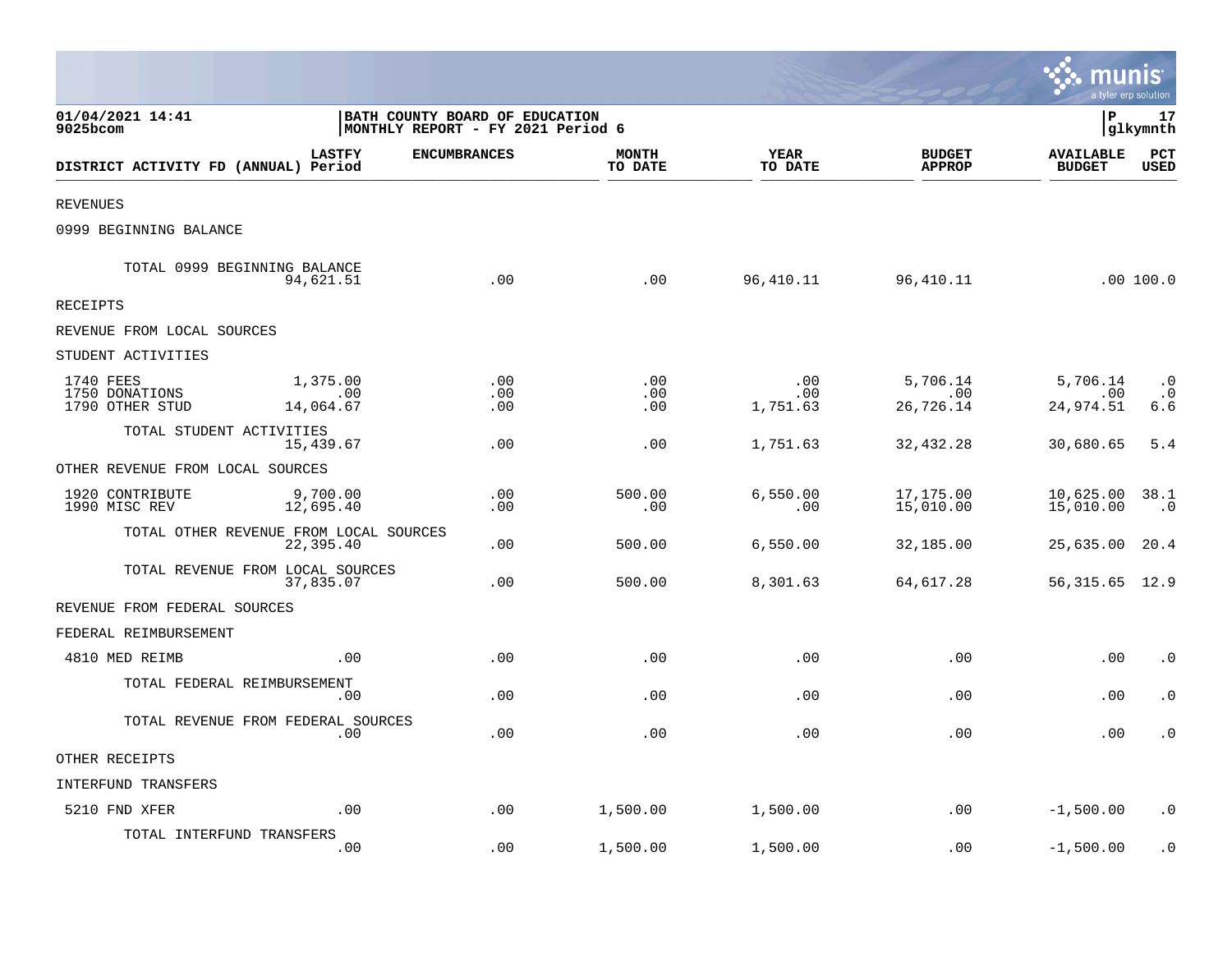

| 01/04/2021 14:41<br>9025bcom         |               | BATH COUNTY BOARD OF EDUCATION<br> MONTHLY REPORT - FY 2021 Period 6 |                         |                 |                                |                                                         |  |
|--------------------------------------|---------------|----------------------------------------------------------------------|-------------------------|-----------------|--------------------------------|---------------------------------------------------------|--|
| DISTRICT ACTIVITY FD (ANNUAL) Period | <b>LASTFY</b> | <b>ENCUMBRANCES</b>                                                  | <b>MONTH</b><br>TO DATE | YEAR<br>TO DATE | <b>BUDGET</b><br><b>APPROP</b> | <b>PCT</b><br><b>AVAILABLE</b><br><b>BUDGET</b><br>USED |  |
| TOTAL OTHER RECEIPTS                 | .00           | .00                                                                  | 1,500.00                | 1,500.00        | .00                            | $-1,500.00$<br>$\cdot$ 0                                |  |
| TOTAL RECEIPTS                       | 37,835.07     | .00                                                                  | 2,000.00                | 9,801.63        | 64,617.28                      | 54,815.65 15.2                                          |  |
| TOTAL REVENUE                        | 132,456.58    | .00                                                                  | 2,000.00                | 106, 211.74     | 161,027.39                     | 66.0<br>54,815.65                                       |  |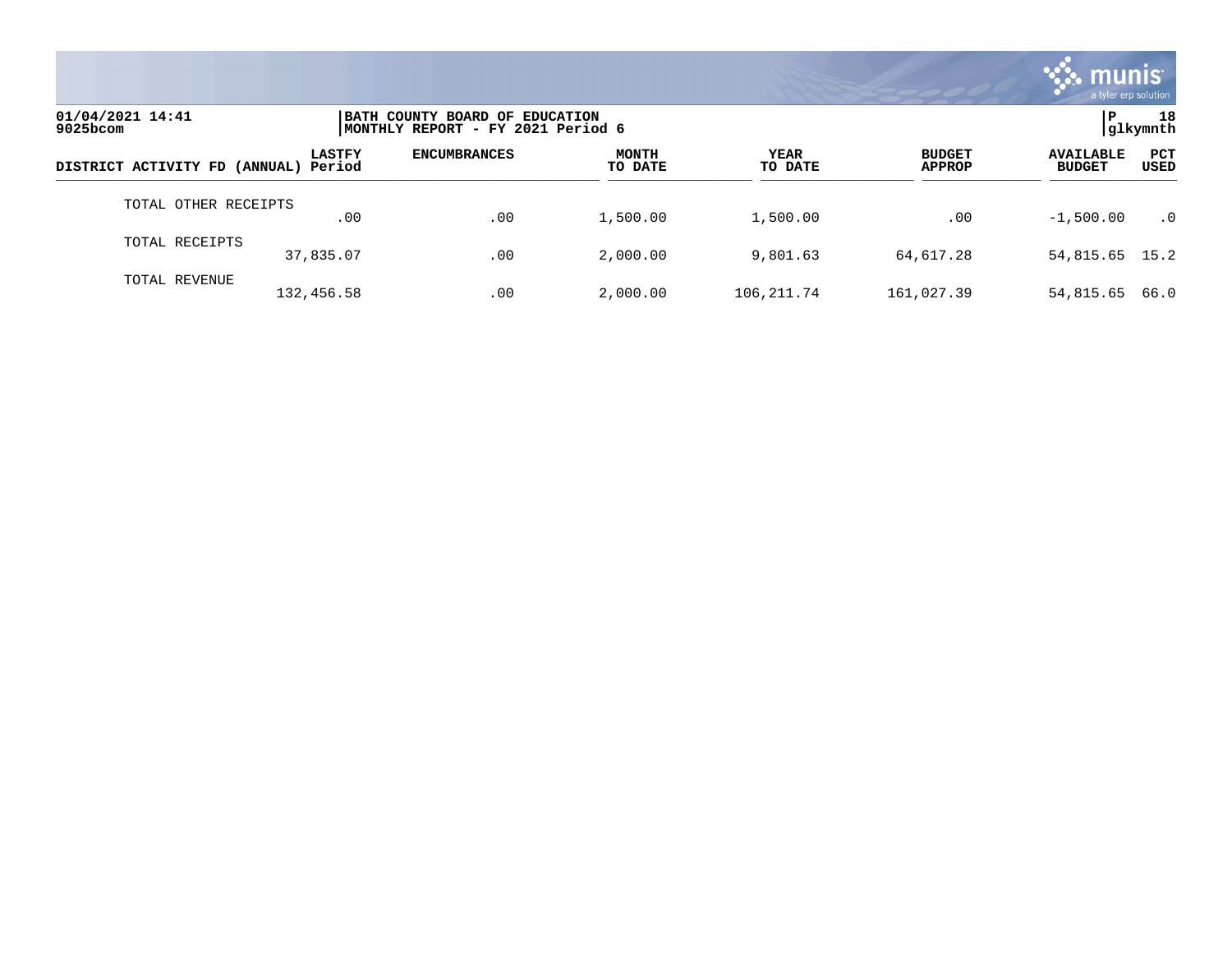

| 01/04/2021 14:41<br>$9025$ bcom                              |                                                                                         | BATH COUNTY BOARD OF EDUCATION<br>MONTHLY REPORT - FY 2021 Period 6 |                                                                 |                                                                      |                                                                                          | Þ                                                                                                 | 19<br>glkymnth                                                           |
|--------------------------------------------------------------|-----------------------------------------------------------------------------------------|---------------------------------------------------------------------|-----------------------------------------------------------------|----------------------------------------------------------------------|------------------------------------------------------------------------------------------|---------------------------------------------------------------------------------------------------|--------------------------------------------------------------------------|
|                                                              | <b>LASTFY</b><br>DISTRICT ACTIVITY FD (ANNUAL) Period                                   | <b>ENCUMBRANCES</b>                                                 | <b>MONTH</b><br>TO DATE                                         | YEAR<br>TO DATE                                                      | <b>BUDGET</b><br><b>APPROP</b>                                                           | <b>AVAILABLE</b><br><b>BUDGET</b>                                                                 | <b>PCT</b><br>USED                                                       |
| <b>EXPENDITURES</b>                                          |                                                                                         |                                                                     |                                                                 |                                                                      |                                                                                          |                                                                                                   |                                                                          |
| 1000 INSTRUCTION                                             |                                                                                         |                                                                     |                                                                 |                                                                      |                                                                                          |                                                                                                   |                                                                          |
| 0100<br>0200<br>0300<br>0400<br>0500<br>0600<br>0700<br>0800 | 1,645.71<br>329.11<br>1,155.00<br>480.00<br>9,658.21<br>27,707.92<br>971.03<br>1,774.28 | .00<br>.00<br>.00<br>.00<br>.00<br>1,664.99<br>.00<br>.00           | .00<br>$.00 \,$<br>159.00<br>.00<br>.00<br>637.83<br>.00<br>.00 | .00<br>.00<br>1,581.55<br>600.00<br>201.24<br>4,438.03<br>.00<br>.00 | 4,643.51<br>868.00<br>980.00<br>992.07<br>4,991.81<br>118,150.06<br>7,611.14<br>8,069.53 | 4,643.51<br>868.00<br>$-601.55$ 161.4<br>392.07<br>4,790.57<br>112,047.04<br>7,611.14<br>8,069.53 | $\cdot$ 0<br>$\cdot$ 0<br>$60.5$<br>4.0<br>5.2<br>$\cdot$ 0<br>$\cdot$ 0 |
| TOTAL 1000                                                   | INSTRUCTION<br>43,721.26                                                                | 1,664.99                                                            | 796.83                                                          | 6,820.82                                                             | 146,306.12                                                                               | 137,820.31                                                                                        | 5.8                                                                      |
| 2100                                                         | STUDENT SUPPORT SERVICES                                                                |                                                                     |                                                                 |                                                                      |                                                                                          |                                                                                                   |                                                                          |
| 0600                                                         | 663.62                                                                                  | .00                                                                 | .00                                                             | 33.95                                                                | 1,775.85                                                                                 | 1,741.90                                                                                          | 1.9                                                                      |
| TOTAL 2100                                                   | STUDENT SUPPORT SERVICES<br>663.62                                                      | .00                                                                 | .00                                                             | 33.95                                                                | 1,775.85                                                                                 | 1,741.90                                                                                          | 1.9                                                                      |
|                                                              | 2200 INSTRUCTIONAL STAFF SUPP SERV                                                      |                                                                     |                                                                 |                                                                      |                                                                                          |                                                                                                   |                                                                          |
| 0600<br>0700                                                 | 4,838.52<br>.00                                                                         | .00<br>.00                                                          | .00<br>.00                                                      | .00<br>.00                                                           | 11,086.07<br>.00                                                                         | 11,086.07<br>.00                                                                                  | $\cdot$ 0<br>$\cdot$ 0                                                   |
| TOTAL 2200                                                   | INSTRUCTIONAL STAFF SUPP SERV<br>4,838.52                                               | .00                                                                 | .00                                                             | .00                                                                  | 11,086.07                                                                                | 11,086.07                                                                                         | $\cdot$ 0                                                                |
| 2600                                                         | PLANT OPERATIONS AND MAINTENANCE                                                        |                                                                     |                                                                 |                                                                      |                                                                                          |                                                                                                   |                                                                          |
| 0600                                                         | .00                                                                                     | 96.65                                                               | .00                                                             | .00                                                                  | .00                                                                                      | $-96.65$                                                                                          | $\cdot$ 0                                                                |
|                                                              | TOTAL 2600 PLANT OPERATIONS AND MAINTENANCE<br>.00                                      | 96.65                                                               | .00                                                             | .00                                                                  | .00                                                                                      | $-96.65$                                                                                          | $\cdot$ 0                                                                |
| 2700                                                         | STUDENT TRANSPORTATION                                                                  |                                                                     |                                                                 |                                                                      |                                                                                          |                                                                                                   |                                                                          |
| 0100<br>0200<br>0800                                         | .00<br>.00<br>1,279.56                                                                  | .00<br>.00<br>.00                                                   | .00<br>.00<br>.00                                               | .00<br>.00<br>.00                                                    | .00<br>.00<br>1,859.35                                                                   | .00<br>.00<br>1,859.35                                                                            | $\cdot$ 0<br>$\frac{0}{0}$                                               |
|                                                              | TOTAL 2700 STUDENT TRANSPORTATION<br>1,279.56                                           | .00                                                                 | .00                                                             | .00                                                                  | 1,859.35                                                                                 | 1,859.35                                                                                          | $\cdot$ 0                                                                |
|                                                              | TOTAL EXPENDITURES<br>50,502.96                                                         | 1,761.64                                                            | 796.83                                                          | 6,854.77                                                             | 161,027.39                                                                               | 152,410.98                                                                                        | 5.4                                                                      |
|                                                              | TOTAL FOR DISTRICT ACTIVITY FD (ANNUAL) (21)<br>81,953.62                               | $-1,761.64$                                                         | 1,203.17                                                        | 99,356.97                                                            | .00                                                                                      | $-97, 595.33$                                                                                     | $\cdot$ 0                                                                |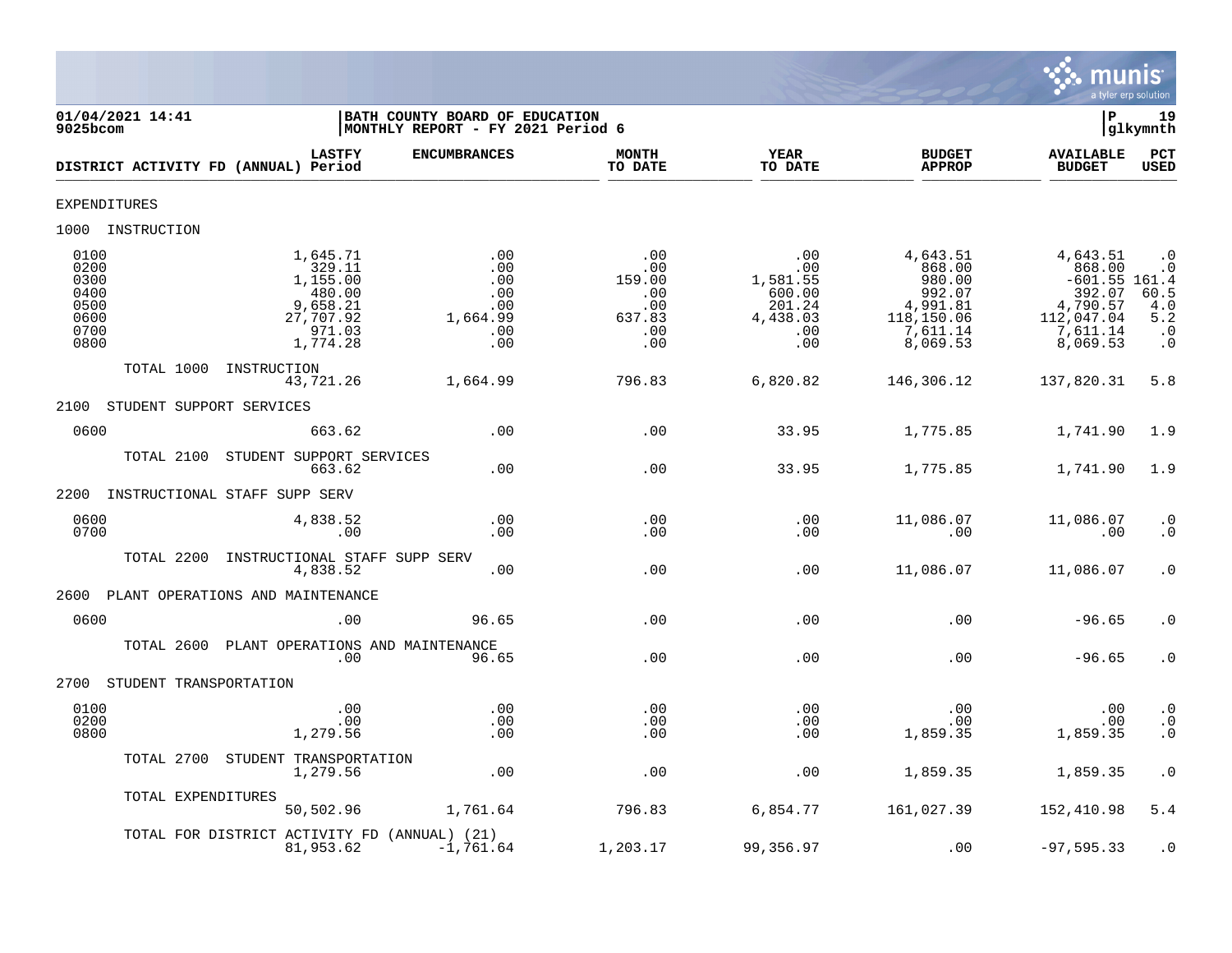|                                                              |                                                                     |                          |                          |                          |                                | <b>munis</b><br>a tyler erp solution |                                                  |
|--------------------------------------------------------------|---------------------------------------------------------------------|--------------------------|--------------------------|--------------------------|--------------------------------|--------------------------------------|--------------------------------------------------|
| 01/04/2021 14:41<br>9025bcom                                 | BATH COUNTY BOARD OF EDUCATION<br>MONTHLY REPORT - FY 2021 Period 6 |                          |                          |                          |                                | P                                    | 20<br>glkymnth                                   |
| SPEC REV - STUDENT ACTIVITY (2Period                         | <b>LASTFY</b>                                                       | <b>ENCUMBRANCES</b>      | <b>MONTH</b><br>TO DATE  | YEAR<br>TO DATE          | <b>BUDGET</b><br><b>APPROP</b> | <b>AVAILABLE</b><br><b>BUDGET</b>    | PCT<br>USED                                      |
| <b>REVENUES</b>                                              |                                                                     |                          |                          |                          |                                |                                      |                                                  |
| RECEIPTS                                                     |                                                                     |                          |                          |                          |                                |                                      |                                                  |
| REVENUE FROM LOCAL SOURCES                                   |                                                                     |                          |                          |                          |                                |                                      |                                                  |
| STUDENT ACTIVITIES                                           |                                                                     |                          |                          |                          |                                |                                      |                                                  |
| 1710 ADMISSIONS<br>1730 DUES<br>1740 FEES<br>1790 OTHER STUD | .00<br>.00<br>.00<br>.00                                            | .00<br>.00<br>.00<br>.00 | .00<br>.00<br>.00<br>.00 | .00<br>.00<br>.00<br>.00 | .00<br>.00<br>.00<br>.00       | .00<br>.00<br>.00<br>.00             | $\cdot$ 0<br>$\cdot$ 0<br>$\cdot$ 0<br>$\cdot$ 0 |
| TOTAL STUDENT ACTIVITIES                                     | .00                                                                 | .00                      | .00                      | .00                      | .00                            | .00                                  | $\boldsymbol{\cdot}$ 0                           |
| OTHER REVENUE FROM LOCAL SOURCES                             |                                                                     |                          |                          |                          |                                |                                      |                                                  |
| 1920 CONTRIBUTE                                              | .00                                                                 | .00                      | .00                      | .00                      | .00                            | .00                                  | $\cdot$ 0                                        |
| TOTAL OTHER REVENUE FROM LOCAL SOURCES                       | .00                                                                 | .00                      | .00                      | .00                      | .00                            | .00                                  | $\cdot$ 0                                        |
| TOTAL REVENUE FROM LOCAL SOURCES                             | .00                                                                 | .00                      | .00                      | .00                      | .00                            | .00                                  | $\cdot$ 0                                        |
| TOTAL RECEIPTS                                               | .00                                                                 | .00                      | .00                      | .00                      | .00                            | .00                                  | $\cdot$ 0                                        |
| TOTAL REVENUE                                                | .00                                                                 | .00                      | .00                      | .00                      | .00                            | .00                                  | $\cdot$ 0                                        |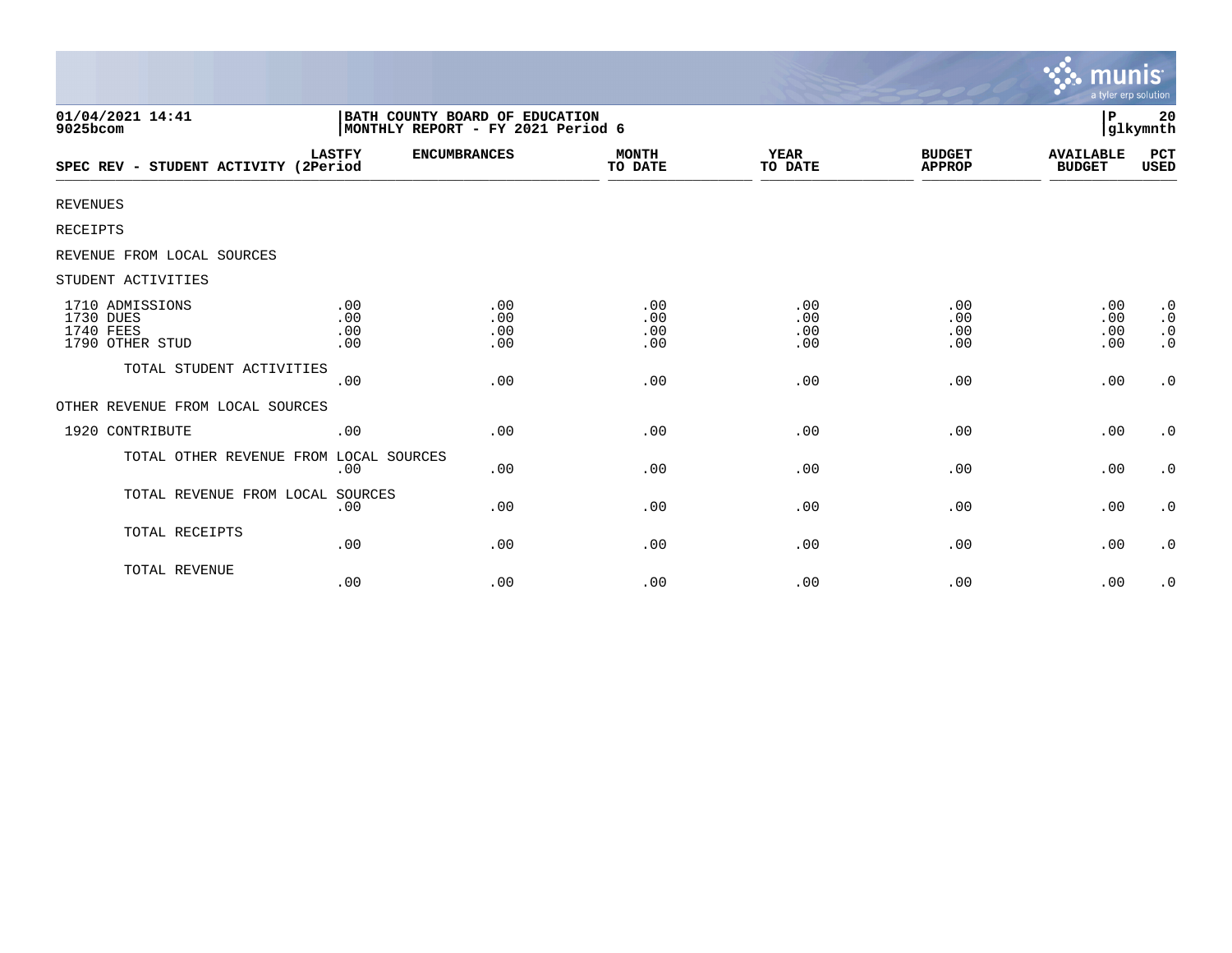

| 01/04/2021 14:41<br>$9025$ bcom                      |                                                                         | BATH COUNTY BOARD OF EDUCATION<br>MONTHLY REPORT - FY 2021 Period 6 |                                               |                                               |                                               | $\mathbf P$                                   | 21<br>glkymnth                                                                                                                                    |
|------------------------------------------------------|-------------------------------------------------------------------------|---------------------------------------------------------------------|-----------------------------------------------|-----------------------------------------------|-----------------------------------------------|-----------------------------------------------|---------------------------------------------------------------------------------------------------------------------------------------------------|
| SPEC REV - STUDENT ACTIVITY (2Period                 | <b>LASTFY</b>                                                           | <b>ENCUMBRANCES</b>                                                 | <b>MONTH</b><br>TO DATE                       | <b>YEAR</b><br>TO DATE                        | <b>BUDGET</b><br><b>APPROP</b>                | <b>AVAILABLE</b><br><b>BUDGET</b>             | PCT<br><b>USED</b>                                                                                                                                |
| <b>EXPENDITURES</b>                                  |                                                                         |                                                                     |                                               |                                               |                                               |                                               |                                                                                                                                                   |
| 1000<br>INSTRUCTION                                  |                                                                         |                                                                     |                                               |                                               |                                               |                                               |                                                                                                                                                   |
| 0100<br>0300<br>0400<br>0500<br>0600<br>0700<br>0800 | .00<br>.00<br>.00<br>$.00$<br>.00<br>.00<br>.00                         | .00<br>.00<br>.00<br>.00<br>.00<br>.00<br>.00                       | .00<br>.00<br>.00<br>.00<br>.00<br>.00<br>.00 | .00<br>.00<br>.00<br>.00<br>.00<br>.00<br>.00 | .00<br>.00<br>.00<br>.00<br>.00<br>.00<br>.00 | .00<br>.00<br>.00<br>.00<br>.00<br>.00<br>.00 | $\cdot$ 0<br>$\boldsymbol{\cdot}$ 0<br>$\cdot$ 0<br>$\begin{smallmatrix} . & 0 \\ . & 0 \end{smallmatrix}$<br>$\boldsymbol{\cdot}$ 0<br>$\cdot$ 0 |
| TOTAL 1000                                           | INSTRUCTION<br>.00                                                      | .00                                                                 | .00                                           | .00                                           | .00                                           | .00                                           | $\cdot$ 0                                                                                                                                         |
| STUDENT SUPPORT SERVICES<br>2100                     |                                                                         |                                                                     |                                               |                                               |                                               |                                               |                                                                                                                                                   |
| 0100<br>0300<br>0400<br>0500<br>0600<br>0700<br>0800 | .00<br>.00<br>.00<br>.00<br>.00<br>.00<br>.00                           | .00<br>.00<br>.00<br>.00<br>.00<br>.00<br>.00                       | .00<br>.00<br>.00<br>.00<br>.00<br>.00<br>.00 | .00<br>.00<br>.00<br>.00<br>.00<br>.00<br>.00 | .00<br>.00<br>.00<br>.00<br>.00<br>.00<br>.00 | .00<br>.00<br>.00<br>.00<br>.00<br>.00<br>.00 | $\cdot$ 0<br>$\cdot$ 0<br>$\cdot$ 0<br>$\begin{array}{c} 0 \\ 0 \\ 0 \\ 0 \end{array}$<br>$\cdot$ 0                                               |
| TOTAL 2100                                           | STUDENT SUPPORT SERVICES                                                |                                                                     |                                               |                                               |                                               |                                               |                                                                                                                                                   |
| 2200<br>INSTRUCTIONAL STAFF SUPP SERV                | .00                                                                     | .00                                                                 | .00                                           | .00                                           | .00                                           | .00                                           | $\cdot$ 0                                                                                                                                         |
| 0100<br>0300<br>0400<br>0500<br>0600<br>0700<br>0800 | .00<br>.00<br>.00<br>.00<br>.00<br>.00<br>.00                           | .00<br>.00<br>.00<br>.00<br>.00<br>.00<br>.00                       | .00<br>.00<br>.00<br>.00<br>.00<br>.00<br>.00 | .00<br>.00<br>.00<br>.00<br>.00<br>.00<br>.00 | .00<br>.00<br>.00<br>.00<br>.00<br>.00<br>.00 | .00<br>.00<br>.00<br>.00<br>.00<br>.00<br>.00 | $\cdot$ 0<br>$\cdot$ 0<br>$\begin{smallmatrix} 0.1 \\ 0.1 \end{smallmatrix}$<br>$\ddot{0}$<br>$\boldsymbol{\cdot}$ 0<br>$\overline{0}$            |
| TOTAL 2200                                           | INSTRUCTIONAL STAFF SUPP SERV<br>.00                                    | .00                                                                 | .00                                           | .00                                           | .00                                           | .00                                           | $\cdot$ 0                                                                                                                                         |
| PLANT OPERATIONS AND MAINTENANCE<br>2600             |                                                                         |                                                                     |                                               |                                               |                                               |                                               |                                                                                                                                                   |
| 0100<br>0300<br>0400<br>0500<br>0600<br>0700<br>0800 | .00<br>.00<br>.00<br>.00<br>$.00$<br>.00<br>$\boldsymbol{\mathsf{.00}}$ | .00<br>.00<br>.00<br>.00<br>.00<br>.00<br>.00                       | .00<br>.00<br>.00<br>.00<br>.00<br>.00<br>.00 | .00<br>.00<br>.00<br>.00<br>.00<br>.00<br>.00 | .00<br>.00<br>.00<br>.00<br>.00<br>.00<br>.00 | .00<br>.00<br>.00<br>.00<br>.00<br>.00<br>.00 | $\cdot$ 0<br>$\cdot$ 0<br>$\boldsymbol{\cdot}$ 0<br>$\ddot{0}$<br>$\boldsymbol{\cdot}$ 0<br>$\boldsymbol{\cdot}$ 0<br>$\cdot$ 0                   |
| TOTAL 2600                                           | PLANT OPERATIONS AND MAINTENANCE<br>.00                                 | .00                                                                 | .00                                           | .00                                           | .00                                           | .00                                           | $\cdot$ 0                                                                                                                                         |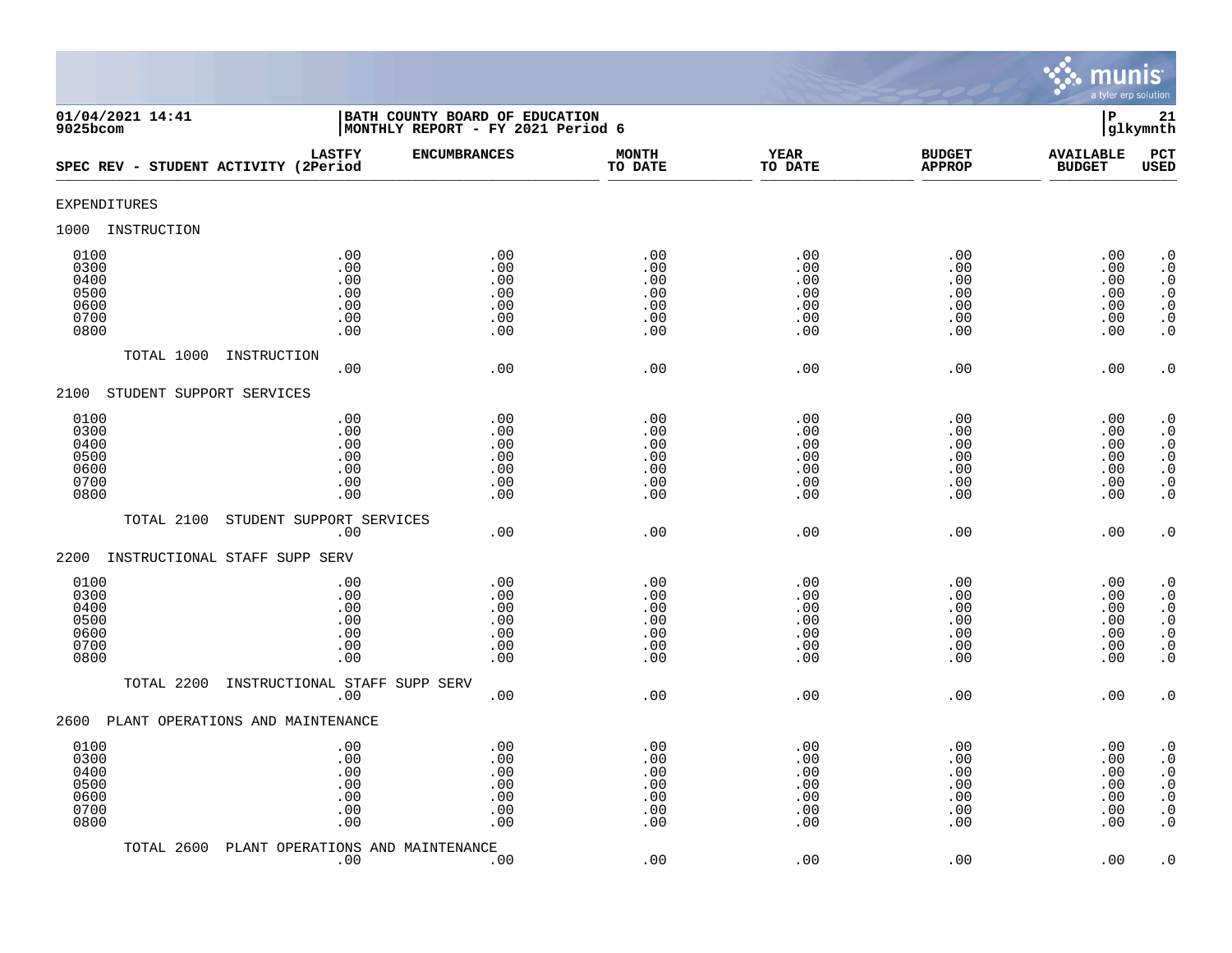

| 01/04/2021 14:41<br>9025bcom                         |                                               | BATH COUNTY BOARD OF EDUCATION<br>MONTHLY REPORT - FY 2021 Period 6 |                                               |                                               |                                               |                                               | 22<br>glkymnth                                                                          |
|------------------------------------------------------|-----------------------------------------------|---------------------------------------------------------------------|-----------------------------------------------|-----------------------------------------------|-----------------------------------------------|-----------------------------------------------|-----------------------------------------------------------------------------------------|
| SPEC REV - STUDENT ACTIVITY (2Period                 | <b>LASTFY</b>                                 | <b>ENCUMBRANCES</b>                                                 | <b>MONTH</b><br>TO DATE                       | <b>YEAR</b><br>TO DATE                        | <b>BUDGET</b><br><b>APPROP</b>                | <b>AVAILABLE</b><br><b>BUDGET</b>             | PCT<br><b>USED</b>                                                                      |
| 2700<br>STUDENT TRANSPORTATION                       |                                               |                                                                     |                                               |                                               |                                               |                                               |                                                                                         |
| 0100<br>0300<br>0400<br>0500<br>0600<br>0700<br>0800 | .00<br>.00<br>.00<br>.00<br>.00<br>.00<br>.00 | .00<br>.00<br>.00<br>.00<br>.00<br>.00<br>.00                       | .00<br>.00<br>.00<br>.00<br>.00<br>.00<br>.00 | .00<br>.00<br>.00<br>.00<br>.00<br>.00<br>.00 | .00<br>.00<br>.00<br>.00<br>.00<br>.00<br>.00 | .00<br>.00<br>.00<br>.00<br>.00<br>.00<br>.00 | $\cdot$ 0<br>$\cdot$ 0<br>$\cdot$ 0<br>$\cdot$ 0<br>$\cdot$ 0<br>$\cdot$ 0<br>$\cdot$ 0 |
| TOTAL 2700                                           | STUDENT TRANSPORTATION<br>.00                 | .00                                                                 | .00                                           | .00                                           | .00                                           | .00                                           | $\cdot$ 0                                                                               |
| TOTAL EXPENDITURES                                   | .00                                           | .00                                                                 | .00                                           | .00                                           | .00                                           | .00                                           | $\cdot$ 0                                                                               |
| TOTAL FOR                                            | STUDENT ACTIVITY<br>SPEC REV -<br>.00         | (25)<br>.00                                                         | .00                                           | .00                                           | .00                                           | .00                                           | $\cdot$ 0                                                                               |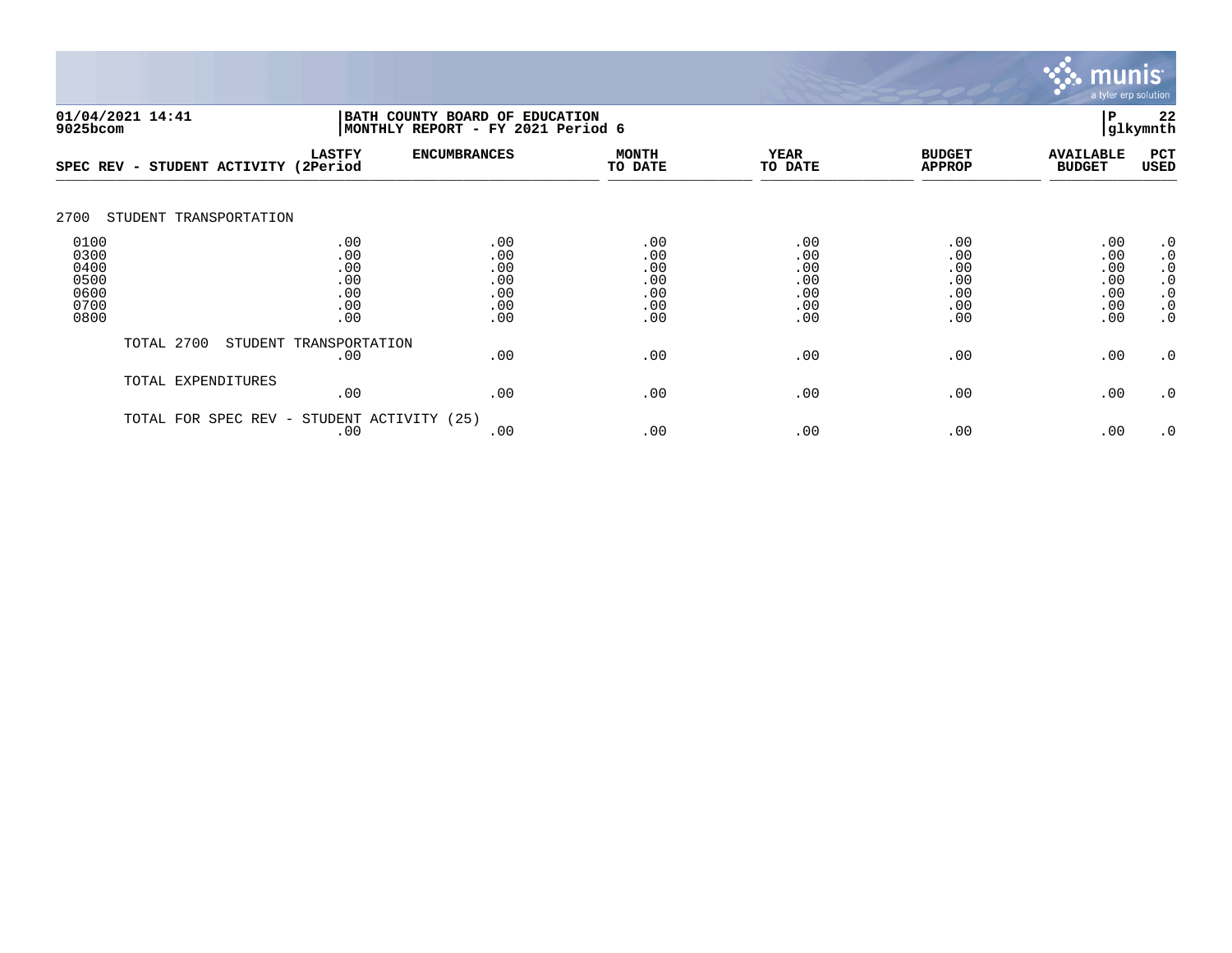|                                  |                                                                     |                     |                         |                        |                                | mu<br>a tyler erp solution        |                    |
|----------------------------------|---------------------------------------------------------------------|---------------------|-------------------------|------------------------|--------------------------------|-----------------------------------|--------------------|
| 01/04/2021 14:41<br>9025bcom     | BATH COUNTY BOARD OF EDUCATION<br>MONTHLY REPORT - FY 2021 Period 6 |                     |                         |                        |                                | ΙP                                | 23<br> glkymnth    |
| CAPITAL OUTLAY FUND (310)        | <b>LASTFY</b><br>Period                                             | <b>ENCUMBRANCES</b> | <b>MONTH</b><br>TO DATE | <b>YEAR</b><br>TO DATE | <b>BUDGET</b><br><b>APPROP</b> | <b>AVAILABLE</b><br><b>BUDGET</b> | PCT<br><b>USED</b> |
| <b>REVENUES</b>                  |                                                                     |                     |                         |                        |                                |                                   |                    |
| 0999 BEGINNING BALANCE           |                                                                     |                     |                         |                        |                                |                                   |                    |
| TOTAL 0999 BEGINNING BALANCE     | .00                                                                 | .00                 | .00                     | .00                    | .00                            | .00                               | $\cdot$ 0          |
| RECEIPTS                         |                                                                     |                     |                         |                        |                                |                                   |                    |
| REVENUE FROM STATE SOURCES       |                                                                     |                     |                         |                        |                                |                                   |                    |
| RESTRICTED                       |                                                                     |                     |                         |                        |                                |                                   |                    |
| 3200 RES STATE                   | 87,000.00                                                           | .00                 | .00                     | 86,105.00              | 172,209.00                     | 86,104.00                         | 50.0               |
| TOTAL RESTRICTED                 | 87,000.00                                                           | .00                 | .00                     | 86,105.00              | 172,209.00                     | 86,104.00                         | 50.0               |
| TOTAL REVENUE FROM STATE SOURCES | 87,000.00                                                           | .00                 | .00                     | 86,105.00              | 172,209.00                     | 86,104.00                         | 50.0               |
| OTHER RECEIPTS                   |                                                                     |                     |                         |                        |                                |                                   |                    |
| INTERFUND TRANSFERS              |                                                                     |                     |                         |                        |                                |                                   |                    |
| 5210 FND XFER                    | .00                                                                 | .00                 | .00                     | .00                    | .00                            | .00                               | $\cdot$ 0          |
| TOTAL INTERFUND TRANSFERS        | .00                                                                 | .00                 | .00                     | .00                    | .00                            | .00                               | $\cdot$ 0          |
| TOTAL OTHER RECEIPTS             | .00                                                                 | .00                 | .00                     | .00                    | .00                            | .00                               | $\cdot$ 0          |
| TOTAL RECEIPTS                   | 87,000.00                                                           | .00                 | .00                     | 86,105.00              | 172,209.00                     | 86,104.00                         | 50.0               |
| TOTAL REVENUE                    | 87,000.00                                                           | .00                 | .00                     | 86,105.00              | 172,209.00                     | 86,104.00                         | 50.0               |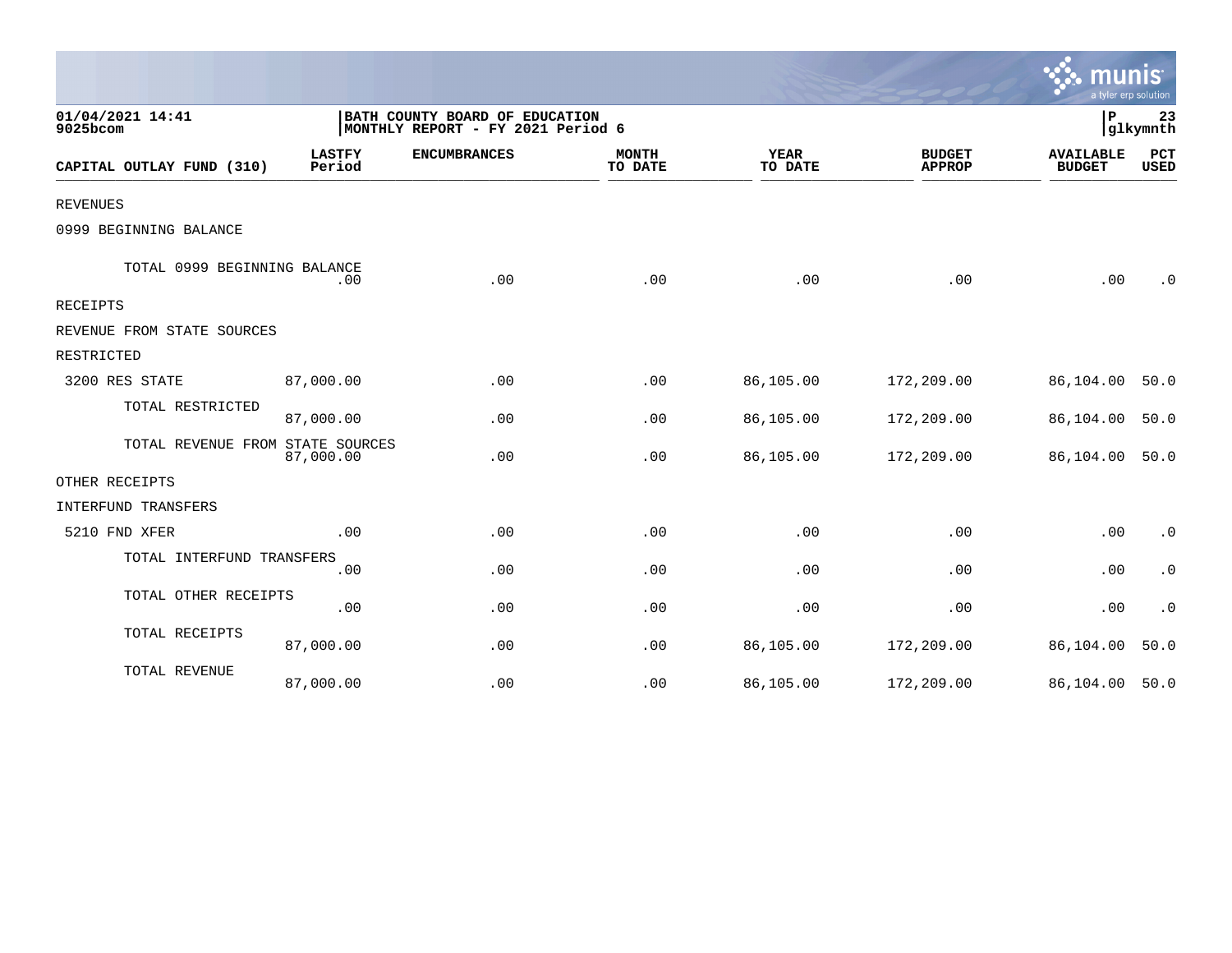

| 01/04/2021 14:41<br>9025bcom             |                                         | BATH COUNTY BOARD OF EDUCATION<br>MONTHLY REPORT - FY 2021 Period 6 |                         |                        |                                | P                                 | 24<br>glkymnth                                |
|------------------------------------------|-----------------------------------------|---------------------------------------------------------------------|-------------------------|------------------------|--------------------------------|-----------------------------------|-----------------------------------------------|
| CAPITAL OUTLAY FUND (310)                | <b>LASTFY</b><br>Period                 | <b>ENCUMBRANCES</b>                                                 | <b>MONTH</b><br>TO DATE | <b>YEAR</b><br>TO DATE | <b>BUDGET</b><br><b>APPROP</b> | <b>AVAILABLE</b><br><b>BUDGET</b> | PCT<br><b>USED</b>                            |
| EXPENDITURES                             |                                         |                                                                     |                         |                        |                                |                                   |                                               |
| 2600<br>PLANT OPERATIONS AND MAINTENANCE |                                         |                                                                     |                         |                        |                                |                                   |                                               |
| 0400<br>0500                             | .00<br>.00                              | .00<br>.00                                                          | .00<br>.00              | .00<br>.00             | .00<br>.00                     | .00<br>.00                        | $\cdot$ 0<br>$\cdot$ 0                        |
| TOTAL 2600                               | PLANT OPERATIONS AND MAINTENANCE<br>.00 | .00                                                                 | .00                     | .00                    | .00                            | .00                               | $\cdot$ 0                                     |
| DEBT SERVICE<br>5100                     |                                         |                                                                     |                         |                        |                                |                                   |                                               |
| 0800<br>0840                             | .00<br>.00                              | .00<br>.00                                                          | .00<br>.00              | .00<br>.00             | .00<br>172,209.00              | .00<br>172,209.00                 | $\begin{smallmatrix} 0 \ 0 \end{smallmatrix}$ |
| TOTAL 5100                               | DEBT SERVICE<br>.00                     | .00                                                                 | .00                     | .00                    | 172,209.00                     | 172,209.00                        | $\cdot$ 0                                     |
| 5200<br>FUND TRANSFERS                   |                                         |                                                                     |                         |                        |                                |                                   |                                               |
| 0900                                     | 26,010.00                               | .00                                                                 | .00                     | .00                    | .00                            | .00                               | $\cdot$ 0                                     |
| TOTAL 5200<br>FUND                       | TRANSFERS<br>26,010.00                  | .00                                                                 | .00                     | .00                    | .00                            | .00                               | $\cdot$ 0                                     |
| TOTAL EXPENDITURES                       | 26,010.00                               | .00                                                                 | .00                     | .00                    | 172,209.00                     | 172,209.00                        | $\cdot$ 0                                     |
| TOTAL FOR CAPITAL OUTLAY FUND (310)      | 60,990.00                               | .00                                                                 | .00                     | 86,105.00              | .00                            | $-86, 105.00$                     | $\cdot$ 0                                     |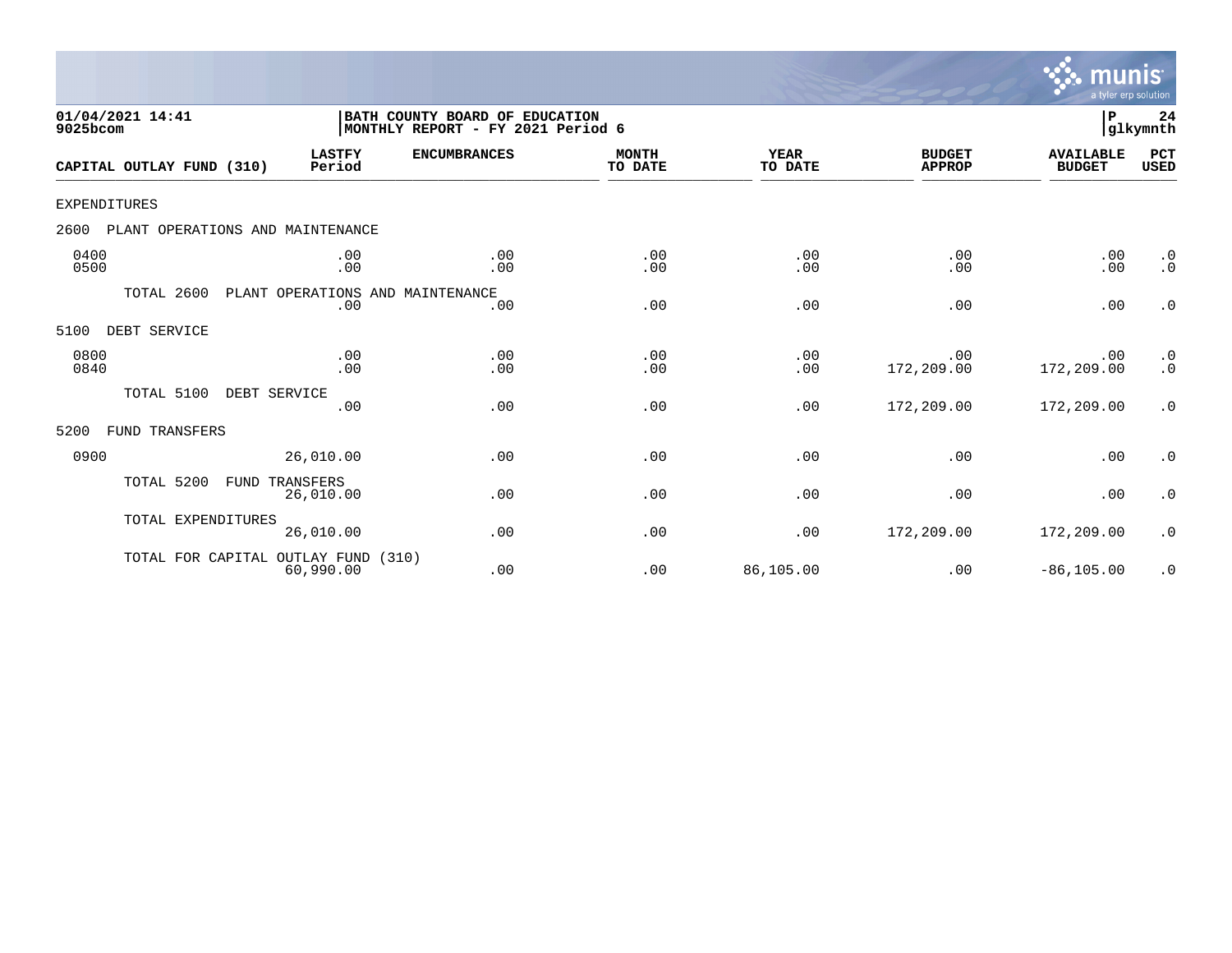|                                                                                                   |                                                                     |                                        |                                        |                                             |                                               | munis<br>a tyler erp solution                 |                                                                            |
|---------------------------------------------------------------------------------------------------|---------------------------------------------------------------------|----------------------------------------|----------------------------------------|---------------------------------------------|-----------------------------------------------|-----------------------------------------------|----------------------------------------------------------------------------|
| 01/04/2021 14:41<br>9025bcom                                                                      | BATH COUNTY BOARD OF EDUCATION<br>MONTHLY REPORT - FY 2021 Period 6 |                                        |                                        |                                             |                                               | l P                                           | 25<br> glkymnth                                                            |
| BUILDING FUND (5 CENT LEVY) (3Period                                                              | <b>LASTFY</b>                                                       | <b>ENCUMBRANCES</b>                    | <b>MONTH</b><br>TO DATE                | YEAR<br>TO DATE                             | <b>BUDGET</b><br><b>APPROP</b>                | <b>AVAILABLE</b><br><b>BUDGET</b>             | PCT<br>USED                                                                |
| <b>REVENUES</b>                                                                                   |                                                                     |                                        |                                        |                                             |                                               |                                               |                                                                            |
| 0999 BEGINNING BALANCE                                                                            |                                                                     |                                        |                                        |                                             |                                               |                                               |                                                                            |
| TOTAL 0999 BEGINNING BALANCE                                                                      | .00                                                                 | .00                                    | .00                                    | .00                                         | .00                                           | .00                                           | $\cdot$ 0                                                                  |
| <b>RECEIPTS</b>                                                                                   |                                                                     |                                        |                                        |                                             |                                               |                                               |                                                                            |
| REVENUE FROM LOCAL SOURCES                                                                        |                                                                     |                                        |                                        |                                             |                                               |                                               |                                                                            |
| AD VALOREM TAXES                                                                                  |                                                                     |                                        |                                        |                                             |                                               |                                               |                                                                            |
| 1111 GRP TAX<br>1113 PSCRP TAX<br>1115 DLQ TAX<br>1116 DISTL TAX<br>1117 MV TAX<br>1118 UNMND TAX | .00<br>.00<br>.00<br>.00<br>.00<br>.00                              | .00<br>.00<br>.00<br>.00<br>.00<br>.00 | .00<br>.00<br>.00<br>.00<br>.00<br>.00 | $.00 \,$<br>.00<br>.00<br>.00<br>.00<br>.00 | 565,000.00<br>.00<br>.00<br>.00<br>.00<br>.00 | 565,000.00<br>.00<br>.00<br>.00<br>.00<br>.00 | $\cdot$ 0<br>$\cdot$ 0<br>$\cdot$ 0<br>$\cdot$ 0<br>$\cdot$ 0<br>$\cdot$ 0 |
| TOTAL AD VALOREM TAXES                                                                            | .00                                                                 | .00                                    | .00                                    | .00                                         | 565,000.00                                    | 565,000.00                                    | $\cdot$ 0                                                                  |
| PENALTIES & INTEREST ON TAXES                                                                     |                                                                     |                                        |                                        |                                             |                                               |                                               |                                                                            |
| 1140 PEN & INT                                                                                    | .00                                                                 | .00                                    | .00                                    | .00                                         | .00                                           | .00                                           | $\cdot$ 0                                                                  |
| TOTAL PENALTIES & INTEREST ON TAXES                                                               | .00                                                                 | .00                                    | .00                                    | .00                                         | .00                                           | .00                                           | $\boldsymbol{\cdot}$ 0                                                     |
| OTHER TAXES                                                                                       |                                                                     |                                        |                                        |                                             |                                               |                                               |                                                                            |
| 1191 OMIT TAX<br>1192 EXCISE TAX                                                                  | .00<br>.00                                                          | .00<br>.00                             | .00<br>.00                             | .00<br>.00                                  | .00<br>.00                                    | .00<br>.00                                    | $\cdot$ 0<br>$\cdot$ 0                                                     |
| TOTAL OTHER TAXES                                                                                 | .00                                                                 | .00                                    | .00                                    | .00                                         | .00                                           | .00                                           | $\boldsymbol{\cdot}$ 0                                                     |
| EARNINGS ON INVESTMENTS                                                                           |                                                                     |                                        |                                        |                                             |                                               |                                               |                                                                            |
| 1510 INT ON INV                                                                                   | .00                                                                 | .00                                    | .00                                    | .00                                         | .00                                           | .00                                           | $\cdot$ 0                                                                  |
| TOTAL EARNINGS ON INVESTMENTS                                                                     | .00                                                                 | .00.                                   | .00                                    | .00                                         | .00                                           | .00                                           | $\cdot$ 0                                                                  |
| TOTAL REVENUE FROM LOCAL SOURCES                                                                  | .00                                                                 | .00                                    | .00                                    | .00                                         | 565,000.00                                    | 565,000.00                                    | $\cdot$ 0                                                                  |
| REVENUE FROM STATE SOURCES                                                                        |                                                                     |                                        |                                        |                                             |                                               |                                               |                                                                            |

 $\bullet$ 

RESTRICTED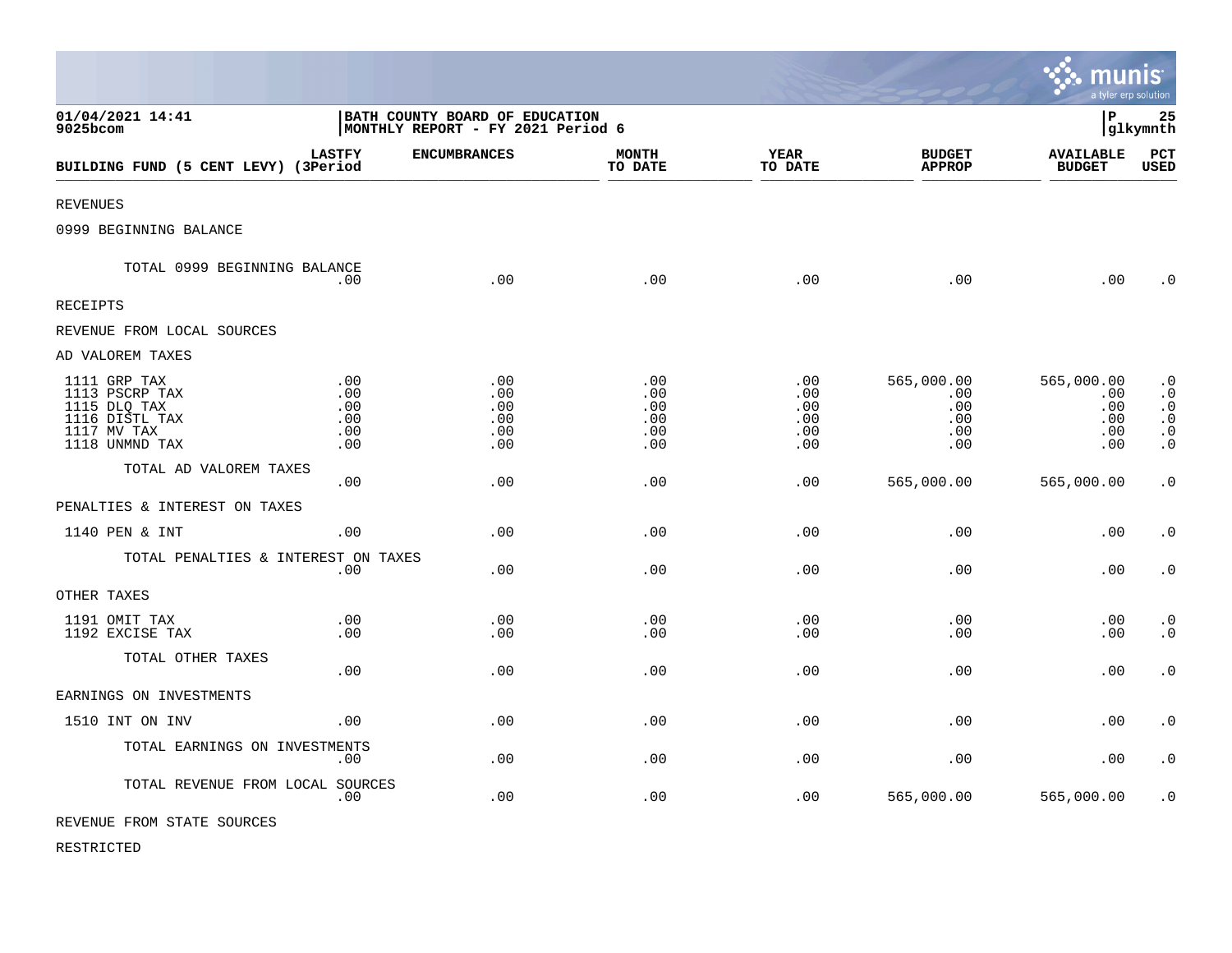

| 01/04/2021 14:41<br>9025bcom                                                                                  |                                                | BATH COUNTY BOARD OF EDUCATION<br> MONTHLY REPORT - FY 2021 Period 6 |                                        |                                        |                                        | lР<br>26<br>glkymnth                   |                                                                            |  |
|---------------------------------------------------------------------------------------------------------------|------------------------------------------------|----------------------------------------------------------------------|----------------------------------------|----------------------------------------|----------------------------------------|----------------------------------------|----------------------------------------------------------------------------|--|
| BUILDING FUND (5 CENT LEVY) (3Period                                                                          | <b>LASTFY</b>                                  | <b>ENCUMBRANCES</b>                                                  | <b>MONTH</b><br>TO DATE                | <b>YEAR</b><br>TO DATE                 | <b>BUDGET</b><br><b>APPROP</b>         | <b>AVAILABLE</b><br><b>BUDGET</b>      | PCT<br><b>USED</b>                                                         |  |
| 3200 RES STATE                                                                                                | 453,080.00                                     | .00                                                                  | .00                                    | 506,216.00                             | 1,012,432.00                           | 506,216.00                             | 50.0                                                                       |  |
| TOTAL RESTRICTED                                                                                              | 453,080.00                                     | .00                                                                  | .00                                    | 506,216.00                             | 1,012,432.00                           | 506,216.00                             | 50.0                                                                       |  |
|                                                                                                               | TOTAL REVENUE FROM STATE SOURCES<br>453,080.00 | .00                                                                  | .00                                    | 506,216.00                             | 1,012,432.00                           | 506,216.00                             | 50.0                                                                       |  |
| OTHER RECEIPTS                                                                                                |                                                |                                                                      |                                        |                                        |                                        |                                        |                                                                            |  |
| INTERFUND TRANSFERS                                                                                           |                                                |                                                                      |                                        |                                        |                                        |                                        |                                                                            |  |
| 5210 FND XFER                                                                                                 | .00                                            | .00                                                                  | .00                                    | .00                                    | .00                                    | .00                                    | $\cdot$ 0                                                                  |  |
| TOTAL INTERFUND TRANSFERS                                                                                     | .00                                            | .00                                                                  | .00                                    | .00                                    | .00                                    | .00                                    | $\cdot$ 0                                                                  |  |
| SALE OR COMP FOR LOSS OF ASSETS                                                                               |                                                |                                                                      |                                        |                                        |                                        |                                        |                                                                            |  |
| 5311 SALE LAND<br>5312 LOSS LAND<br>5331 SALE BLDG<br>5332 LOSS BLDG<br>5341<br>SALE EOUIP<br>5342 LOSS EQUIP | .00<br>.00<br>.00<br>.00<br>.00<br>.00         | .00<br>.00<br>.00<br>.00<br>.00<br>.00                               | .00<br>.00<br>.00<br>.00<br>.00<br>.00 | .00<br>.00<br>.00<br>.00<br>.00<br>.00 | .00<br>.00<br>.00<br>.00<br>.00<br>.00 | .00<br>.00<br>.00<br>.00<br>.00<br>.00 | $\cdot$ 0<br>$\cdot$ 0<br>$\cdot$ 0<br>$\cdot$ 0<br>$\cdot$ 0<br>$\cdot$ 0 |  |
|                                                                                                               | TOTAL SALE OR COMP FOR LOSS OF ASSETS<br>.00   | .00                                                                  | .00                                    | .00                                    | .00                                    | .00                                    | $\boldsymbol{\cdot}$ 0                                                     |  |
| TOTAL OTHER RECEIPTS                                                                                          | .00                                            | .00                                                                  | .00                                    | .00                                    | .00                                    | .00                                    | $\cdot$ 0                                                                  |  |
| TOTAL RECEIPTS                                                                                                | 453,080.00                                     | .00                                                                  | .00                                    | 506,216.00                             | 1,577,432.00                           | 1,071,216.00                           | 32.1                                                                       |  |
| TOTAL REVENUE                                                                                                 | 453,080.00                                     | .00                                                                  | .00                                    | 506,216.00                             | 1,577,432.00                           | 1,071,216.00 32.1                      |                                                                            |  |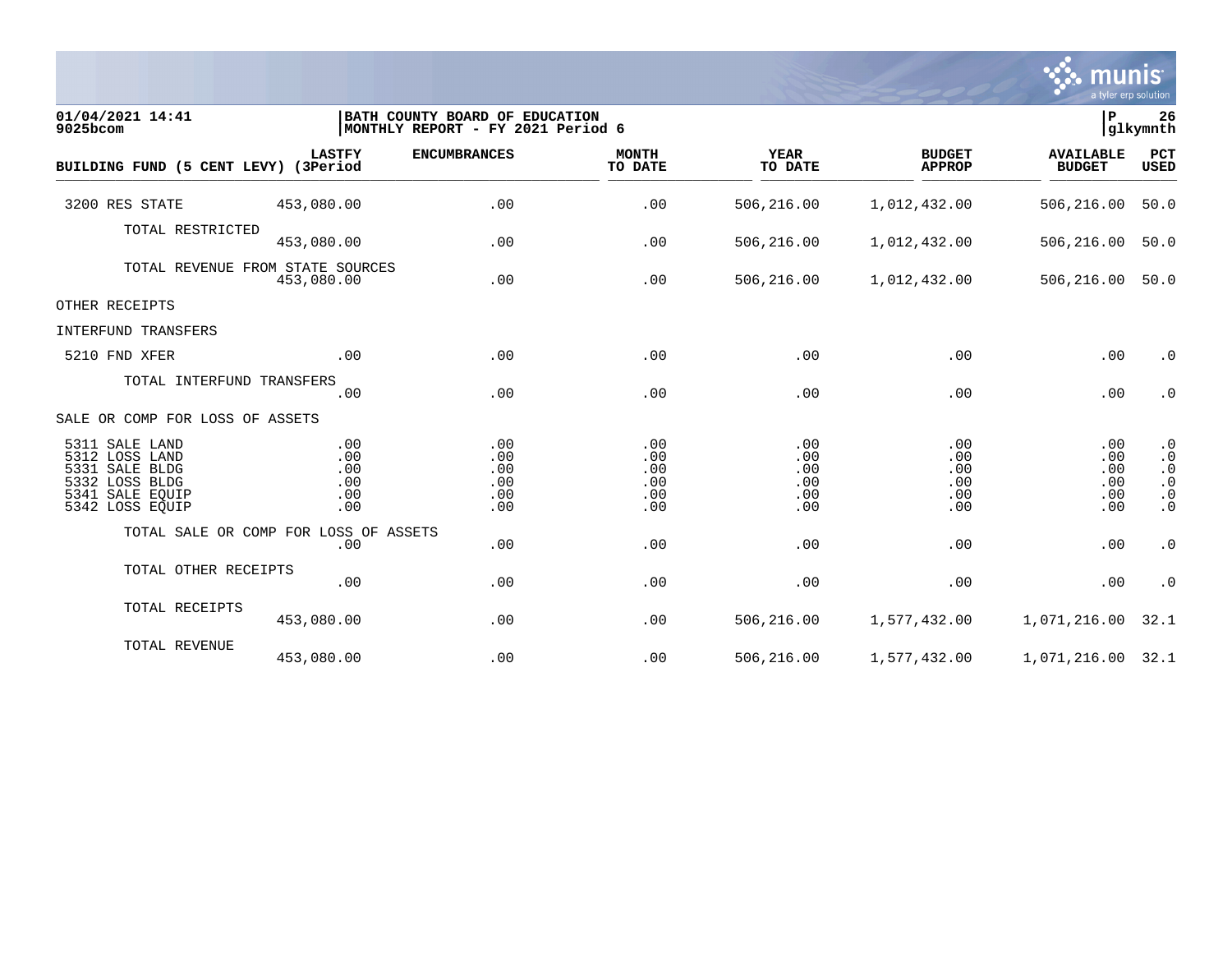

| 01/04/2021 14:41<br>9025bcom  |                                                              | BATH COUNTY BOARD OF EDUCATION<br> MONTHLY REPORT - FY 2021 Period 6 |                         |                        |                                | $\mathbf P$                       | 27<br>glkymnth         |
|-------------------------------|--------------------------------------------------------------|----------------------------------------------------------------------|-------------------------|------------------------|--------------------------------|-----------------------------------|------------------------|
| BUILDING FUND (5 CENT LEVY)   | <b>LASTFY</b><br>(3Period                                    | <b>ENCUMBRANCES</b>                                                  | <b>MONTH</b><br>TO DATE | <b>YEAR</b><br>TO DATE | <b>BUDGET</b><br><b>APPROP</b> | <b>AVAILABLE</b><br><b>BUDGET</b> | PCT<br><b>USED</b>     |
| <b>EXPENDITURES</b>           |                                                              |                                                                      |                         |                        |                                |                                   |                        |
| BUILDING IMPROVEMENTS<br>4700 |                                                              |                                                                      |                         |                        |                                |                                   |                        |
| 0400<br>0840                  | .00<br>.00                                                   | .00<br>.00                                                           | .00<br>.00              | .00<br>.00             | .00<br>231,524.63              | .00<br>231,524.63                 | $\cdot$ 0<br>$\cdot$ 0 |
| TOTAL 4700                    | BUILDING IMPROVEMENTS<br>.00                                 | .00                                                                  | .00                     | .00                    | 231,524.63                     | 231,524.63                        | $\cdot$ 0              |
| 5100<br>DEBT SERVICE          |                                                              |                                                                      |                         |                        |                                |                                   |                        |
| 0300<br>0800                  | .00<br>.00                                                   | .00<br>.00                                                           | .00<br>.00              | .00<br>.00             | .00<br>.00                     | .00<br>.00                        | $\cdot$ 0<br>$\cdot$ 0 |
| TOTAL 5100                    | DEBT SERVICE<br>.00                                          | .00                                                                  | .00                     | .00                    | .00                            | .00                               | $\cdot$ 0              |
| <b>FUND TRANSFERS</b><br>5200 |                                                              |                                                                      |                         |                        |                                |                                   |                        |
| 0900                          | 792,707.41                                                   | .00                                                                  | 390,921.03              | 1,183,596.29           | 1,345,907.37                   | 162,311.08                        | 87.9                   |
| TOTAL 5200                    | FUND<br>TRANSFERS<br>792,707.41                              | .00                                                                  | 390,921.03              | 1, 183, 596. 29        | 1,345,907.37                   | 162,311.08                        | 87.9                   |
| TOTAL EXPENDITURES            | 792,707.41                                                   | .00                                                                  | 390,921.03              | 1, 183, 596.29         | 1,577,432.00                   | 393,835.71                        | 75.0                   |
|                               | TOTAL FOR BUILDING FUND (5 CENT LEVY) (320)<br>$-339,627.41$ | .00                                                                  | $-390, 921.03$          | $-677, 380.29$         | .00                            | 677,380.29                        | $\cdot$ 0              |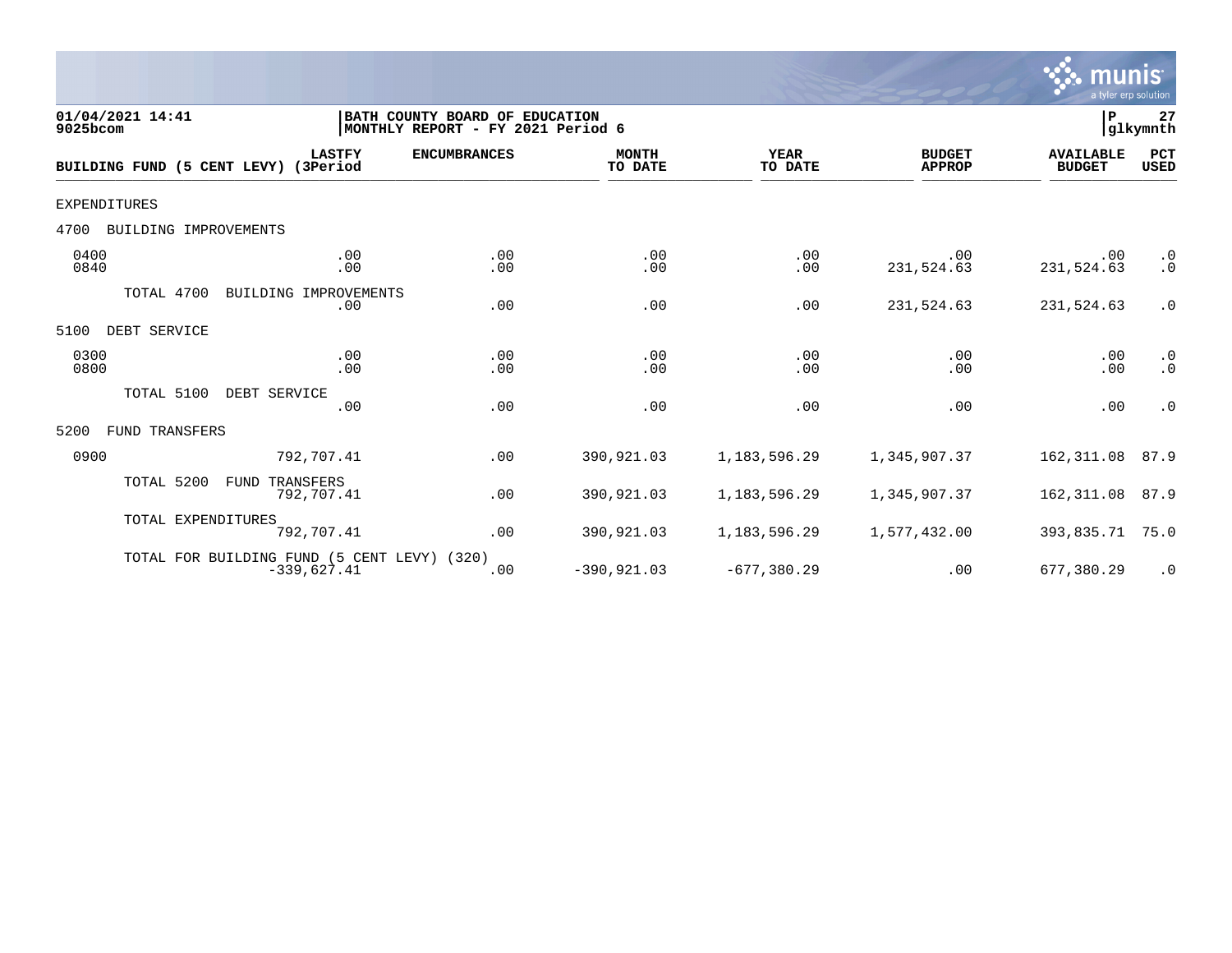|                                  |                         |                                                                     |                         |                        |                                | a tyler erp solution              |                        |
|----------------------------------|-------------------------|---------------------------------------------------------------------|-------------------------|------------------------|--------------------------------|-----------------------------------|------------------------|
| 01/04/2021 14:41<br>9025bcom     |                         | BATH COUNTY BOARD OF EDUCATION<br>MONTHLY REPORT - FY 2021 Period 6 |                         |                        |                                | P                                 | 28<br>glkymnth         |
| CONSTRUCTION FUND (360)          | <b>LASTFY</b><br>Period | <b>ENCUMBRANCES</b>                                                 | <b>MONTH</b><br>TO DATE | <b>YEAR</b><br>TO DATE | <b>BUDGET</b><br><b>APPROP</b> | <b>AVAILABLE</b><br><b>BUDGET</b> | PCT<br><b>USED</b>     |
| <b>REVENUES</b>                  |                         |                                                                     |                         |                        |                                |                                   |                        |
| RECEIPTS                         |                         |                                                                     |                         |                        |                                |                                   |                        |
| REVENUE FROM LOCAL SOURCES       |                         |                                                                     |                         |                        |                                |                                   |                        |
| EARNINGS ON INVESTMENTS          |                         |                                                                     |                         |                        |                                |                                   |                        |
| 1510 INT ON INV                  | .00                     | .00                                                                 | .00                     | .00                    | .00                            | .00                               | $\cdot$ 0              |
| TOTAL EARNINGS ON INVESTMENTS    | .00                     | .00                                                                 | .00                     | .00                    | .00                            | .00                               | $\cdot$ 0              |
| TOTAL REVENUE FROM LOCAL SOURCES | .00                     | .00                                                                 | .00                     | .00                    | .00                            | .00                               | $\cdot$ 0              |
| OTHER RECEIPTS                   |                         |                                                                     |                         |                        |                                |                                   |                        |
| <b>BOND ISSUANCE</b>             |                         |                                                                     |                         |                        |                                |                                   |                        |
| 5110 BOND PRIN                   | .00                     | .00                                                                 | .00                     | .00                    | .00                            | .00                               | $\cdot$ 0              |
| TOTAL BOND ISSUANCE              | .00                     | .00                                                                 | .00                     | .00                    | .00                            | .00                               | $\cdot$ 0              |
| INTERFUND TRANSFERS              |                         |                                                                     |                         |                        |                                |                                   |                        |
| 5210 FND XFER                    | 26,010.00               | .00                                                                 | .00                     | .00                    | .00                            | .00                               | $\boldsymbol{\cdot}$ 0 |
| TOTAL INTERFUND TRANSFERS        | 26,010.00               | .00                                                                 | .00                     | .00                    | .00                            | .00                               | $\boldsymbol{\cdot}$ 0 |
| TOTAL OTHER RECEIPTS             | 26,010.00               | .00                                                                 | .00                     | .00                    | .00                            | .00                               | $\boldsymbol{\cdot}$ 0 |
| TOTAL RECEIPTS                   | 26,010.00               | .00                                                                 | .00                     | .00                    | .00                            | .00                               | $\cdot$ 0              |
| TOTAL REVENUE                    | 26,010.00               | .00                                                                 | .00                     | .00                    | .00                            | .00                               | $\cdot$ 0              |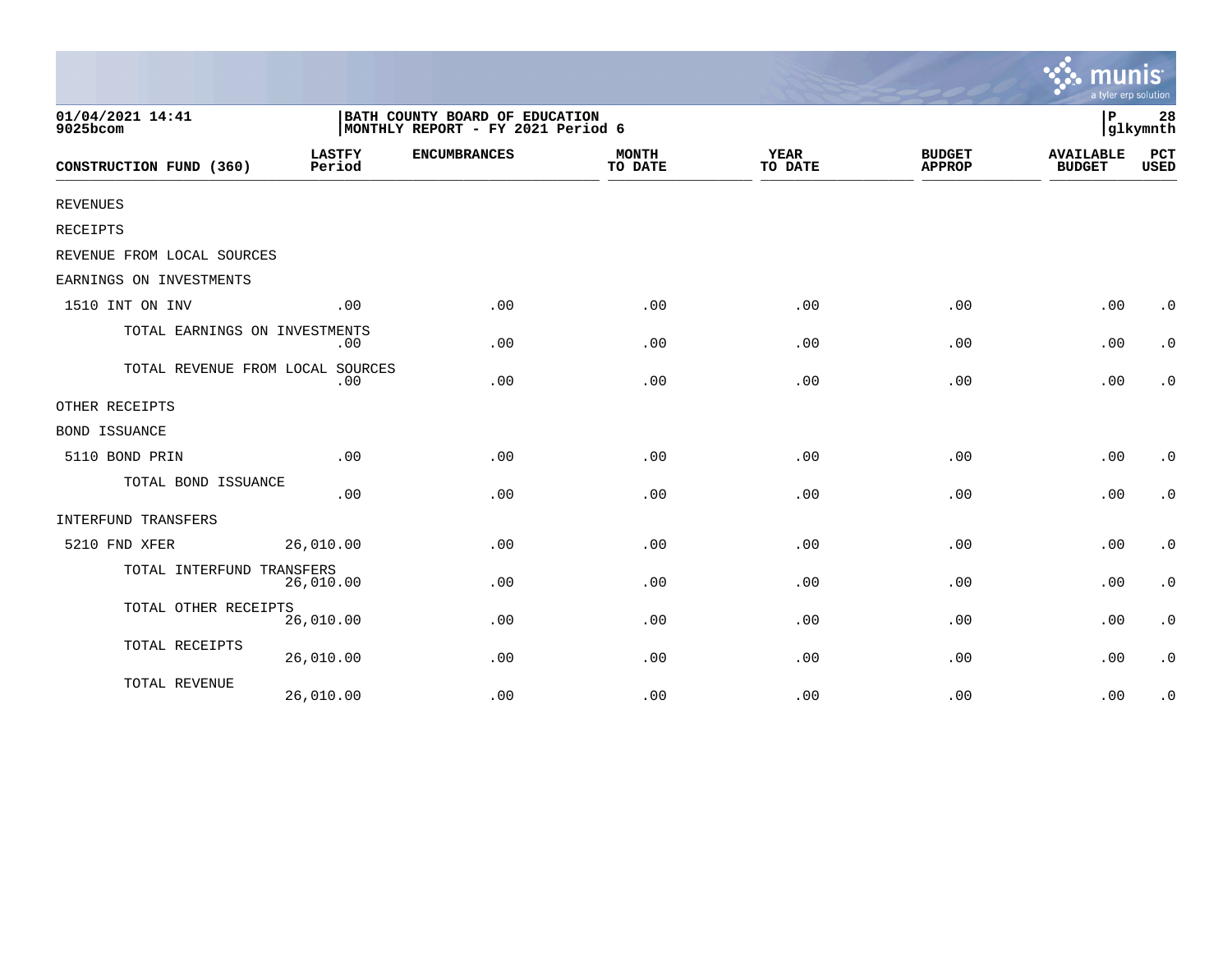|                                                              |                       |                                                                                |                                                                     |                                                            |                                                            |                                                                | a tyler erp solution                                                    |                                                                                                      |
|--------------------------------------------------------------|-----------------------|--------------------------------------------------------------------------------|---------------------------------------------------------------------|------------------------------------------------------------|------------------------------------------------------------|----------------------------------------------------------------|-------------------------------------------------------------------------|------------------------------------------------------------------------------------------------------|
| 01/04/2021 14:41<br>9025bcom                                 |                       |                                                                                | BATH COUNTY BOARD OF EDUCATION<br>MONTHLY REPORT - FY 2021 Period 6 |                                                            |                                                            |                                                                | l P                                                                     | 29<br>glkymnth                                                                                       |
| CONSTRUCTION FUND (360)                                      |                       | <b>LASTFY</b><br>Period                                                        | <b>ENCUMBRANCES</b>                                                 | <b>MONTH</b><br>TO DATE                                    | <b>YEAR</b><br>TO DATE                                     | <b>BUDGET</b><br><b>APPROP</b>                                 | <b>AVAILABLE</b><br><b>BUDGET</b>                                       | PCT<br><b>USED</b>                                                                                   |
| EXPENDITURES                                                 |                       |                                                                                |                                                                     |                                                            |                                                            |                                                                |                                                                         |                                                                                                      |
|                                                              |                       | 0000 RESTRICT TO REV & BAL SHT ONLY                                            |                                                                     |                                                            |                                                            |                                                                |                                                                         |                                                                                                      |
| 0900                                                         |                       | .00                                                                            | .00                                                                 | .00                                                        | .00                                                        | .00                                                            | .00                                                                     | . 0                                                                                                  |
|                                                              |                       | TOTAL 0000 RESTRICT TO REV & BAL SHT ONLY<br>.00                               | .00                                                                 | .00                                                        | .00                                                        | .00                                                            | .00                                                                     | . 0                                                                                                  |
| 4300                                                         | ARCHITECTURAL/ENGIN   |                                                                                |                                                                     |                                                            |                                                            |                                                                |                                                                         |                                                                                                      |
| 0300                                                         |                       | .00                                                                            | .00                                                                 | .00                                                        | .00                                                        | .00                                                            | .00                                                                     | . 0                                                                                                  |
|                                                              | TOTAL 4300            | ARCHITECTURAL/ENGIN<br>.00                                                     | .00                                                                 | .00                                                        | .00                                                        | .00                                                            | .00                                                                     | . 0                                                                                                  |
|                                                              |                       | 4500 BUILDING ACQUISTIONS & CONSTRUCTION                                       |                                                                     |                                                            |                                                            |                                                                |                                                                         |                                                                                                      |
| 0300<br>0400<br>0600<br>0700<br>0800<br>0840                 |                       | .00<br>.00<br>.00<br>.00<br>.00<br>.00                                         | .00<br>.00<br>.00<br>.00<br>.00<br>.00                              | .00<br>.00<br>.00<br>.00<br>.00<br>.00                     | .00<br>.00<br>.00<br>.00<br>.00<br>.00                     | .00<br>.00<br>.00<br>.00<br>.00<br>.00                         | .00<br>.00<br>.00<br>.00<br>.00<br>.00                                  | $\cdot$ 0<br>$\cdot$ 0<br>$\cdot$ 0<br>$\cdot$ 0<br>$\cdot$ 0<br>$\cdot$ 0                           |
|                                                              | TOTAL 4500            | BUILDING ACQUISTIONS & CONSTRUCTION<br>.00                                     | .00                                                                 | .00                                                        | .00                                                        | .00                                                            | .00                                                                     | $\cdot$ 0                                                                                            |
| 4700                                                         | BUILDING IMPROVEMENTS |                                                                                |                                                                     |                                                            |                                                            |                                                                |                                                                         |                                                                                                      |
| 0300<br>0400<br>0500<br>0600<br>0700<br>0800<br>0840<br>0900 |                       | 433,568.06<br>1,709,813.88<br>.00<br>.00<br>$-97, 191.91$<br>.00<br>.00<br>.00 | .00<br>.00<br>.00<br>.00<br>11,000.00<br>.00<br>.00<br>.00          | .00<br>36,764.00<br>.00<br>.00<br>.00<br>.00<br>.00<br>.00 | .00<br>37,245.91<br>.00<br>.00<br>.00<br>.00<br>.00<br>.00 | .00<br>.00<br>.00<br>$.00 \,$<br>.00<br>.00<br>$.00 \,$<br>.00 | .00<br>$-37, 245.91$<br>.00<br>.00<br>$-11,000.00$<br>.00<br>.00<br>.00 | $\cdot$ 0<br>$\cdot$ 0<br>$\cdot$ 0<br>$\cdot$ 0<br>$\cdot$ 0<br>$\cdot$ 0<br>$\cdot$ 0<br>$\cdot$ 0 |
|                                                              | TOTAL 4700            | BUILDING IMPROVEMENTS                                                          |                                                                     |                                                            |                                                            |                                                                |                                                                         |                                                                                                      |
|                                                              |                       | 2,046,190.03                                                                   | 11,000.00                                                           | 36,764.00                                                  | 37,245.91                                                  | .00                                                            | $-48, 245.91$                                                           | . 0                                                                                                  |
| 5200                                                         | FUND TRANSFERS        |                                                                                |                                                                     |                                                            |                                                            |                                                                |                                                                         |                                                                                                      |
| 0900                                                         |                       | .00                                                                            | $.00$                                                               | .00                                                        | $.00$                                                      | .00                                                            | .00                                                                     | . $\boldsymbol{0}$                                                                                   |
|                                                              |                       | TOTAL 5200 FUND TRANSFERS<br>.00                                               | $.00$                                                               | .00                                                        | .00                                                        | .00                                                            | .00                                                                     | $\cdot$ 0                                                                                            |
|                                                              | TOTAL EXPENDITURES    | 2,046,190.03<br>TOTAL FOR CONSTRUCTION FUND (360)                              | 11,000.00                                                           | 36,764.00                                                  | 37, 245.91                                                 | .00                                                            | $-48, 245.91$                                                           | $\cdot$ 0                                                                                            |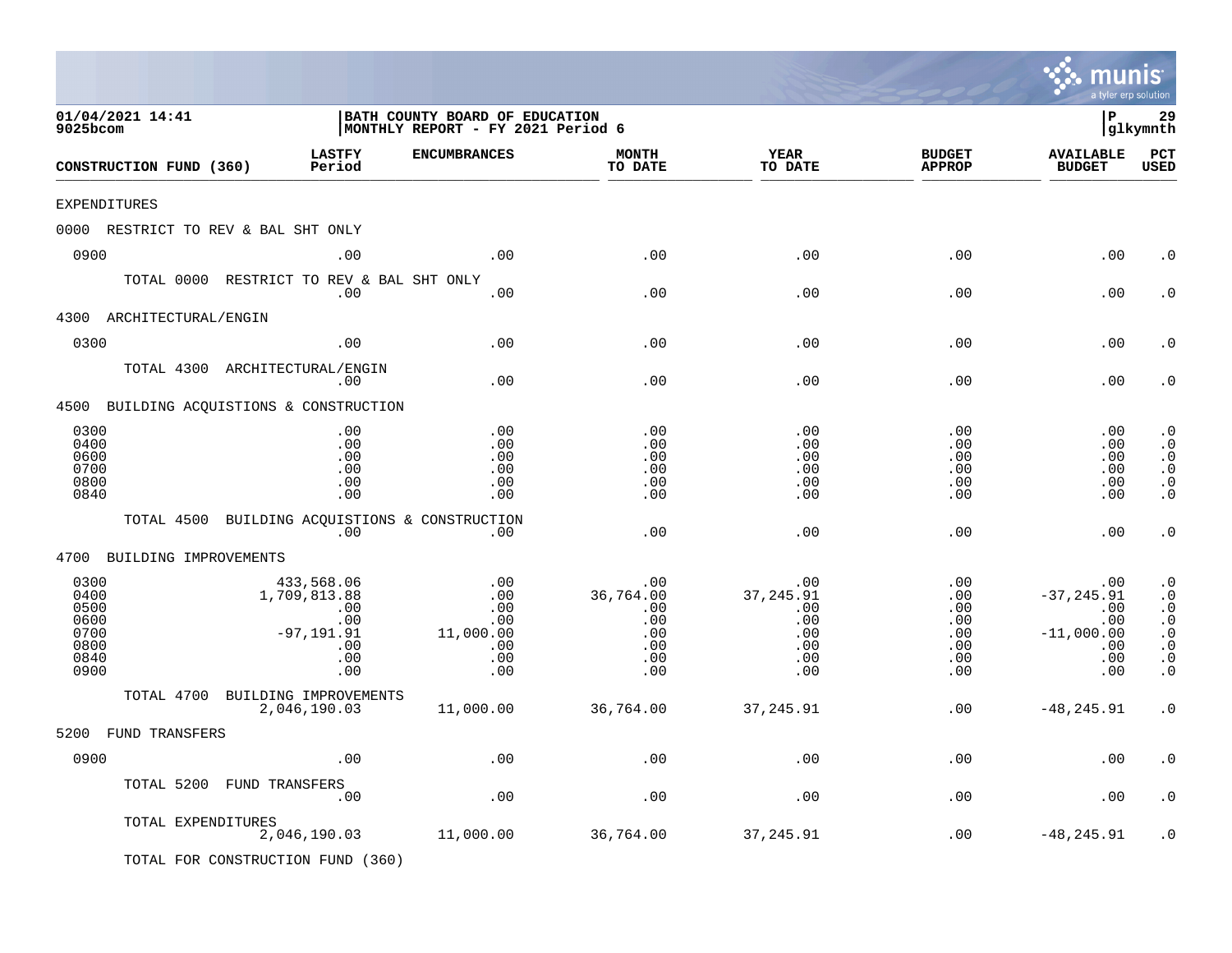|                                 |                         |                                                                     |                         |                        |                                | . munis<br>a tyler erp solution   |                 |
|---------------------------------|-------------------------|---------------------------------------------------------------------|-------------------------|------------------------|--------------------------------|-----------------------------------|-----------------|
| 01/04/2021 14:41<br>$9025$ bcom |                         | BATH COUNTY BOARD OF EDUCATION<br>MONTHLY REPORT - FY 2021 Period 6 |                         |                        |                                |                                   | 30<br> glkymnth |
| CONSTRUCTION FUND<br>(360)      | <b>LASTFY</b><br>Period | <b>ENCUMBRANCES</b>                                                 | <b>MONTH</b><br>TO DATE | <b>YEAR</b><br>TO DATE | <b>BUDGET</b><br><b>APPROP</b> | <b>AVAILABLE</b><br><b>BUDGET</b> | PCT<br>USED     |
|                                 | $-2,020,180.03$         | $-11,000.00$                                                        | $-36,764.00$            | $-37, 245.91$          | .00                            | 48,245.91                         | $\cdot$ 0       |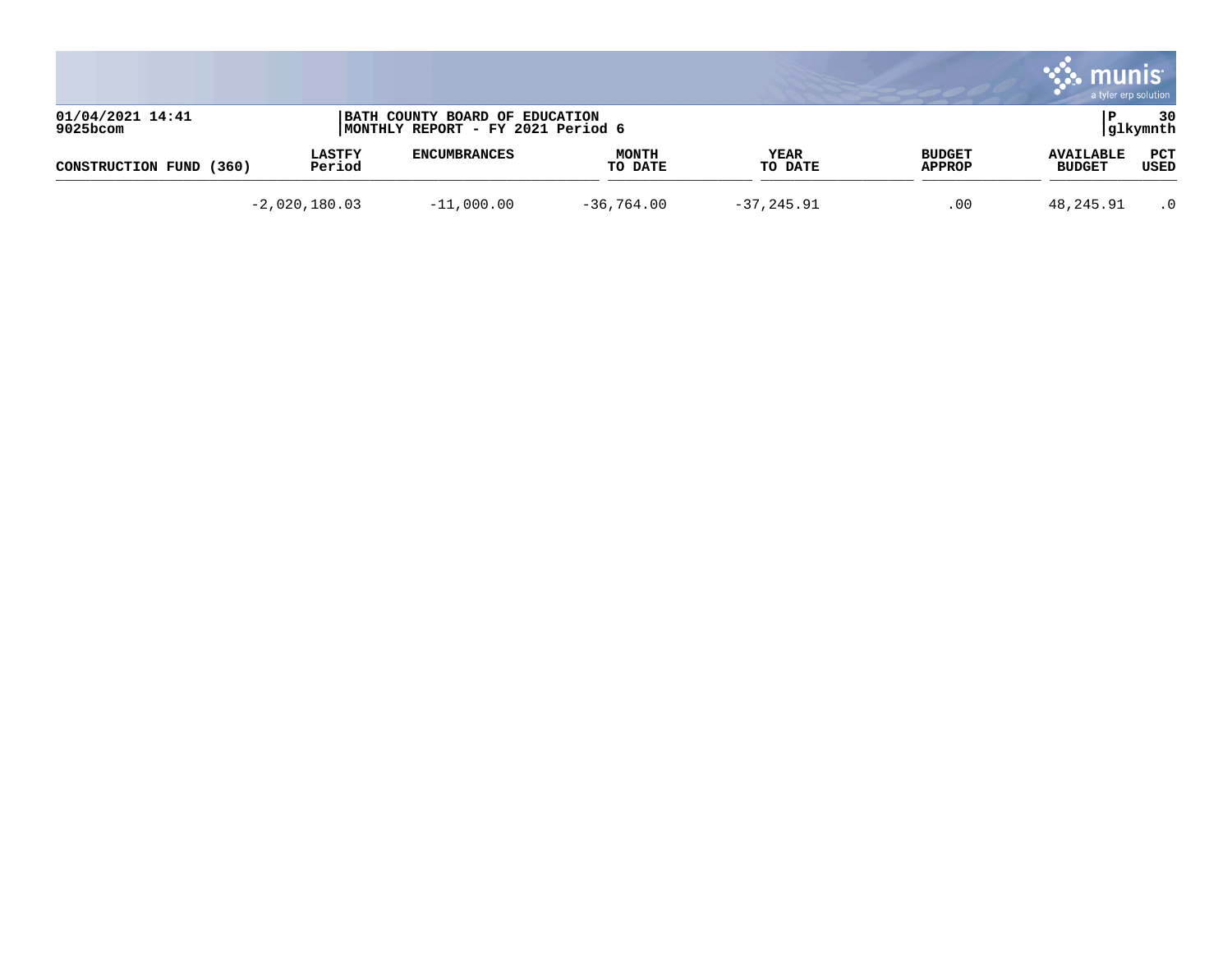|                                  |                         |                                                                      |                         |                        |                                |                                   | a tyler erp solution |
|----------------------------------|-------------------------|----------------------------------------------------------------------|-------------------------|------------------------|--------------------------------|-----------------------------------|----------------------|
| 01/04/2021 14:41<br>9025bcom     |                         | BATH COUNTY BOARD OF EDUCATION<br> MONTHLY REPORT - FY 2021 Period 6 |                         |                        |                                | P                                 | 31<br>glkymnth       |
| DEBT SERVICE FUND (400)          | <b>LASTFY</b><br>Period | <b>ENCUMBRANCES</b>                                                  | <b>MONTH</b><br>TO DATE | <b>YEAR</b><br>TO DATE | <b>BUDGET</b><br><b>APPROP</b> | <b>AVAILABLE</b><br><b>BUDGET</b> | PCT<br><b>USED</b>   |
| <b>REVENUES</b>                  |                         |                                                                      |                         |                        |                                |                                   |                      |
| <b>RECEIPTS</b>                  |                         |                                                                      |                         |                        |                                |                                   |                      |
| REVENUE FROM LOCAL SOURCES       |                         |                                                                      |                         |                        |                                |                                   |                      |
| EARNINGS ON INVESTMENTS          |                         |                                                                      |                         |                        |                                |                                   |                      |
| 1510 INT ON INV                  | .00                     | .00                                                                  | .00                     | .00                    | .00                            | .00                               | $\cdot$ 0            |
| TOTAL EARNINGS ON INVESTMENTS    | $.00 \,$                | .00                                                                  | .00                     | .00                    | .00                            | .00                               | $\cdot$ 0            |
| TOTAL REVENUE FROM LOCAL SOURCES | .00                     | .00                                                                  | .00                     | .00                    | .00                            | .00                               | $\cdot$ 0            |
| REVENUE FROM STATE SOURCES       |                         |                                                                      |                         |                        |                                |                                   |                      |
| REVENUE ON BEHALF PAYMENTS       |                         |                                                                      |                         |                        |                                |                                   |                      |
| 3900 ON-BEHALF                   | .00                     | .00                                                                  | .00                     | .00                    | .00                            | .00                               | $\cdot$ 0            |
| TOTAL REVENUE ON BEHALF PAYMENTS | .00                     | .00                                                                  | .00                     | .00                    | .00                            | .00                               | $\cdot$ 0            |
| TOTAL REVENUE FROM STATE SOURCES | .00                     | .00                                                                  | .00                     | .00                    | .00                            | .00                               | $\cdot$ 0            |
| OTHER RECEIPTS                   |                         |                                                                      |                         |                        |                                |                                   |                      |
| <b>BOND ISSUANCE</b>             |                         |                                                                      |                         |                        |                                |                                   |                      |
| 5110 BOND PRIN                   | .00                     | .00                                                                  | .00                     | .00                    | .00                            | .00                               | $\cdot$ 0            |
| TOTAL BOND ISSUANCE              | .00                     | .00                                                                  | .00                     | .00                    | .00                            | .00                               | $\cdot$ 0            |
| INTERFUND TRANSFERS              |                         |                                                                      |                         |                        |                                |                                   |                      |
| 5210 FND XFER                    | 792,707.41              | .00                                                                  | 390,921.03              | 1, 183, 596. 29        | 1,345,907.37                   | 162, 311.08                       | 87.9                 |
| TOTAL INTERFUND TRANSFERS        | 792,707.41              | .00                                                                  | 390,921.03              | 1,183,596.29           | 1,345,907.37                   | 162, 311.08                       | 87.9                 |
| TOTAL OTHER RECEIPTS             | 792,707.41              | .00                                                                  | 390,921.03              | 1,183,596.29           | 1,345,907.37                   | 162, 311.08                       | 87.9                 |
| TOTAL RECEIPTS                   | 792,707.41              | .00                                                                  | 390,921.03              | 1,183,596.29           | 1,345,907.37                   | 162, 311.08                       | 87.9                 |
| TOTAL REVENUE                    | 792,707.41              | .00                                                                  | 390,921.03              | 1,183,596.29           | 1,345,907.37                   | 162, 311.08                       | 87.9                 |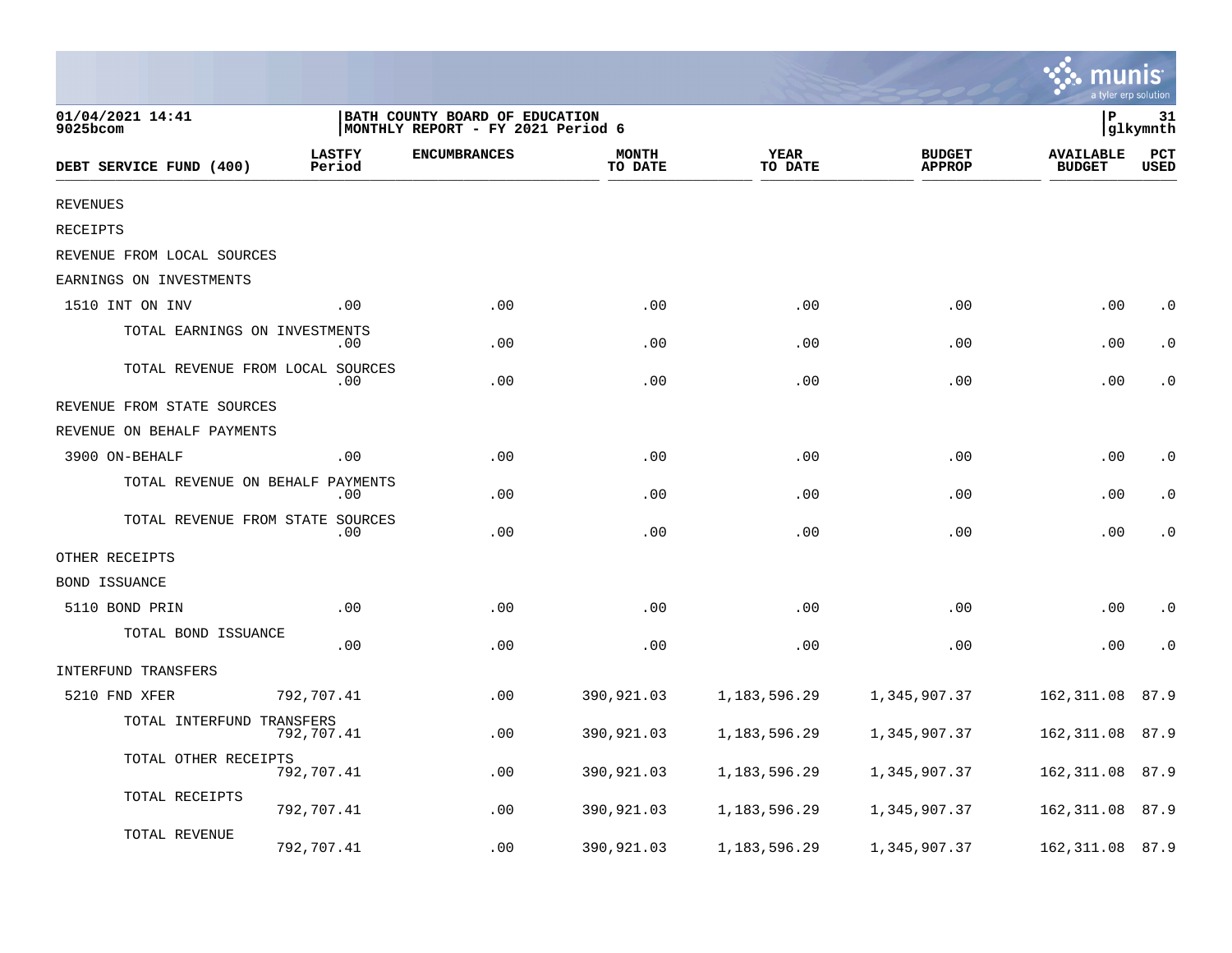

| 01/04/2021 14:41<br>9025bcom |                                             | BATH COUNTY BOARD OF<br><b>EDUCATION</b><br>MONTHLY REPORT - FY 2021 Period 6 |                         |                        |                                |                                   |                   |
|------------------------------|---------------------------------------------|-------------------------------------------------------------------------------|-------------------------|------------------------|--------------------------------|-----------------------------------|-------------------|
| DEBT SERVICE FUND (400)      | <b>LASTFY</b><br>Period                     | <b>ENCUMBRANCES</b>                                                           | <b>MONTH</b><br>TO DATE | <b>YEAR</b><br>TO DATE | <b>BUDGET</b><br><b>APPROP</b> | <b>AVAILABLE</b><br><b>BUDGET</b> | PCT<br>USED       |
| <b>EXPENDITURES</b>          |                                             |                                                                               |                         |                        |                                |                                   |                   |
| DEBT SERVICE<br>5100         |                                             |                                                                               |                         |                        |                                |                                   |                   |
| 0800<br>0900                 | 792,707.41<br>.00                           | .00<br>.00                                                                    | 390,921.03<br>.00       | 1, 183, 596. 29<br>.00 | 1,345,907.37<br>.00            | 162,311.08<br>.00                 | 87.9<br>$\cdot$ 0 |
| TOTAL 5100                   | SERVICE<br>DEBT<br>792,707.41               | .00                                                                           | 390,921.03              | 1, 183, 596. 29        | 1,345,907.37                   | 162,311.08                        | 87.9              |
| 5200<br>FUND TRANSFERS       |                                             |                                                                               |                         |                        |                                |                                   |                   |
| 0900                         | .00                                         | .00                                                                           | .00                     | .00                    | .00                            | .00                               | $\cdot$ 0         |
| TOTAL 5200                   | FUND TRANSFERS<br>.00                       | .00                                                                           | .00                     | .00                    | .00                            | .00                               | $\cdot$ 0         |
| TOTAL EXPENDITURES           | 792,707.41                                  | .00                                                                           | 390,921.03              | 1, 183, 596. 29        | 1,345,907.37                   | 162,311.08                        | 87.9              |
|                              | (400)<br>TOTAL FOR DEBT SERVICE FUND<br>.00 | .00                                                                           | .00                     | .00                    | .00                            | .00                               | $\cdot$ 0         |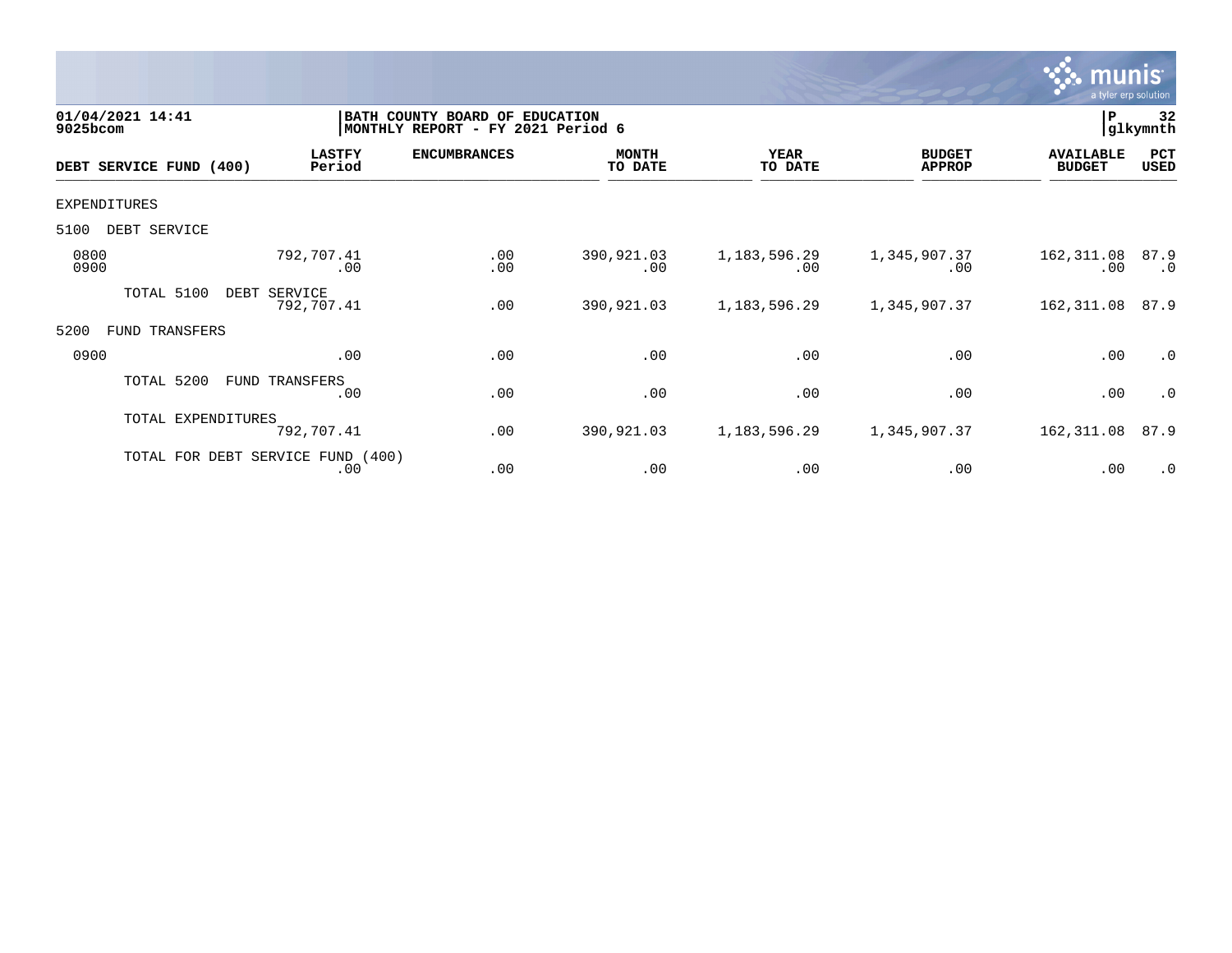|                                                                                                                                                                                                                                               |                                                                                               |                                                                                         |                                                                                         |                                                                                            |                                                                                                                  | munis                                                                                                  | a tyler erp solution                                                                                                                                                                |
|-----------------------------------------------------------------------------------------------------------------------------------------------------------------------------------------------------------------------------------------------|-----------------------------------------------------------------------------------------------|-----------------------------------------------------------------------------------------|-----------------------------------------------------------------------------------------|--------------------------------------------------------------------------------------------|------------------------------------------------------------------------------------------------------------------|--------------------------------------------------------------------------------------------------------|-------------------------------------------------------------------------------------------------------------------------------------------------------------------------------------|
| 01/04/2021 14:41<br>$9025$ bcom                                                                                                                                                                                                               |                                                                                               | BATH COUNTY BOARD OF EDUCATION<br>MONTHLY REPORT - FY 2021 Period 6                     |                                                                                         |                                                                                            |                                                                                                                  | lР                                                                                                     | 33<br> glkymnth                                                                                                                                                                     |
| FOOD SERVICE FUND (51)                                                                                                                                                                                                                        | <b>LASTFY</b><br>Period                                                                       | <b>ENCUMBRANCES</b>                                                                     | <b>MONTH</b><br>TO DATE                                                                 | YEAR<br>TO DATE                                                                            | <b>BUDGET</b><br><b>APPROP</b>                                                                                   | <b>AVAILABLE</b><br><b>BUDGET</b>                                                                      | PCT<br><b>USED</b>                                                                                                                                                                  |
| <b>REVENUES</b>                                                                                                                                                                                                                               |                                                                                               |                                                                                         |                                                                                         |                                                                                            |                                                                                                                  |                                                                                                        |                                                                                                                                                                                     |
| 0999 BEGINNING BALANCE                                                                                                                                                                                                                        |                                                                                               |                                                                                         |                                                                                         |                                                                                            |                                                                                                                  |                                                                                                        |                                                                                                                                                                                     |
| TOTAL 0999 BEGINNING BALANCE                                                                                                                                                                                                                  | 1,544,935.42                                                                                  | $\overline{00}$                                                                         | .00                                                                                     |                                                                                            | 2,096,569.51 2,199,245.42                                                                                        | 102,675.91 95.3                                                                                        |                                                                                                                                                                                     |
| <b>RECEIPTS</b>                                                                                                                                                                                                                               |                                                                                               |                                                                                         |                                                                                         |                                                                                            |                                                                                                                  |                                                                                                        |                                                                                                                                                                                     |
| REVENUE FROM LOCAL SOURCES                                                                                                                                                                                                                    |                                                                                               |                                                                                         |                                                                                         |                                                                                            |                                                                                                                  |                                                                                                        |                                                                                                                                                                                     |
| EARNINGS ON INVESTMENTS                                                                                                                                                                                                                       |                                                                                               |                                                                                         |                                                                                         |                                                                                            |                                                                                                                  |                                                                                                        |                                                                                                                                                                                     |
| 1510 INT ON INV                                                                                                                                                                                                                               | 10,746.02                                                                                     | .00                                                                                     | 839.02                                                                                  | 5,018.50                                                                                   | 3,000.00                                                                                                         | $-2,018.50$ 167.3                                                                                      |                                                                                                                                                                                     |
| TOTAL EARNINGS ON INVESTMENTS                                                                                                                                                                                                                 | 10,746.02                                                                                     | .00                                                                                     | 839.02                                                                                  | 5,018.50                                                                                   | 3,000.00                                                                                                         | $-2,018.50$ 167.3                                                                                      |                                                                                                                                                                                     |
| FOOD SERVICE                                                                                                                                                                                                                                  |                                                                                               |                                                                                         |                                                                                         |                                                                                            |                                                                                                                  |                                                                                                        |                                                                                                                                                                                     |
| 1611 REIMB LNCH<br>1612 REIMB BRKF<br>1613 REIMB MILK<br>1621 NO-RMB LNH<br>1622 NO-RMB BKF<br>1623 NO-RMB MLK<br>1624 NO-RMB ALA<br>1627 NO-RM VEND<br>1628 NO-RM VEND<br>1629 NO-RM OTHR<br>1630 SPEC FUNC<br>1631 CATERING<br>1637 VENDING | 35,618.41<br>.00<br>.00<br>.00<br>.00<br>.00<br>.00<br>.00<br>.00<br>.00<br>.00<br>.00<br>.00 | .00<br>.00<br>.00<br>.00<br>.00<br>.00<br>.00<br>.00<br>.00<br>.00<br>.00<br>.00<br>.00 | .00<br>.00<br>.00<br>.00<br>.00<br>.00<br>.00<br>.00<br>.00<br>.00<br>.00<br>.00<br>.00 | 689.95<br>.00<br>.00<br>.00<br>.00<br>.00<br>.00<br>.00<br>.00<br>.00<br>.00<br>.00<br>.00 | 67,000.00<br>600.00<br>.00<br>.00<br>$.00 \,$<br>$.00 \,$<br>.00<br>.00<br>.00<br>.00<br>400.00<br>500.00<br>.00 | 66,310.05<br>600.00<br>.00<br>.00<br>.00<br>.00<br>.00<br>.00<br>.00<br>.00<br>400.00<br>500.00<br>.00 | 1.0<br>$\cdot$ 0<br>. 0<br>$\cdot$ 0<br>$\cdot$ 0<br>$\boldsymbol{\cdot}$ 0<br>$\cdot$ 0<br>$\cdot$ 0<br>$\boldsymbol{\cdot}$ 0<br>$\cdot$ 0<br>$\cdot$ 0<br>$\cdot$ 0<br>$\cdot$ 0 |
| TOTAL FOOD SERVICE                                                                                                                                                                                                                            | 35,618.41                                                                                     | .00                                                                                     | .00                                                                                     | 689.95                                                                                     | 68,500.00                                                                                                        | 67,810.05                                                                                              | 1.0                                                                                                                                                                                 |
| OTHER REVENUE FROM LOCAL SOURCES                                                                                                                                                                                                              |                                                                                               |                                                                                         |                                                                                         |                                                                                            |                                                                                                                  |                                                                                                        |                                                                                                                                                                                     |
| 1920 CONTRIBUTE<br>1980 PRYR REFND<br>1990 MISC REV<br>1993 OTH REBATE<br>1994 RET INSUFF                                                                                                                                                     | .00<br>.00<br>.00<br>.00<br>.00                                                               | .00<br>.00<br>.00<br>.00<br>.00                                                         | .00<br>.00<br>.00<br>.00<br>.00                                                         | .00<br>.00<br>.00<br>.00<br>.00                                                            | .00<br>$.00 \ \,$<br>2,000.00<br>.00<br>.00                                                                      | .00<br>.00<br>2,000.00<br>.00<br>.00                                                                   | $\cdot$ 0<br>$\cdot$ 0<br>$\cdot$ 0<br>$\cdot$ 0<br>$\cdot$ 0                                                                                                                       |
|                                                                                                                                                                                                                                               | TOTAL OTHER REVENUE FROM LOCAL SOURCES<br>.00                                                 | .00                                                                                     | .00                                                                                     | .00                                                                                        | 2,000.00                                                                                                         | 2,000.00                                                                                               | $\cdot$ 0                                                                                                                                                                           |
| TOTAL REVENUE FROM LOCAL SOURCES                                                                                                                                                                                                              | 46,364.43                                                                                     | .00                                                                                     | 839.02                                                                                  | 5,708.45                                                                                   | 73,500.00                                                                                                        | 67,791.55                                                                                              | 7.8                                                                                                                                                                                 |

 $\bullet$ 

REVENUE FROM STATE SOURCES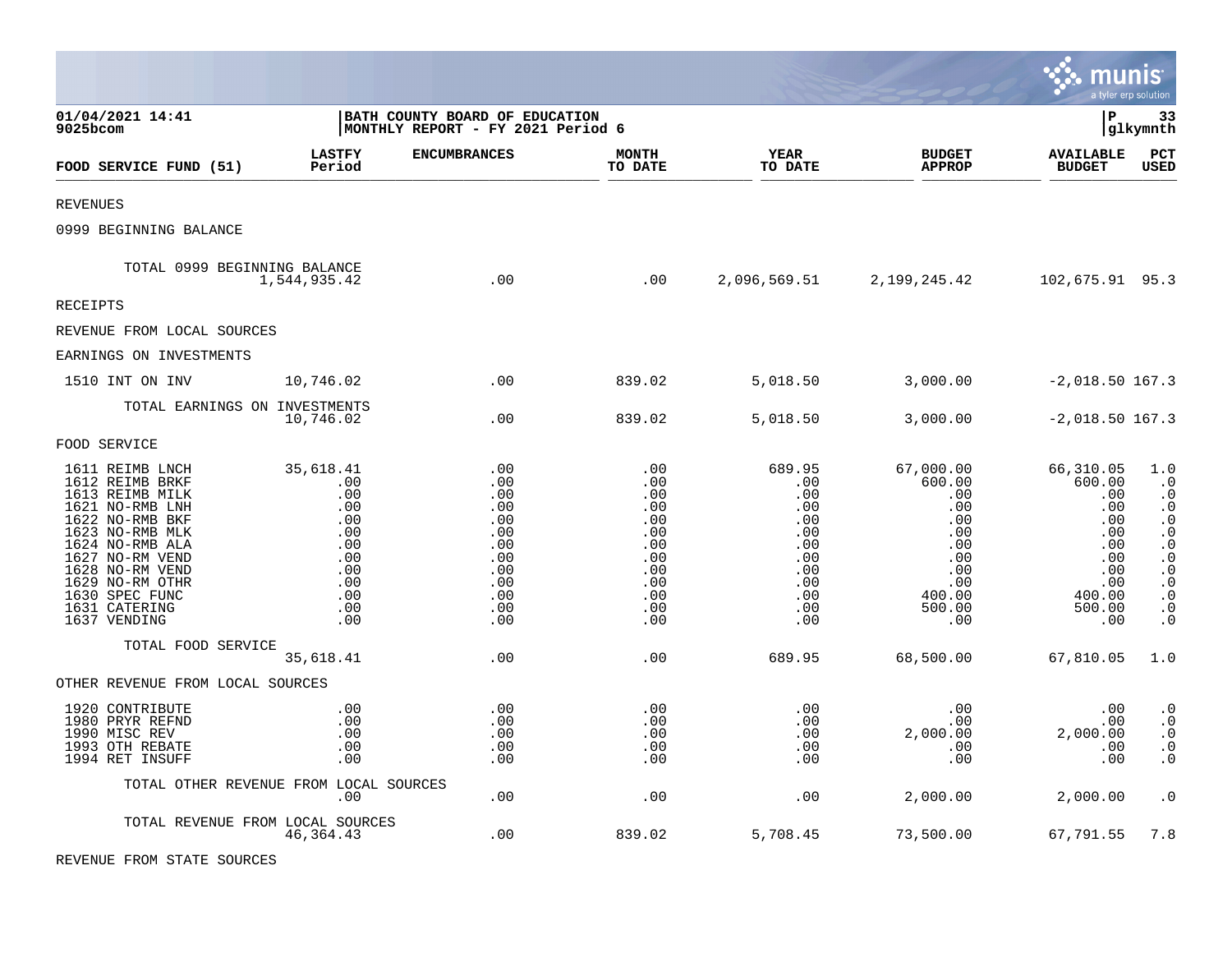

| 01/04/2021 14:41<br>9025bcom                   |                         | BATH COUNTY BOARD OF EDUCATION<br> MONTHLY REPORT - FY 2021 Period 6 |                         |                        |                                |                                   |                        |
|------------------------------------------------|-------------------------|----------------------------------------------------------------------|-------------------------|------------------------|--------------------------------|-----------------------------------|------------------------|
| FOOD SERVICE FUND (51)                         | <b>LASTFY</b><br>Period | <b>ENCUMBRANCES</b>                                                  | <b>MONTH</b><br>TO DATE | <b>YEAR</b><br>TO DATE | <b>BUDGET</b><br><b>APPROP</b> | <b>AVAILABLE</b><br><b>BUDGET</b> | PCT<br><b>USED</b>     |
|                                                |                         |                                                                      |                         |                        |                                |                                   |                        |
| RESTRICTED                                     |                         |                                                                      |                         |                        |                                |                                   |                        |
| 3200 RES STATE                                 | 5,430.88                | .00                                                                  | .00                     | .00                    | 33,000.00                      | 33,000.00                         | $\cdot$ 0              |
| TOTAL RESTRICTED                               | 5,430.88                | .00                                                                  | .00                     | .00                    | 33,000.00                      | 33,000.00                         | $\cdot$ 0              |
| REVENUE ON BEHALF PAYMENTS                     |                         |                                                                      |                         |                        |                                |                                   |                        |
| 3900 ON-BEHALF                                 | .00                     | .00                                                                  | .00                     | .00                    | .00                            | .00                               | . $\boldsymbol{0}$     |
| TOTAL REVENUE ON BEHALF PAYMENTS               | .00                     | .00                                                                  | .00                     | .00                    | .00                            | .00                               | $\cdot$ 0              |
| TOTAL REVENUE FROM STATE SOURCES               | 5,430.88                | .00                                                                  | .00                     | .00                    | 33,000.00                      | 33,000.00                         | $\cdot$ 0              |
| REVENUE FROM FEDERAL SOURCES                   |                         |                                                                      |                         |                        |                                |                                   |                        |
| RESTRICTED THROUGH THE STATE                   |                         |                                                                      |                         |                        |                                |                                   |                        |
| 4500 RES FED/ST                                | 700,677.37              | .00                                                                  | 89,037.14               | 426,986.57             | 1,194,000.00                   | 767,013.43                        | 35.8                   |
| TOTAL RESTRICTED THROUGH THE STATE             | 700,677.37              | .00                                                                  | 89,037.14               | 426,986.57             | 1,194,000.00                   | 767,013.43 35.8                   |                        |
| CHILD NUTRITION PROGRAM DONATED COMMODIT       |                         |                                                                      |                         |                        |                                |                                   |                        |
| 4950 CHD NT DC                                 | .00                     | .00                                                                  | .00                     | .00                    | .00                            | .00                               | $\cdot$ 0              |
| TOTAL CHILD NUTRITION PROGRAM DONATED COMMODIT | .00                     | .00                                                                  | .00                     | .00                    | .00                            | .00                               | $\cdot$ 0              |
| TOTAL REVENUE FROM FEDERAL SOURCES             | 700,677.37              | .00                                                                  | 89,037.14               | 426,986.57             | 1,194,000.00                   | 767,013.43                        | 35.8                   |
| OTHER RECEIPTS                                 |                         |                                                                      |                         |                        |                                |                                   |                        |
| INTERFUND TRANSFERS                            |                         |                                                                      |                         |                        |                                |                                   |                        |
| 5210 FND XFER                                  | .00                     | .00                                                                  | .00                     | .00                    | .00                            | .00                               | $\cdot$ 0              |
| TOTAL INTERFUND TRANSFERS                      | .00                     | .00                                                                  | .00                     | .00                    | .00                            | .00                               | $\cdot$ 0              |
| SALE OR COMP FOR LOSS OF ASSETS                |                         |                                                                      |                         |                        |                                |                                   |                        |
| 5341 SALE EQUIP<br>5342 LOSS EQUIP             | .00<br>.00              | .00<br>.00                                                           | .00<br>.00              | .00<br>.00             | .00<br>.00                     | .00<br>.00                        | $\cdot$ 0<br>$\cdot$ 0 |
| TOTAL SALE OR COMP FOR LOSS OF ASSETS          | .00                     | .00                                                                  | .00                     | .00                    | .00                            | .00                               | $\cdot$ 0              |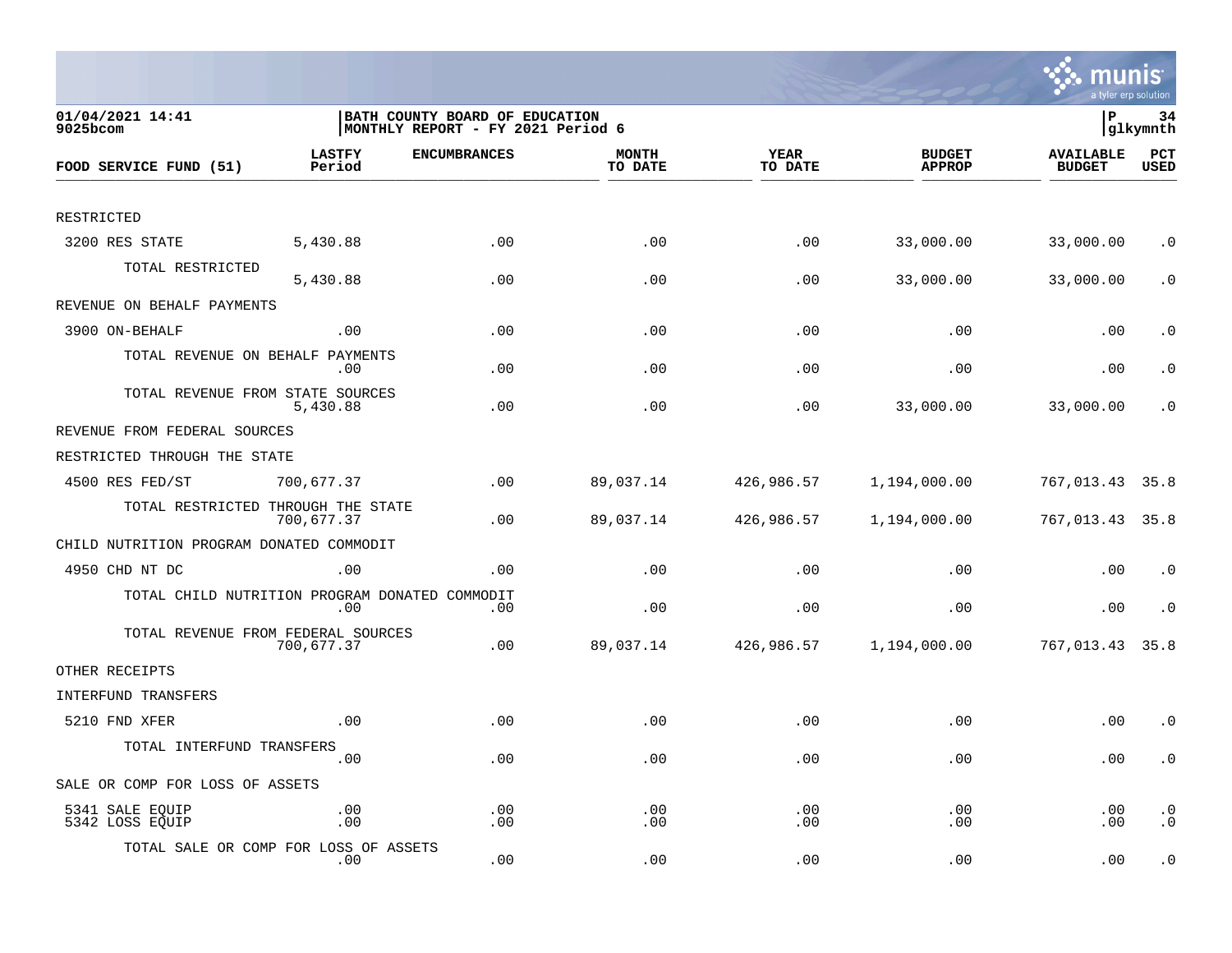|                              |                         |                                                                      |                         |                 |                                | munis l<br>a tyler erp solution   |                |
|------------------------------|-------------------------|----------------------------------------------------------------------|-------------------------|-----------------|--------------------------------|-----------------------------------|----------------|
| 01/04/2021 14:41<br>9025bcom |                         | BATH COUNTY BOARD OF EDUCATION<br> MONTHLY REPORT - FY 2021 Period 6 |                         |                 |                                | l P                               | 35<br>glkymnth |
| FOOD SERVICE FUND (51)       | <b>LASTFY</b><br>Period | <b>ENCUMBRANCES</b>                                                  | <b>MONTH</b><br>TO DATE | YEAR<br>TO DATE | <b>BUDGET</b><br><b>APPROP</b> | <b>AVAILABLE</b><br><b>BUDGET</b> | PCT<br>USED    |
| TOTAL OTHER RECEIPTS         | .00                     | .00                                                                  | .00                     | .00             | .00                            | .00                               | $\cdot$ 0      |
| TOTAL RECEIPTS               | 752,472.68              | .00                                                                  | 89,876.16               | 432,695.02      | 1,300,500.00                   | 867,804.98 33.3                   |                |
| TOTAL REVENUE                | 2,297,408.10            | .00                                                                  | 89,876.16               | 2,529,264.53    | 3,499,745.42                   | 970,480.89                        | 72.3           |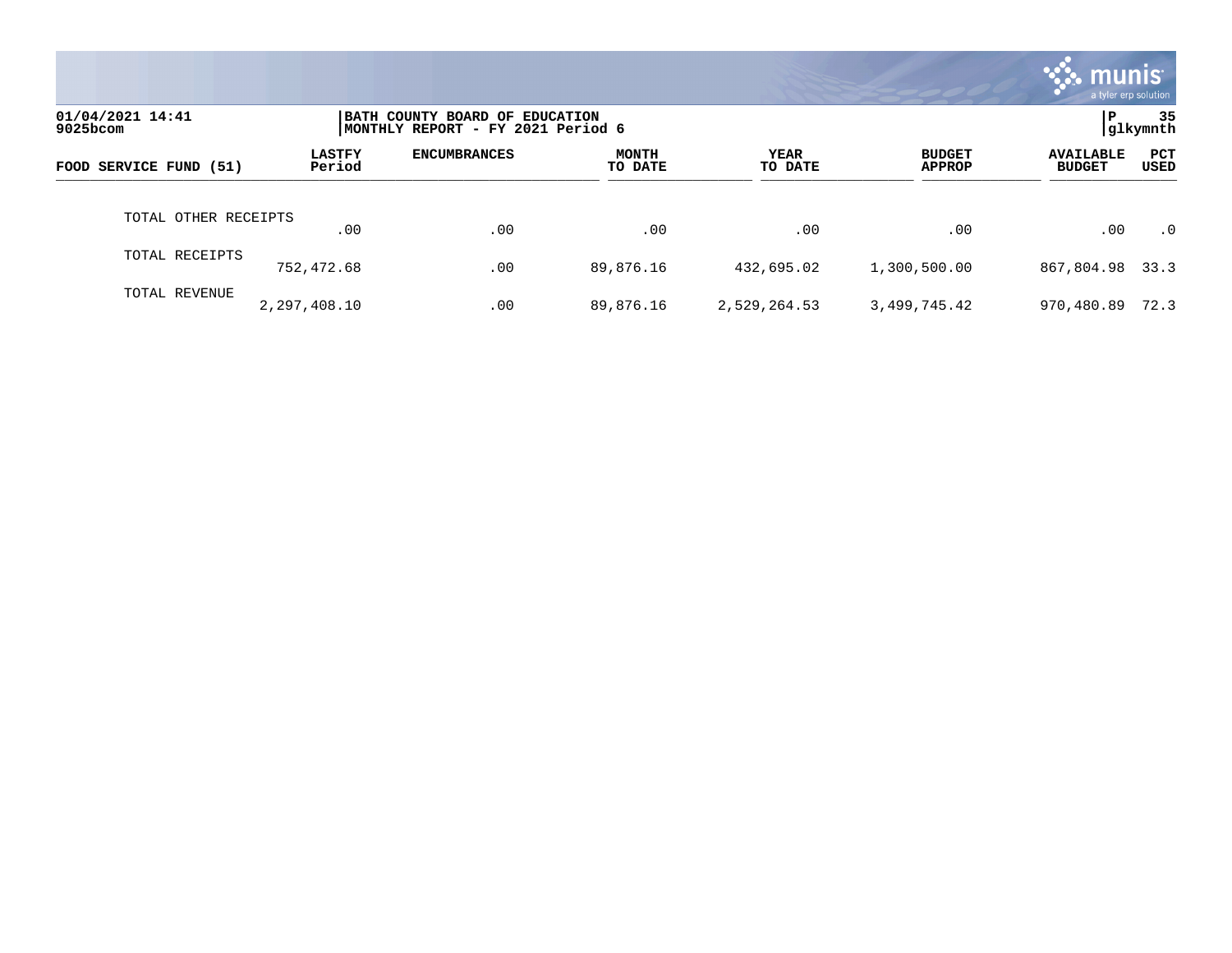|                                                                      |                    |                                                                                                               |                                                                                                   |                                                                                       |                                                                                                   |                                                                                                                          | mu<br>a tyler erp solution                                                                                              |                                                                                   |
|----------------------------------------------------------------------|--------------------|---------------------------------------------------------------------------------------------------------------|---------------------------------------------------------------------------------------------------|---------------------------------------------------------------------------------------|---------------------------------------------------------------------------------------------------|--------------------------------------------------------------------------------------------------------------------------|-------------------------------------------------------------------------------------------------------------------------|-----------------------------------------------------------------------------------|
| 01/04/2021 14:41<br>9025bcom                                         |                    |                                                                                                               | BATH COUNTY BOARD OF EDUCATION<br>MONTHLY REPORT - FY 2021 Period 6                               |                                                                                       |                                                                                                   |                                                                                                                          | l P                                                                                                                     | 36<br> glkymnth                                                                   |
| FOOD SERVICE FUND (51)                                               |                    | <b>LASTFY</b><br>Period                                                                                       | <b>ENCUMBRANCES</b>                                                                               | <b>MONTH</b><br>TO DATE                                                               | YEAR<br>TO DATE                                                                                   | <b>BUDGET</b><br><b>APPROP</b>                                                                                           | <b>AVAILABLE</b><br><b>BUDGET</b>                                                                                       | PCT<br><b>USED</b>                                                                |
| <b>EXPENDITURES</b>                                                  |                    |                                                                                                               |                                                                                                   |                                                                                       |                                                                                                   |                                                                                                                          |                                                                                                                         |                                                                                   |
|                                                                      |                    | 0000 RESTRICT TO REV & BAL SHT ONLY                                                                           |                                                                                                   |                                                                                       |                                                                                                   |                                                                                                                          |                                                                                                                         |                                                                                   |
| 0300                                                                 |                    | .00                                                                                                           | .00                                                                                               | .00                                                                                   | .00                                                                                               | .00                                                                                                                      | .00                                                                                                                     | $\cdot$ 0                                                                         |
|                                                                      |                    | TOTAL 0000 RESTRICT TO REV & BAL SHT ONLY<br>.00                                                              | .00                                                                                               | .00                                                                                   | .00                                                                                               | .00                                                                                                                      | .00                                                                                                                     | $\cdot$ 0                                                                         |
| 2700 STUDENT TRANSPORTATION                                          |                    |                                                                                                               |                                                                                                   |                                                                                       |                                                                                                   |                                                                                                                          |                                                                                                                         |                                                                                   |
| 0100<br>0200                                                         |                    | .00<br>.00                                                                                                    | .00<br>.00                                                                                        | .00<br>.00                                                                            | .00<br>.00                                                                                        | 151.00<br>47.00                                                                                                          | 151.00<br>47.00                                                                                                         | $\cdot$ 0<br>$\cdot$ 0                                                            |
|                                                                      |                    | TOTAL 2700 STUDENT TRANSPORTATION<br>.00                                                                      | .00                                                                                               | .00                                                                                   | .00                                                                                               | 198.00                                                                                                                   | 198.00                                                                                                                  | $\cdot$ 0                                                                         |
| 3100 FOOD SERVICE OPERATION                                          |                    |                                                                                                               |                                                                                                   |                                                                                       |                                                                                                   |                                                                                                                          |                                                                                                                         |                                                                                   |
| 0100<br>0200<br>0280<br>0300<br>0400<br>0500<br>0600<br>0700<br>0800 |                    | 180,006.19<br>55,903.08<br>$\overline{00}$<br>2,439.50<br>1,022.79<br>276.26<br>373,611.02<br>1,219.92<br>.00 | $\overline{\phantom{0}}$ .00<br>.00<br>.00<br>.00<br>.00<br>.00<br>120,106.52<br>68,279.00<br>.00 | 34,947.23<br>10,819.59<br>.00<br>.00<br>100.00<br>.00<br>43,648.01<br>5,200.00<br>.00 | 174,571.17<br>54,171.64<br>.00<br>800.00<br>721.85<br>241.50<br>236,297.69<br>45,308.26<br>290.50 | 506,358.00<br>194,000.00<br>$\overline{00}$<br>19,050.00<br>231,799.00<br>5,723.00<br>2,240,503.00<br>262, 114.42<br>.00 | 331,786.83<br>139,828.36<br>$\sim 00$<br>18,250.00<br>231,077.15<br>5,481.50<br>1,884,098.79<br>148,527.16<br>$-290.50$ | 34.5<br>27.9<br>$\cdot$ 0<br>4.2<br>$\cdot$ 3<br>4.2<br>15.9<br>43.3<br>$\cdot$ 0 |
|                                                                      |                    | TOTAL 3100 FOOD SERVICE OPERATION<br>614,478.76                                                               | 188,385.52                                                                                        | 94,714.83                                                                             | 512,402.61                                                                                        | 3,459,547.42                                                                                                             | 2,758,759.29 20.3                                                                                                       |                                                                                   |
| 5200 FUND TRANSFERS                                                  |                    |                                                                                                               |                                                                                                   |                                                                                       |                                                                                                   |                                                                                                                          |                                                                                                                         |                                                                                   |
| 0900                                                                 |                    | 21,781.92                                                                                                     | .00                                                                                               | .00                                                                                   | 24,962.11                                                                                         | 40,000.00                                                                                                                | 15,037.89 62.4                                                                                                          |                                                                                   |
|                                                                      |                    | TOTAL 5200 FUND TRANSFERS<br>21,781.92                                                                        | .00                                                                                               | .00                                                                                   | 24,962.11                                                                                         | 40,000.00                                                                                                                | 15,037.89 62.4                                                                                                          |                                                                                   |
|                                                                      | TOTAL EXPENDITURES | 636,260.68                                                                                                    | 188,385.52                                                                                        | 94,714.83                                                                             | 537,364.72                                                                                        | 3,499,745.42                                                                                                             | 2,773,995.18 20.7                                                                                                       |                                                                                   |
|                                                                      |                    | TOTAL FOR FOOD SERVICE FUND (51)<br>1,661,147.42                                                              | $-188, 385.52$                                                                                    | $-4,838.67$                                                                           | 1,991,899.81                                                                                      | .00                                                                                                                      | $-1,803,514.29$                                                                                                         | $\cdot$ 0                                                                         |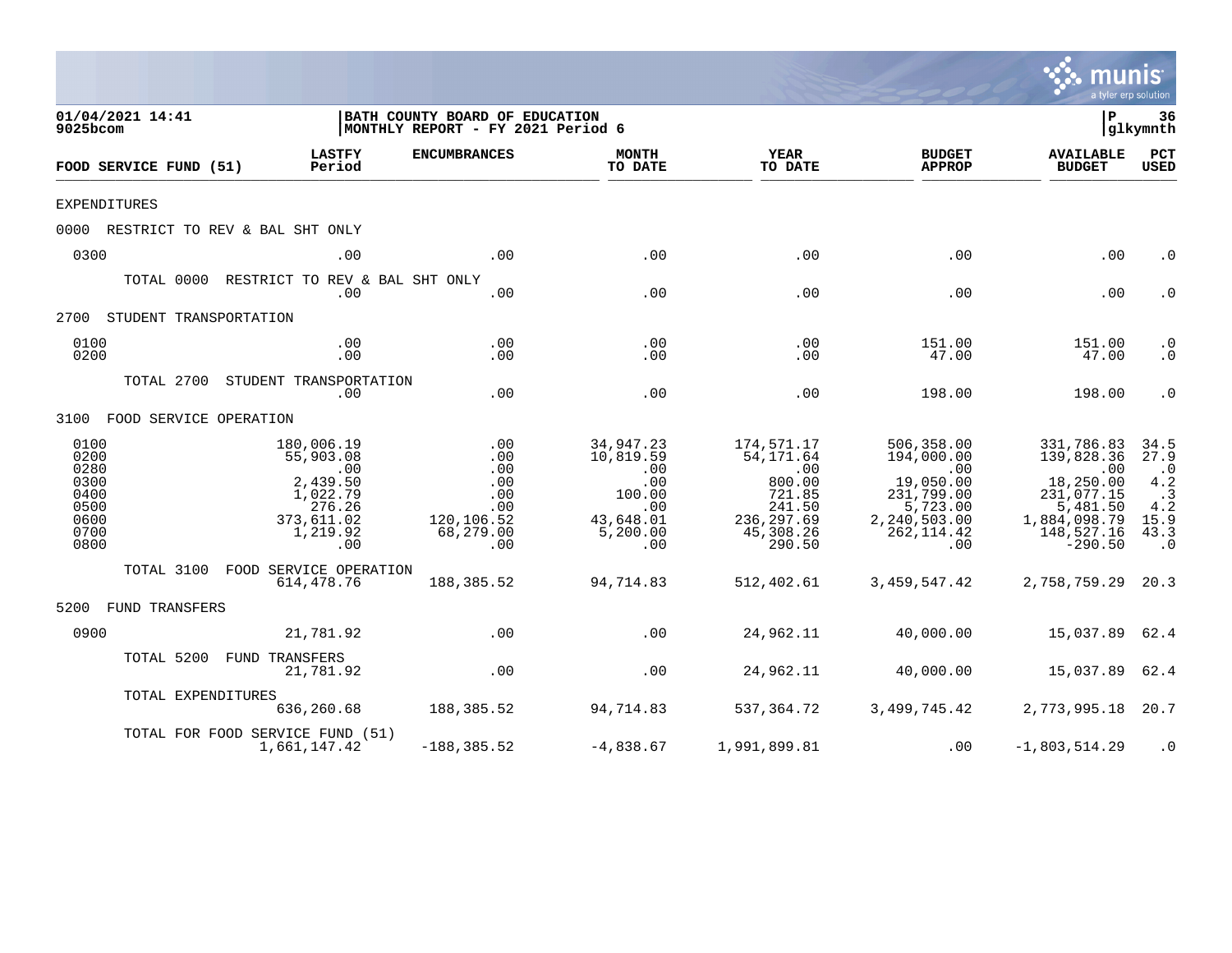|                                  |                                               |                                                                     |                         |                        |                                | munis                             | a tyler erp solution   |
|----------------------------------|-----------------------------------------------|---------------------------------------------------------------------|-------------------------|------------------------|--------------------------------|-----------------------------------|------------------------|
| 01/04/2021 14:41<br>$9025$ bcom  |                                               | BATH COUNTY BOARD OF EDUCATION<br>MONTHLY REPORT - FY 2021 Period 6 |                         |                        |                                | l P                               | 37<br> glkymnth        |
| CHILD CARE (52)                  | <b>LASTFY</b><br>Period                       | <b>ENCUMBRANCES</b>                                                 | <b>MONTH</b><br>TO DATE | <b>YEAR</b><br>TO DATE | <b>BUDGET</b><br><b>APPROP</b> | <b>AVAILABLE</b><br><b>BUDGET</b> | PCT<br>USED            |
| <b>REVENUES</b>                  |                                               |                                                                     |                         |                        |                                |                                   |                        |
| 0999 BEGINNING BALANCE           |                                               |                                                                     |                         |                        |                                |                                   |                        |
| TOTAL 0999 BEGINNING BALANCE     | 6,251.90                                      | .00                                                                 | .00                     | 20,633.54              | 6,251.90                       | $-14,381.64$ 330.0                |                        |
| RECEIPTS                         |                                               |                                                                     |                         |                        |                                |                                   |                        |
| REVENUE FROM LOCAL SOURCES       |                                               |                                                                     |                         |                        |                                |                                   |                        |
| TUITION                          |                                               |                                                                     |                         |                        |                                |                                   |                        |
| 1310 TUIT IND                    | 43,271.00                                     | .00                                                                 | .00                     | 9,980.00               | 99,051.43                      | 89,071.43 10.1                    |                        |
| TOTAL TUITION                    | 43,271.00                                     | .00                                                                 | .00                     | 9,980.00               | 99,051.43                      | 89,071.43 10.1                    |                        |
| OTHER REVENUE FROM LOCAL SOURCES |                                               |                                                                     |                         |                        |                                |                                   |                        |
| 1920 CONTRIBUTE<br>1990 MISC REV | .00<br>.00                                    | .00<br>.00                                                          | .00<br>.00              | .00<br>.00             | .00<br>.00                     | .00<br>.00                        | $\cdot$ 0<br>$\cdot$ 0 |
|                                  | TOTAL OTHER REVENUE FROM LOCAL SOURCES<br>.00 | .00                                                                 | .00                     | .00                    | .00                            | .00                               | $\cdot$ 0              |
|                                  | TOTAL REVENUE FROM LOCAL SOURCES<br>43,271.00 | .00                                                                 | .00                     | 9,980.00               | 99,051.43                      | 89,071.43                         | 10.1                   |
| REVENUE FROM STATE SOURCES       |                                               |                                                                     |                         |                        |                                |                                   |                        |
| EXPENDITURE REIMBURSEMENTS       |                                               |                                                                     |                         |                        |                                |                                   |                        |
| 3131 MISC REIMB                  | 22,823.00                                     | .00.                                                                | 2,796.07                | 31,889.26              | 40,000.00                      | 8,110.74                          | 79.7                   |
|                                  | TOTAL EXPENDITURE REIMBURSEMENTS<br>22,823.00 | .00                                                                 | 2,796.07                | 31,889.26              | 40,000.00                      | 8,110.74 79.7                     |                        |
| REVENUE ON BEHALF PAYMENTS       |                                               |                                                                     |                         |                        |                                |                                   |                        |
| 3900 ON-BEHALF                   | .00                                           | .00                                                                 | .00                     | .00                    | .00                            | .00                               | $\cdot$ 0              |
|                                  | TOTAL REVENUE ON BEHALF PAYMENTS<br>.00       | .00                                                                 | .00                     | .00                    | .00                            | .00                               | $\cdot$ 0              |
|                                  | TOTAL REVENUE FROM STATE SOURCES<br>22,823.00 | .00                                                                 | 2,796.07                | 31,889.26              | 40,000.00                      | 8,110.74                          | 79.7                   |
| REVENUE FROM FEDERAL SOURCES     |                                               |                                                                     |                         |                        |                                |                                   |                        |
| RESTRICTED THROUGH THE STATE     |                                               |                                                                     |                         |                        |                                |                                   |                        |

**Contract**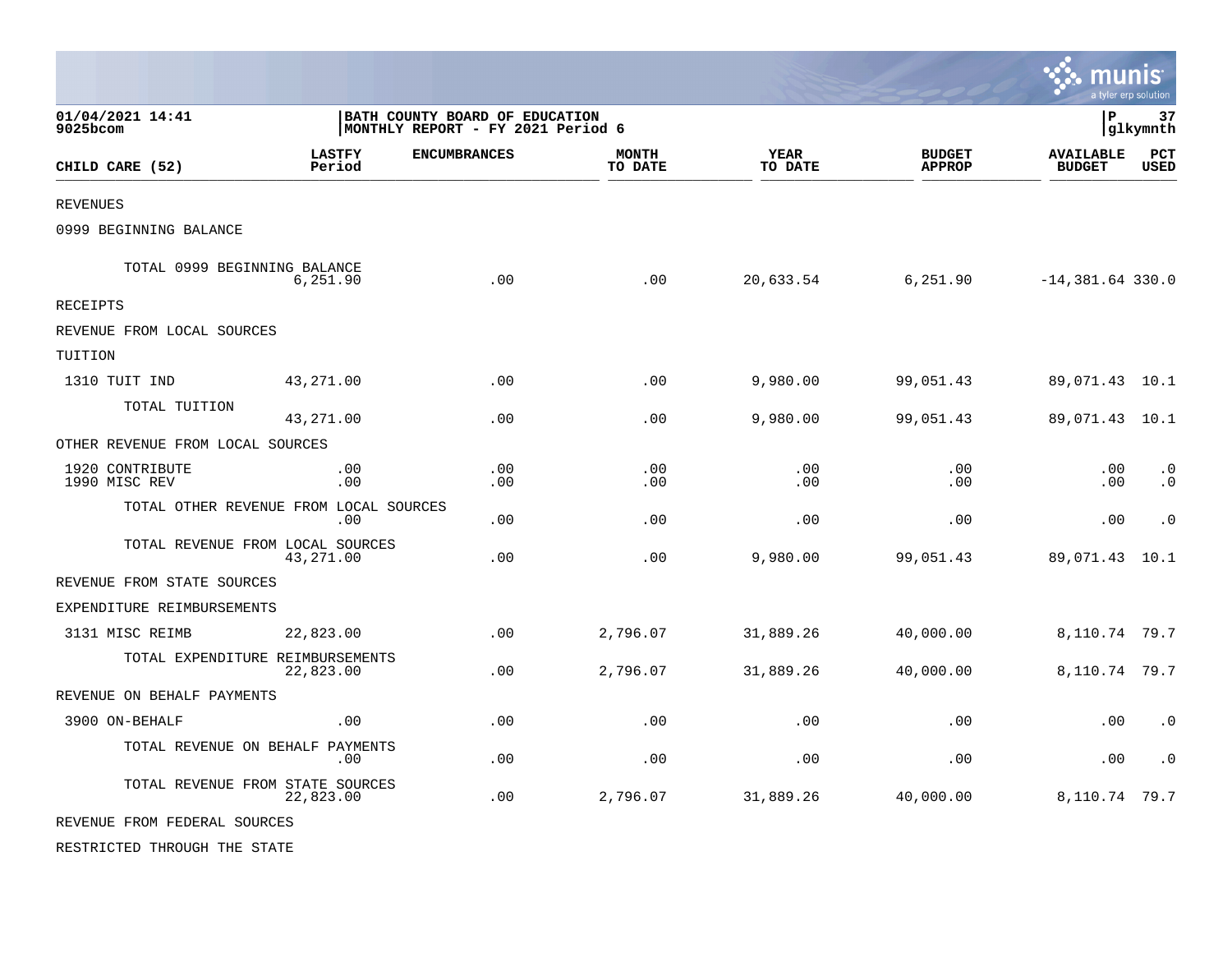

| 01/04/2021 14:41<br>9025bcom | BATH COUNTY BOARD OF EDUCATION<br>MONTHLY REPORT - FY 2021 Period 6 |                     |                         |                        |                                | 38<br> P<br>glkymnth              |                    |  |
|------------------------------|---------------------------------------------------------------------|---------------------|-------------------------|------------------------|--------------------------------|-----------------------------------|--------------------|--|
| CHILD CARE (52)              | <b>LASTFY</b><br>Period                                             | <b>ENCUMBRANCES</b> | <b>MONTH</b><br>TO DATE | <b>YEAR</b><br>TO DATE | <b>BUDGET</b><br><b>APPROP</b> | <b>AVAILABLE</b><br><b>BUDGET</b> | PCT<br><b>USED</b> |  |
| 4500 RES FED/ST              | 3,548.84                                                            | .00                 | 33,840.02               | 37,588.68              | 59,300.00                      | 21,711.32                         | 63.4               |  |
| TOTAL RESTRICTED             | THROUGH THE STATE<br>3,548.84                                       | .00                 | 33,840.02               | 37,588.68              | 59,300.00                      | 21, 711.32 63.4                   |                    |  |
|                              | TOTAL REVENUE FROM FEDERAL SOURCES<br>3,548.84                      | .00                 | 33,840.02               | 37,588.68              | 59,300.00                      | 21, 711.32 63.4                   |                    |  |
| OTHER RECEIPTS               |                                                                     |                     |                         |                        |                                |                                   |                    |  |
| INTERFUND TRANSFERS          |                                                                     |                     |                         |                        |                                |                                   |                    |  |
| 5210 FND XFER                | .00                                                                 | .00                 | .00                     | .00                    | .00                            | .00                               | $\cdot$ 0          |  |
| TOTAL INTERFUND TRANSFERS    | .00                                                                 | .00                 | .00                     | .00                    | .00                            | .00                               | $\cdot$ 0          |  |
| TOTAL OTHER RECEIPTS         | .00                                                                 | .00                 | .00                     | .00                    | .00                            | .00                               | $\cdot$ 0          |  |
| TOTAL RECEIPTS               | 69,642.84                                                           | .00                 | 36,636.09               | 79,457.94              | 198,351.43                     | 118,893.49                        | 40.1               |  |
| TOTAL REVENUE                | 75,894.74                                                           | .00                 | 36,636.09               | 100,091.48             | 204,603.33                     | 104,511.85                        | 48.9               |  |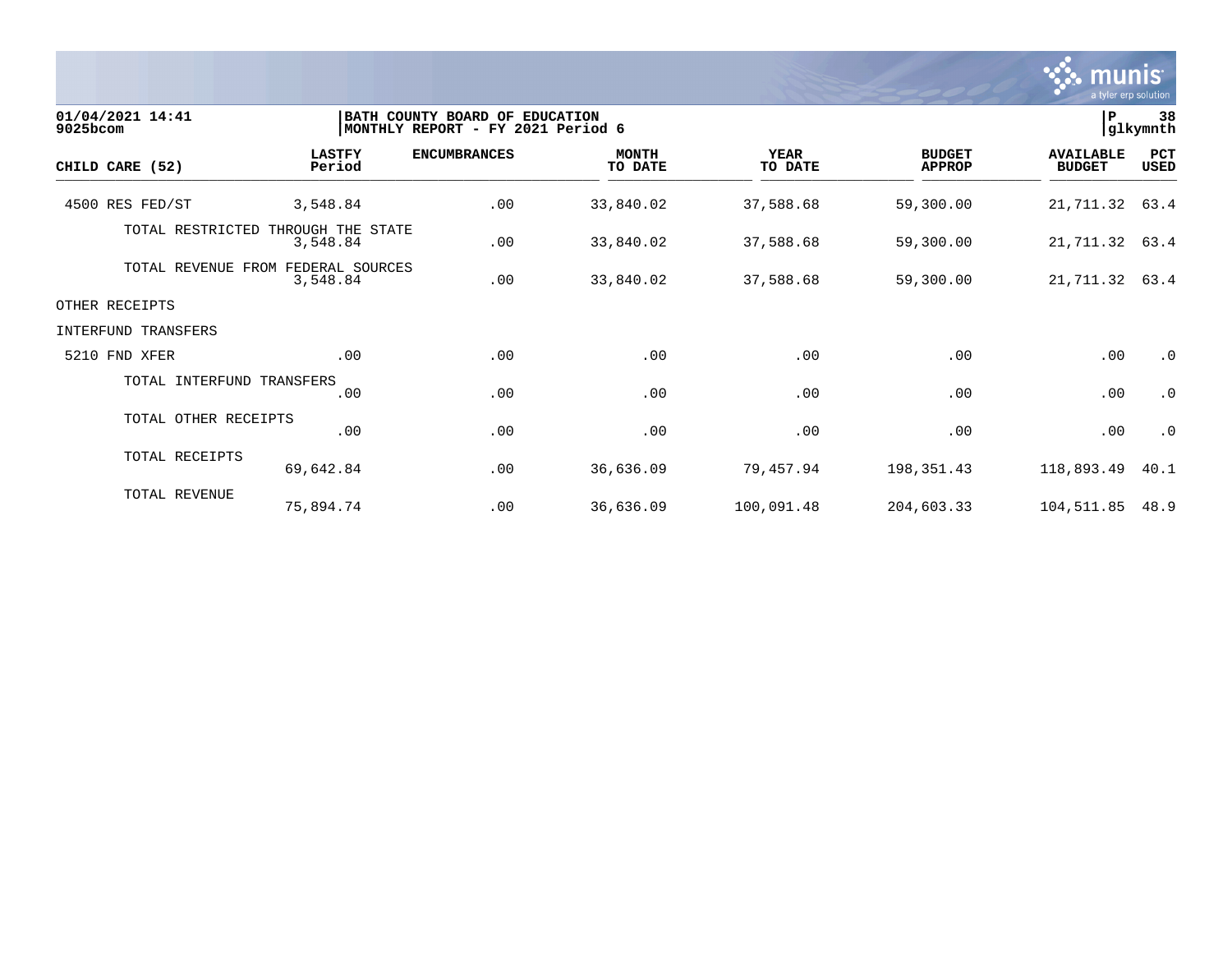

| 01/04/2021 14:41<br>9025bcom                                         |                     |                                                                                    | BATH COUNTY BOARD OF EDUCATION<br>MONTHLY REPORT - FY 2021 Period 6 |                                                                          |                                                                                 |                                                                                          | ΙP                                                                                       | 39<br> glkymnth                                                                                                                   |
|----------------------------------------------------------------------|---------------------|------------------------------------------------------------------------------------|---------------------------------------------------------------------|--------------------------------------------------------------------------|---------------------------------------------------------------------------------|------------------------------------------------------------------------------------------|------------------------------------------------------------------------------------------|-----------------------------------------------------------------------------------------------------------------------------------|
|                                                                      | CHILD CARE (52)     | <b>LASTFY</b><br>Period                                                            | <b>ENCUMBRANCES</b>                                                 | <b>MONTH</b><br>TO DATE                                                  | <b>YEAR</b><br>TO DATE                                                          | <b>BUDGET</b><br><b>APPROP</b>                                                           | <b>AVAILABLE</b><br><b>BUDGET</b>                                                        | $_{\rm PCT}$<br>USED                                                                                                              |
| <b>EXPENDITURES</b>                                                  |                     |                                                                                    |                                                                     |                                                                          |                                                                                 |                                                                                          |                                                                                          |                                                                                                                                   |
| 2600                                                                 |                     | PLANT OPERATIONS AND MAINTENANCE                                                   |                                                                     |                                                                          |                                                                                 |                                                                                          |                                                                                          |                                                                                                                                   |
| 0100<br>0200                                                         |                     | .00<br>.00                                                                         | .00<br>.00                                                          | .00<br>.00                                                               | .00<br>.00                                                                      | .00<br>.00                                                                               | .00<br>.00                                                                               | $\cdot$ 0<br>$\cdot$ 0                                                                                                            |
|                                                                      | TOTAL 2600          | PLANT OPERATIONS AND MAINTENANCE<br>.00                                            | .00                                                                 | .00                                                                      | .00                                                                             | .00                                                                                      | .00                                                                                      | $\cdot$ 0                                                                                                                         |
| 3200                                                                 | DAY CARE OPERATIONS |                                                                                    |                                                                     |                                                                          |                                                                                 |                                                                                          |                                                                                          |                                                                                                                                   |
| 0100<br>0200<br>0280<br>0300<br>0400<br>0500<br>0600<br>0700         |                     | 9,710.56<br>3,075.46<br>.00<br>25.00<br>.00<br>.00<br>228.80<br>.00                | .00<br>.00<br>.00<br>.00<br>.00<br>.00<br>.00<br>.00                | 1,381.02<br>437.92<br>.00<br>.00<br>.00<br>.00<br>.00<br>.00             | 6,214.59<br>1,970.64<br>.00<br>.00<br>.00<br>.00<br>.00<br>.00                  | 28,098.00<br>8,641.00<br>.00<br>500.00<br>1,500.00<br>500.00<br>11,094.11<br>.00         | 21,883.41<br>6,670.36<br>.00<br>500.00<br>1,500.00<br>500.00<br>11,094.11<br>.00         | 22.1<br>$\overline{2}\overline{2}\cdot\overline{8}$<br>$\cdot$ 0<br>$\cdot$ 0<br>$\cdot$ 0<br>$\cdot$ 0<br>$\cdot$ 0<br>$\cdot$ 0 |
|                                                                      | TOTAL 3200          | DAY CARE OPERATIONS<br>13,039.82                                                   | .00                                                                 | 1,818.94                                                                 | 8,185.23                                                                        | 50, 333. 11                                                                              | 42,147.88                                                                                | 16.3                                                                                                                              |
| 3300                                                                 | COMMUNITY SERVICES  |                                                                                    |                                                                     |                                                                          |                                                                                 |                                                                                          |                                                                                          |                                                                                                                                   |
| 0100<br>0200<br>0280<br>0300<br>0400<br>0500<br>0600<br>0700<br>0800 |                     | 41,635.12<br>12,962.23<br>.00<br>943.25<br>.00<br>.00<br>4,285.99<br>.00<br>377.78 | .00<br>.00<br>.00<br>.00<br>.00<br>.00<br>322.67<br>.00<br>.00      | 5,719.30<br>1,777.30<br>.00<br>.00<br>.00<br>.00<br>200.00<br>.00<br>.00 | 38, 349.49<br>11,710.50<br>.00<br>.00<br>.00<br>11.31<br>3,217.69<br>.00<br>.00 | 94,633.00<br>32,208.00<br>.00<br>500.00<br>1,500.00<br>500.00<br>24,929.22<br>.00<br>.00 | 56,283.51<br>20,497.50<br>.00<br>500.00<br>1,500.00<br>488.69<br>21,388.86<br>.00<br>.00 | 40.5<br>36.4<br>$\cdot$ 0<br>$\cdot$ 0<br>$\cdot$ 0<br>2.3<br>14.2<br>$\boldsymbol{\cdot}$ 0<br>$\cdot$ 0                         |
|                                                                      | TOTAL 3300          | COMMUNITY SERVICES<br>60,204.37                                                    | 322.67                                                              | 7,696.60                                                                 | 53,288.99                                                                       | 154,270.22                                                                               | 100,658.56                                                                               | 34.8                                                                                                                              |
|                                                                      | TOTAL EXPENDITURES  | 73,244.19                                                                          | 322.67                                                              | 9,515.54                                                                 | 61, 474.22                                                                      | 204,603.33                                                                               | 142,806.44                                                                               | 30.2                                                                                                                              |
|                                                                      |                     | TOTAL FOR CHILD CARE (52)<br>2,650.55                                              | $-322.67$                                                           | 27,120.55                                                                | 38,617.26                                                                       | .00                                                                                      | $-38, 294.59$                                                                            | $\cdot$ 0                                                                                                                         |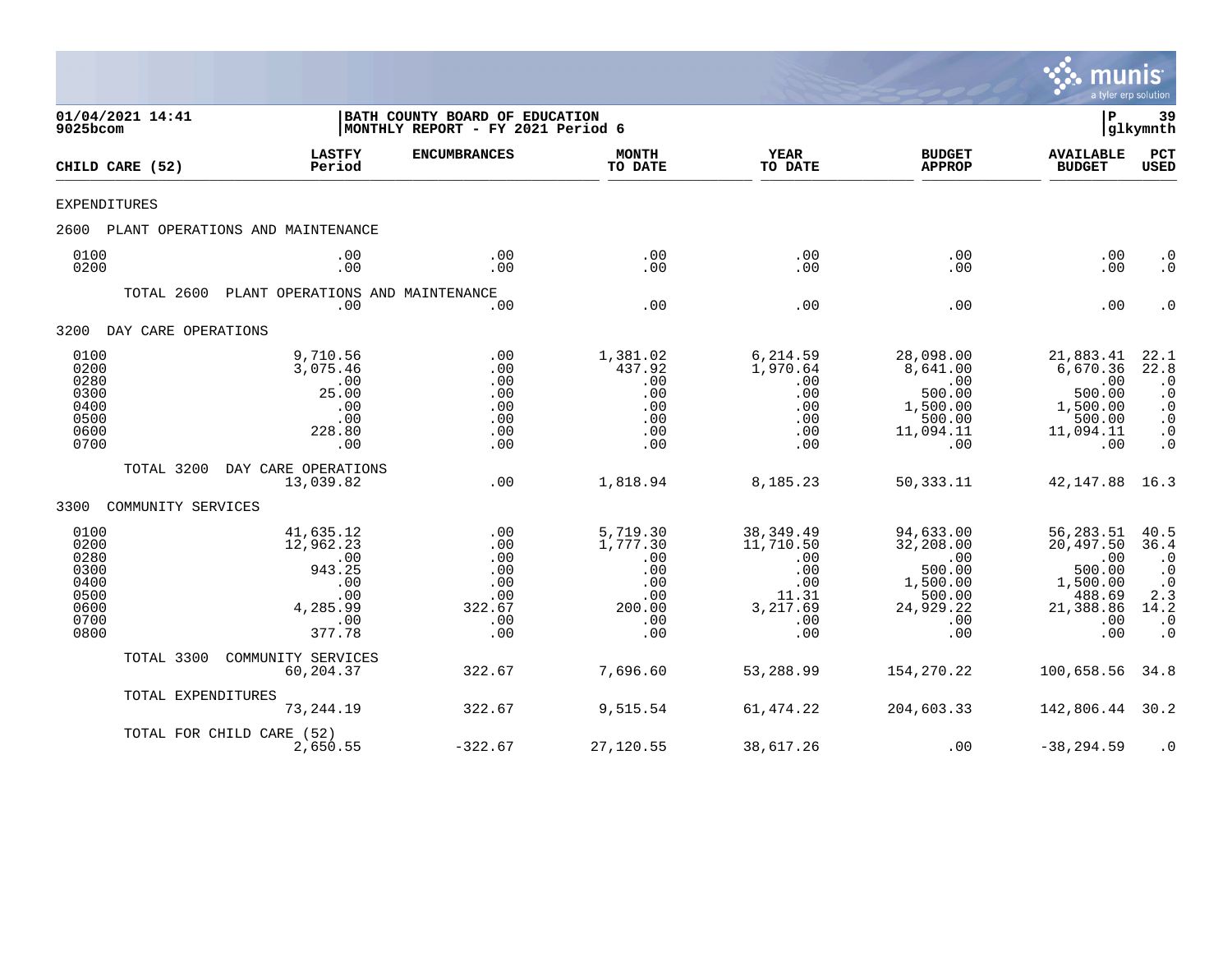|                                  |                         |                                                                     |                         |                        |                                | a tyler erp solution              |                    |
|----------------------------------|-------------------------|---------------------------------------------------------------------|-------------------------|------------------------|--------------------------------|-----------------------------------|--------------------|
| 01/04/2021 14:41<br>9025bcom     |                         | BATH COUNTY BOARD OF EDUCATION<br>MONTHLY REPORT - FY 2021 Period 6 |                         |                        |                                | P                                 | 40<br>glkymnth     |
| PRESCHOOL (53)                   | <b>LASTFY</b><br>Period | <b>ENCUMBRANCES</b>                                                 | <b>MONTH</b><br>TO DATE | <b>YEAR</b><br>TO DATE | <b>BUDGET</b><br><b>APPROP</b> | <b>AVAILABLE</b><br><b>BUDGET</b> | PCT<br><b>USED</b> |
| <b>REVENUES</b>                  |                         |                                                                     |                         |                        |                                |                                   |                    |
| 0999 BEGINNING BALANCE           |                         |                                                                     |                         |                        |                                |                                   |                    |
| TOTAL 0999 BEGINNING BALANCE     | 1,901.91                | .00                                                                 | .00                     | 493.51                 | 1,901.91                       | 1,408.40 26.0                     |                    |
| <b>RECEIPTS</b>                  |                         |                                                                     |                         |                        |                                |                                   |                    |
| REVENUE FROM LOCAL SOURCES       |                         |                                                                     |                         |                        |                                |                                   |                    |
| TUITION                          |                         |                                                                     |                         |                        |                                |                                   |                    |
| 1310 TUIT IND                    | 1,680.00                | .00                                                                 | .00                     | .00                    | 13, 157. 23                    | 13, 157. 23                       | $\cdot$ 0          |
| TOTAL TUITION                    | 1,680.00                | .00                                                                 | .00                     | .00                    | 13, 157. 23                    | 13, 157. 23                       | $\cdot$ 0          |
| TOTAL REVENUE FROM LOCAL SOURCES | 1,680.00                | .00                                                                 | .00                     | .00                    | 13, 157. 23                    | 13, 157. 23                       | $\cdot$ 0          |
| REVENUE FROM STATE SOURCES       |                         |                                                                     |                         |                        |                                |                                   |                    |
| REVENUE ON BEHALF PAYMENTS       |                         |                                                                     |                         |                        |                                |                                   |                    |
| 3900 ON-BEHALF                   | .00                     | .00                                                                 | .00                     | .00                    | .00                            | .00                               | $\cdot$ 0          |
| TOTAL REVENUE ON BEHALF PAYMENTS | .00                     | .00                                                                 | .00                     | .00                    | .00                            | .00                               | $\cdot$ 0          |
| TOTAL REVENUE FROM STATE SOURCES | .00                     | .00                                                                 | .00                     | .00                    | .00                            | .00                               | $\cdot$ 0          |
| TOTAL RECEIPTS                   | 1,680.00                | .00                                                                 | .00                     | .00                    | 13, 157. 23                    | 13, 157. 23                       | $\cdot$ 0          |
| TOTAL REVENUE                    | 3,581.91                | .00                                                                 | .00                     | 493.51                 | 15,059.14                      | 14,565.63                         | 3.3                |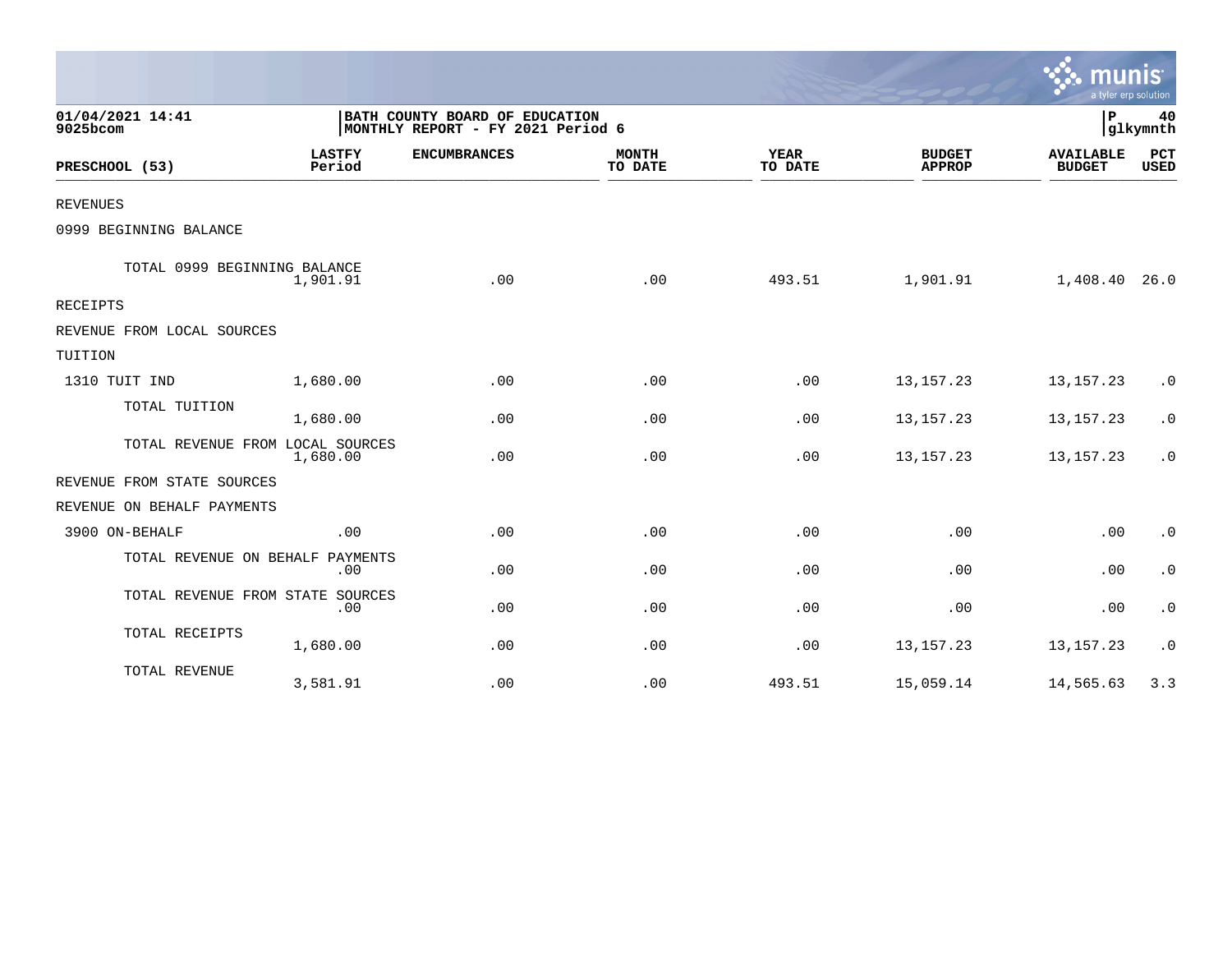|                                                                      |                                |                                                                       |                                                                     |                                                               |                                                                   |                                                                                             | munis<br>a tyler erp solution                                                               |                                                                                                         |
|----------------------------------------------------------------------|--------------------------------|-----------------------------------------------------------------------|---------------------------------------------------------------------|---------------------------------------------------------------|-------------------------------------------------------------------|---------------------------------------------------------------------------------------------|---------------------------------------------------------------------------------------------|---------------------------------------------------------------------------------------------------------|
| 9025bcom                                                             | 01/04/2021 14:41               |                                                                       | BATH COUNTY BOARD OF EDUCATION<br>MONTHLY REPORT - FY 2021 Period 6 |                                                               |                                                                   |                                                                                             |                                                                                             |                                                                                                         |
|                                                                      | PRESCHOOL (53)                 | <b>LASTFY</b><br>Period                                               | <b>ENCUMBRANCES</b>                                                 | <b>MONTH</b><br>TO DATE                                       | <b>YEAR</b><br>TO DATE                                            | <b>BUDGET</b><br><b>APPROP</b>                                                              | <b>AVAILABLE</b><br><b>BUDGET</b>                                                           | PCT<br><b>USED</b>                                                                                      |
| <b>EXPENDITURES</b>                                                  |                                |                                                                       |                                                                     |                                                               |                                                                   |                                                                                             |                                                                                             |                                                                                                         |
| 0000                                                                 | RESTRICT TO REV & BAL SHT ONLY |                                                                       |                                                                     |                                                               |                                                                   |                                                                                             |                                                                                             |                                                                                                         |
| 0280                                                                 |                                | .00                                                                   | .00                                                                 | .00                                                           | .00                                                               | .00                                                                                         | .00                                                                                         | $\cdot$ 0                                                                                               |
|                                                                      | TOTAL 0000                     | RESTRICT TO REV & BAL SHT ONLY<br>.00                                 | .00                                                                 | .00                                                           | .00                                                               | .00                                                                                         | .00                                                                                         | $\cdot$ 0                                                                                               |
| 1000                                                                 | INSTRUCTION                    |                                                                       |                                                                     |                                                               |                                                                   |                                                                                             |                                                                                             |                                                                                                         |
| 0100<br>0200<br>0280<br>0300<br>0400<br>0500<br>0600<br>0700<br>0800 |                                | .00<br>.00<br>.00<br>.00<br>419.10<br>80.00<br>1,615.26<br>.00<br>.00 | .00<br>.00<br>.00<br>.00<br>.00<br>.00<br>.00<br>.00<br>.00         | .00<br>.00<br>.00<br>.00<br>83.82<br>.00<br>.00<br>.00<br>.00 | .00<br>.00<br>.00<br>.00<br>419.10<br>.00<br>712.76<br>.00<br>.00 | 2,200.00<br>2,000.00<br>.00<br>.00<br>2,422.72<br>1,063.52<br>5,200.00<br>2,122.90<br>50.00 | 2,200.00<br>2,000.00<br>.00<br>.00<br>2,003.62<br>1,063.52<br>4,487.24<br>2,122.90<br>50.00 | $\cdot$ 0<br>$\cdot$ 0<br>$\cdot$ 0<br>$17.\overline{3}$<br>$\cdot$ 0<br>13.7<br>$\cdot$ 0<br>$\cdot$ 0 |
|                                                                      | TOTAL 1000                     | INSTRUCTION<br>2, 114.36                                              | .00                                                                 | 83.82                                                         | 1,131.86                                                          | 15,059.14                                                                                   | 13,927.28                                                                                   | 7.5                                                                                                     |
| 2700                                                                 | STUDENT TRANSPORTATION         |                                                                       |                                                                     |                                                               |                                                                   |                                                                                             |                                                                                             |                                                                                                         |
| 0100<br>0200                                                         |                                | .00<br>.00                                                            | .00<br>.00                                                          | .00<br>.00                                                    | .00<br>.00                                                        | .00<br>.00                                                                                  | .00<br>.00                                                                                  | $\cdot$ 0<br>$\cdot$ 0                                                                                  |
|                                                                      | TOTAL 2700                     | STUDENT TRANSPORTATION<br>.00                                         | .00                                                                 | .00                                                           | .00                                                               | .00                                                                                         | .00                                                                                         | $\cdot$ 0                                                                                               |
|                                                                      | TOTAL EXPENDITURES             | 2,114.36                                                              | .00                                                                 | 83.82                                                         | 1,131.86                                                          | 15,059.14                                                                                   | 13,927.28                                                                                   | 7.5                                                                                                     |
|                                                                      | TOTAL FOR PRESCHOOL (53)       | 1,467.55                                                              | .00                                                                 | $-83.82$                                                      | $-638.35$                                                         | .00                                                                                         | 638.35                                                                                      | $\cdot$ 0                                                                                               |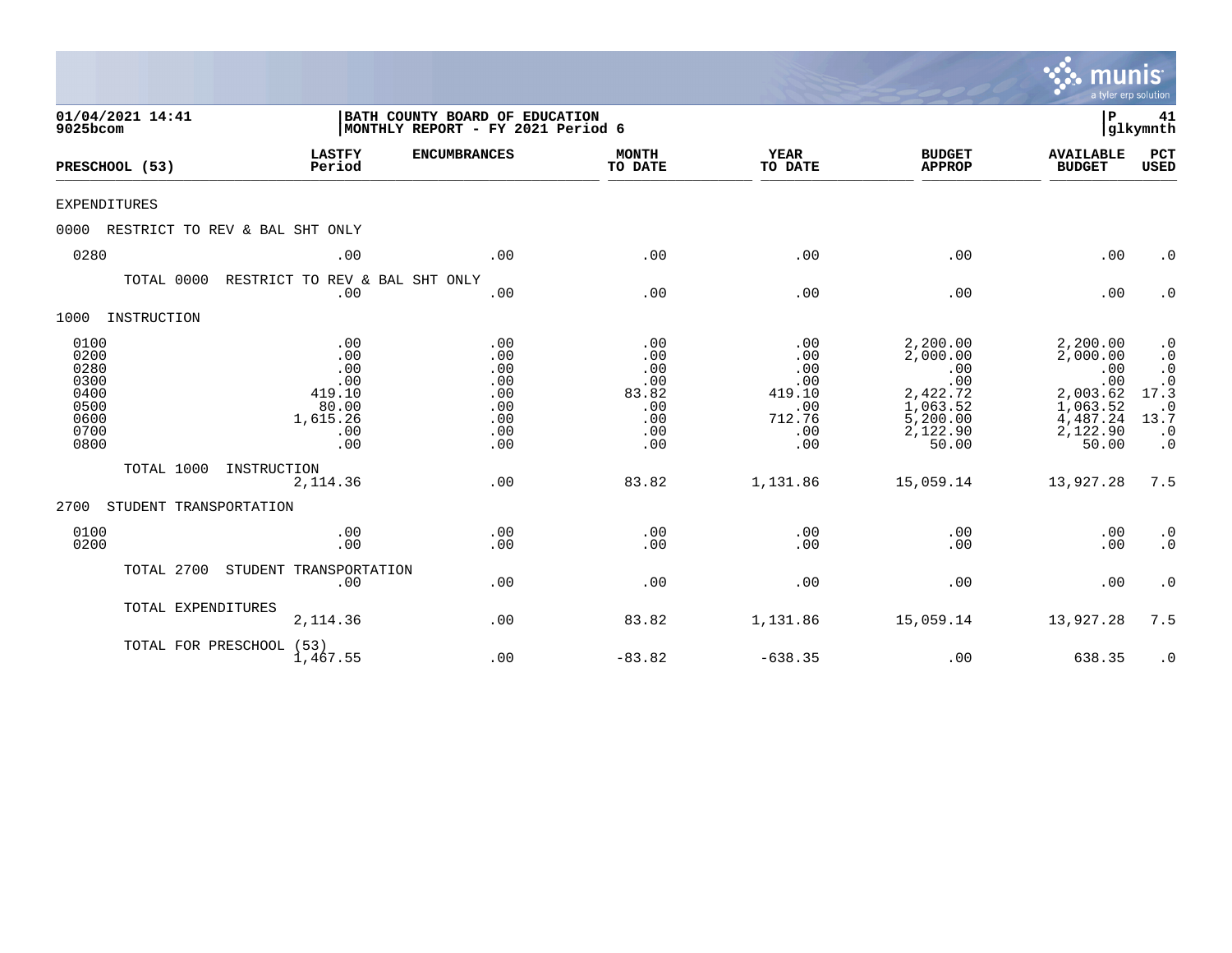|                                    |                         |                                                                     |                         |                        |                                | <b>W. MUNIS</b><br>a tyler erp solution |                    |
|------------------------------------|-------------------------|---------------------------------------------------------------------|-------------------------|------------------------|--------------------------------|-----------------------------------------|--------------------|
| 01/04/2021 14:41<br>9025bcom       |                         | BATH COUNTY BOARD OF EDUCATION<br>MONTHLY REPORT - FY 2021 Period 6 |                         |                        |                                | l P                                     | 42<br>glkymnth     |
| CHILD CARE (61)                    | <b>LASTFY</b><br>Period | <b>ENCUMBRANCES</b>                                                 | <b>MONTH</b><br>TO DATE | <b>YEAR</b><br>TO DATE | <b>BUDGET</b><br><b>APPROP</b> | <b>AVAILABLE</b><br><b>BUDGET</b>       | PCT<br><b>USED</b> |
| <b>REVENUES</b>                    |                         |                                                                     |                         |                        |                                |                                         |                    |
| <b>RECEIPTS</b>                    |                         |                                                                     |                         |                        |                                |                                         |                    |
| REVENUE FROM LOCAL SOURCES         |                         |                                                                     |                         |                        |                                |                                         |                    |
| COMMUNITY SERVICE ACTIVITIES       |                         |                                                                     |                         |                        |                                |                                         |                    |
| 1810 CHILD CARE                    | .00                     | .00                                                                 | .00                     | .00                    | .00                            | .00                                     | $\cdot$ 0          |
| TOTAL COMMUNITY SERVICE ACTIVITIES | .00                     | .00                                                                 | .00                     | .00                    | .00                            | .00                                     | $\cdot$ 0          |
| TOTAL REVENUE FROM LOCAL SOURCES   | .00                     | .00                                                                 | .00                     | .00                    | .00                            | .00                                     | $\cdot$ 0          |
| REVENUE FROM STATE SOURCES         |                         |                                                                     |                         |                        |                                |                                         |                    |
| EXPENDITURE REIMBURSEMENTS         |                         |                                                                     |                         |                        |                                |                                         |                    |
| 3131 MISC REIMB                    | .00                     | .00                                                                 | .00                     | .00                    | .00                            | .00                                     | $\cdot$ 0          |
| TOTAL EXPENDITURE REIMBURSEMENTS   | .00                     | .00                                                                 | .00                     | .00                    | .00                            | .00                                     | $\cdot$ 0          |
| RESTRICTED                         |                         |                                                                     |                         |                        |                                |                                         |                    |
| 3200 RES STATE                     | .00                     | .00                                                                 | .00                     | .00                    | .00                            | .00                                     | $\cdot$ 0          |
| TOTAL RESTRICTED                   | .00                     | .00                                                                 | .00                     | .00                    | .00                            | .00                                     | $\cdot$ 0          |
| TOTAL REVENUE FROM STATE SOURCES   | .00                     | .00                                                                 | .00                     | .00                    | .00                            | .00                                     | $\cdot$ 0          |
| OTHER RECEIPTS                     |                         |                                                                     |                         |                        |                                |                                         |                    |
| INTERFUND TRANSFERS                |                         |                                                                     |                         |                        |                                |                                         |                    |
| 5210 FND XFER                      | .00                     | .00                                                                 | .00                     | .00                    | .00                            | .00                                     | $\cdot$ 0          |
| TOTAL INTERFUND TRANSFERS          | .00                     | .00                                                                 | .00                     | .00                    | .00                            | .00                                     | $\cdot$ 0          |
| TOTAL OTHER RECEIPTS               | .00                     | .00                                                                 | .00                     | .00                    | .00                            | .00                                     | $\cdot$ 0          |
| TOTAL RECEIPTS                     | .00                     | .00                                                                 | .00                     | .00                    | .00                            | .00                                     | $\cdot$ 0          |
| TOTAL REVENUE                      | .00                     | .00                                                                 | .00                     | .00                    | .00                            | .00                                     | $\cdot$ 0          |

 $\sim$   $\sim$   $\sim$   $\sim$   $\sim$   $\sim$   $\sim$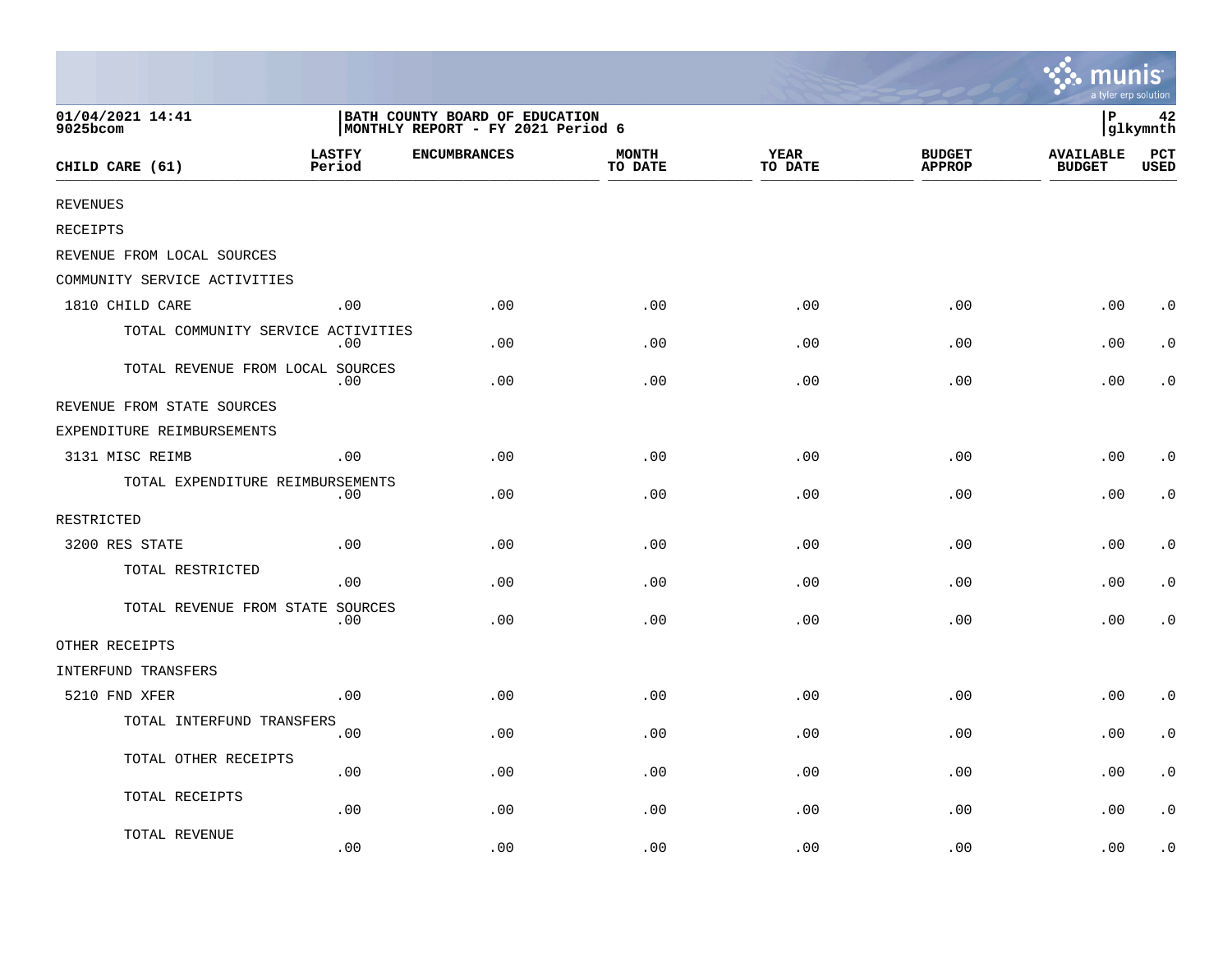

| 9025bcom                                     | 01/04/2021 14:41     | BATH COUNTY BOARD OF EDUCATION<br>MONTHLY REPORT - FY 2021 Period 6 |                                        |                                        |                                        |                                        |                                        | 43<br>glkymnth                                                                          |
|----------------------------------------------|----------------------|---------------------------------------------------------------------|----------------------------------------|----------------------------------------|----------------------------------------|----------------------------------------|----------------------------------------|-----------------------------------------------------------------------------------------|
|                                              | CHILD CARE (61)      | <b>LASTFY</b><br>Period                                             | <b>ENCUMBRANCES</b>                    | <b>MONTH</b><br>TO DATE                | <b>YEAR</b><br>TO DATE                 | <b>BUDGET</b><br><b>APPROP</b>         | <b>AVAILABLE</b><br><b>BUDGET</b>      | PCT<br>USED                                                                             |
| <b>EXPENDITURES</b>                          |                      |                                                                     |                                        |                                        |                                        |                                        |                                        |                                                                                         |
| 3300                                         | COMMUNITY SERVICES   |                                                                     |                                        |                                        |                                        |                                        |                                        |                                                                                         |
| 0100<br>0200<br>0300<br>0500<br>0600<br>0700 |                      | .00<br>.00<br>.00<br>.00<br>.00<br>.00                              | .00<br>.00<br>.00<br>.00<br>.00<br>.00 | .00<br>.00<br>.00<br>.00<br>.00<br>.00 | .00<br>.00<br>.00<br>.00<br>.00<br>.00 | .00<br>.00<br>.00<br>.00<br>.00<br>.00 | .00<br>.00<br>.00<br>.00<br>.00<br>.00 | $\cdot$ 0<br>$\boldsymbol{\cdot}$ 0<br>$\cdot$ 0<br>$\cdot$ 0<br>$\cdot$ 0<br>$\cdot$ 0 |
|                                              | TOTAL 3300           | COMMUNITY SERVICES<br>.00                                           | .00                                    | .00                                    | .00                                    | .00                                    | .00                                    | $\cdot$ 0                                                                               |
|                                              | TOTAL EXPENDITURES   | .00                                                                 | .00                                    | .00                                    | .00                                    | .00                                    | .00                                    | $\cdot$ 0                                                                               |
|                                              | TOTAL FOR CHILD CARE | (61)<br>.00                                                         | .00                                    | .00                                    | .00                                    | .00                                    | .00                                    | $\cdot$ 0                                                                               |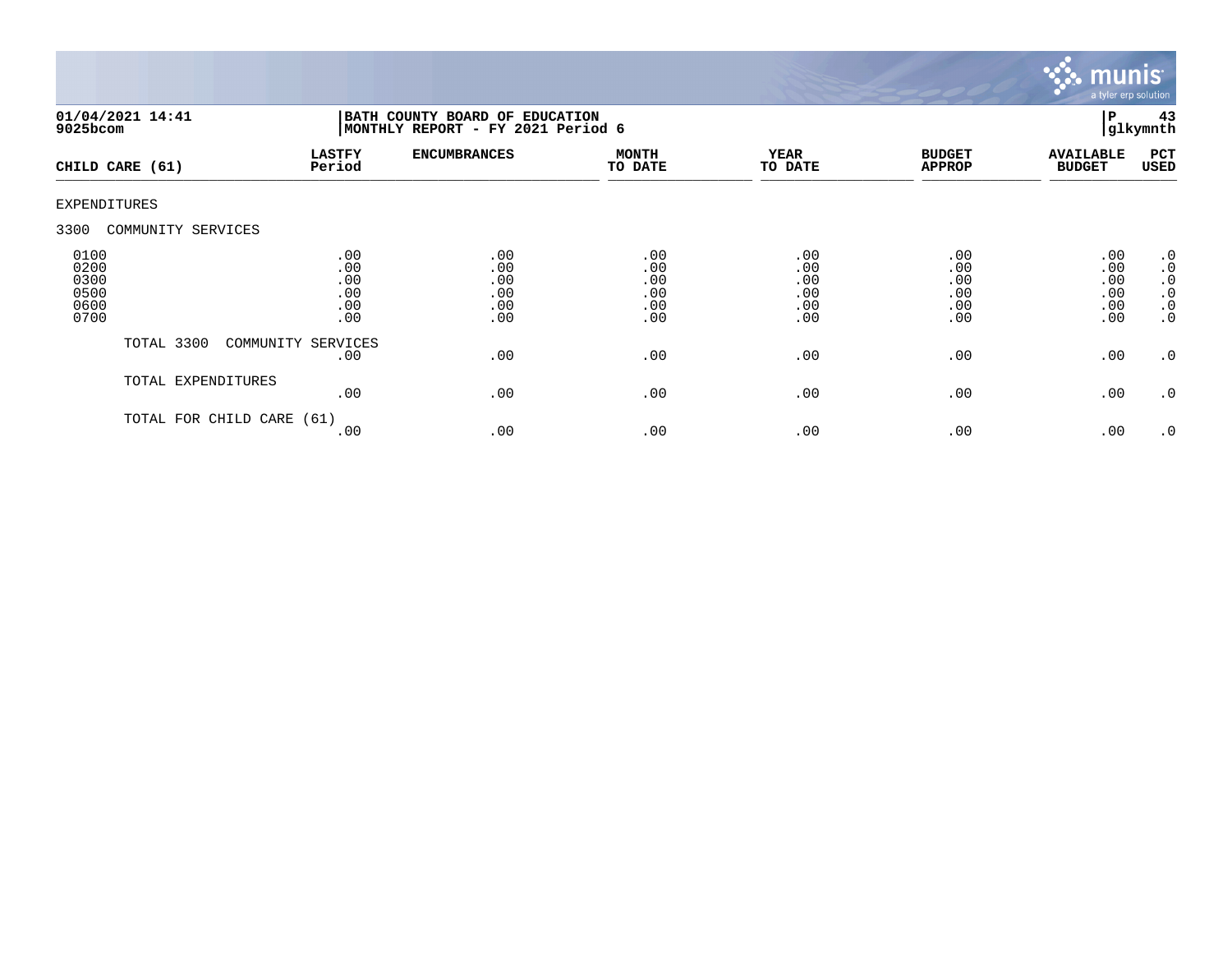|                              |                         |                                                                     |                         |                        |                                | munis <sup>.</sup><br>a tyler erp solution |                |
|------------------------------|-------------------------|---------------------------------------------------------------------|-------------------------|------------------------|--------------------------------|--------------------------------------------|----------------|
| 01/04/2021 14:41<br>9025bcom |                         | BATH COUNTY BOARD OF EDUCATION<br>MONTHLY REPORT - FY 2021 Period 6 |                         |                        |                                | P                                          | 44<br>glkymnth |
| PRESCHOOL (62)               | <b>LASTFY</b><br>Period | <b>ENCUMBRANCES</b>                                                 | <b>MONTH</b><br>TO DATE | <b>YEAR</b><br>TO DATE | <b>BUDGET</b><br><b>APPROP</b> | <b>AVAILABLE</b><br><b>BUDGET</b>          | PCT<br>USED    |
| <b>REVENUES</b>              |                         |                                                                     |                         |                        |                                |                                            |                |
| 0999 BEGINNING BALANCE       |                         |                                                                     |                         |                        |                                |                                            |                |
| TOTAL 0999 BEGINNING BALANCE | .00                     | .00                                                                 | .00                     | .00                    | .00                            | .00                                        | .0             |
| <b>RECEIPTS</b>              |                         |                                                                     |                         |                        |                                |                                            |                |
| REVENUE FROM LOCAL SOURCES   |                         |                                                                     |                         |                        |                                |                                            |                |
| TUITION                      |                         |                                                                     |                         |                        |                                |                                            |                |
| 1310 TUIT IND                | .00                     | .00                                                                 | .00                     | .00                    | .00                            | .00                                        | $\cdot$ 0      |
| TOTAL TUITION                | .00                     | .00                                                                 | .00                     | .00                    | .00                            | .00                                        | $\cdot$ 0      |
| TOTAL REVENUE FROM LOCAL     | SOURCES<br>.00          | .00                                                                 | .00                     | .00                    | .00                            | .00                                        | $\cdot$ 0      |
| TOTAL RECEIPTS               | .00                     | .00                                                                 | .00                     | .00                    | .00                            | .00                                        | $\cdot$ 0      |
| TOTAL REVENUE                | .00                     | .00                                                                 | .00                     | .00                    | .00                            | .00                                        | $\cdot$ 0      |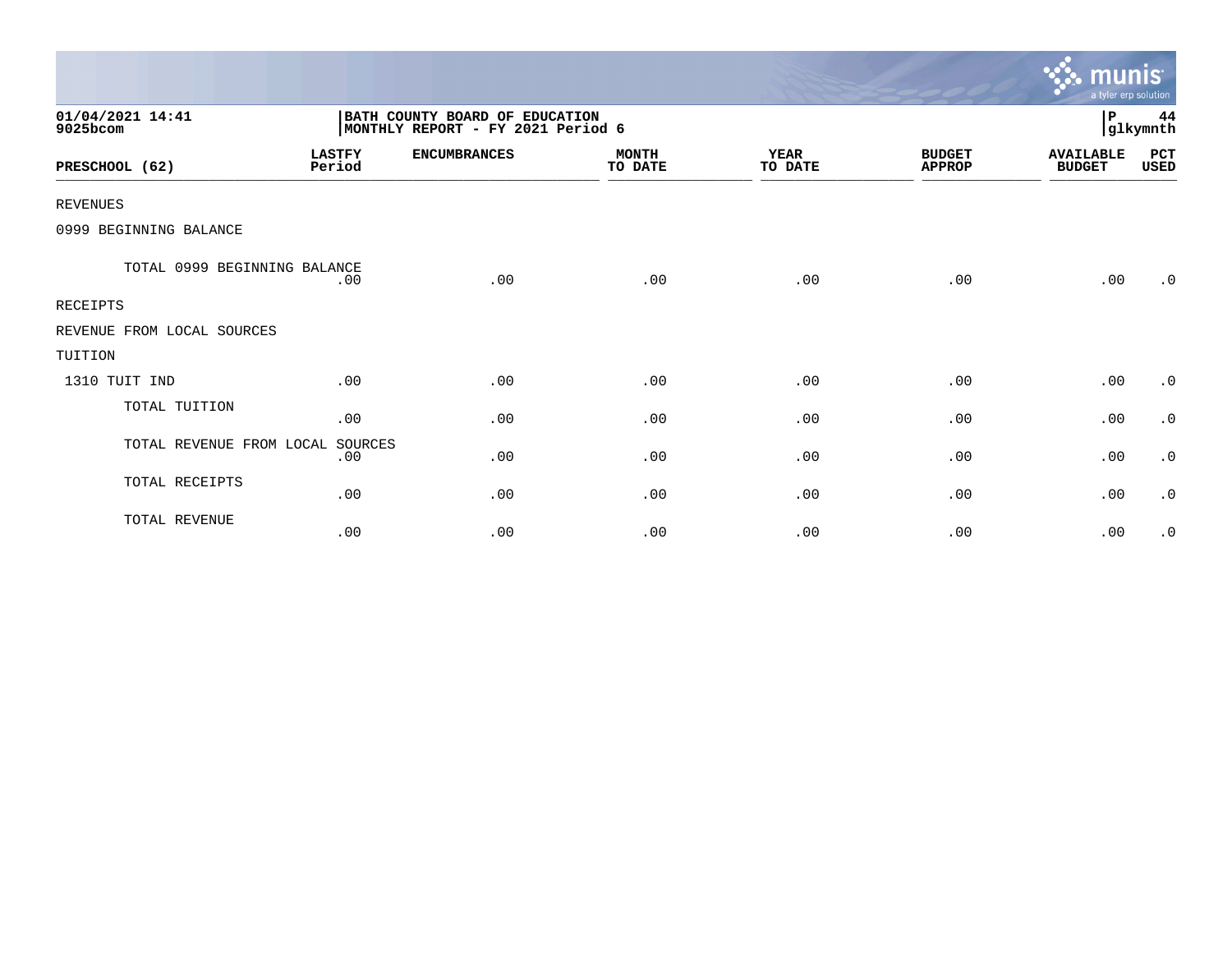

| 01/04/2021 14:41<br>9025bcom |                         | BATH COUNTY BOARD OF EDUCATION<br>MONTHLY REPORT - FY 2021 Period 6 |                         |                 |                                |                                   |             |  |
|------------------------------|-------------------------|---------------------------------------------------------------------|-------------------------|-----------------|--------------------------------|-----------------------------------|-------------|--|
| PRESCHOOL (62)               | <b>LASTFY</b><br>Period | <b>ENCUMBRANCES</b>                                                 | <b>MONTH</b><br>TO DATE | YEAR<br>TO DATE | <b>BUDGET</b><br><b>APPROP</b> | <b>AVAILABLE</b><br><b>BUDGET</b> | PCT<br>USED |  |
| EXPENDITURES                 |                         |                                                                     |                         |                 |                                |                                   |             |  |
| 1000<br>INSTRUCTION          |                         |                                                                     |                         |                 |                                |                                   |             |  |
| 0600                         | .00                     | .00                                                                 | .00                     | .00             | .00                            | .00                               | $\cdot$ 0   |  |
| TOTAL 1000<br>INSTRUCTION    | .00                     | .00                                                                 | .00                     | .00             | .00                            | .00                               | .0          |  |
| TOTAL EXPENDITURES           | .00                     | .00                                                                 | .00                     | .00             | .00                            | .00                               | .0          |  |
| TOTAL FOR PRESCHOOL (62)     | .00                     | .00                                                                 | .00                     | .00             | .00                            | .00                               | $\cdot$ 0   |  |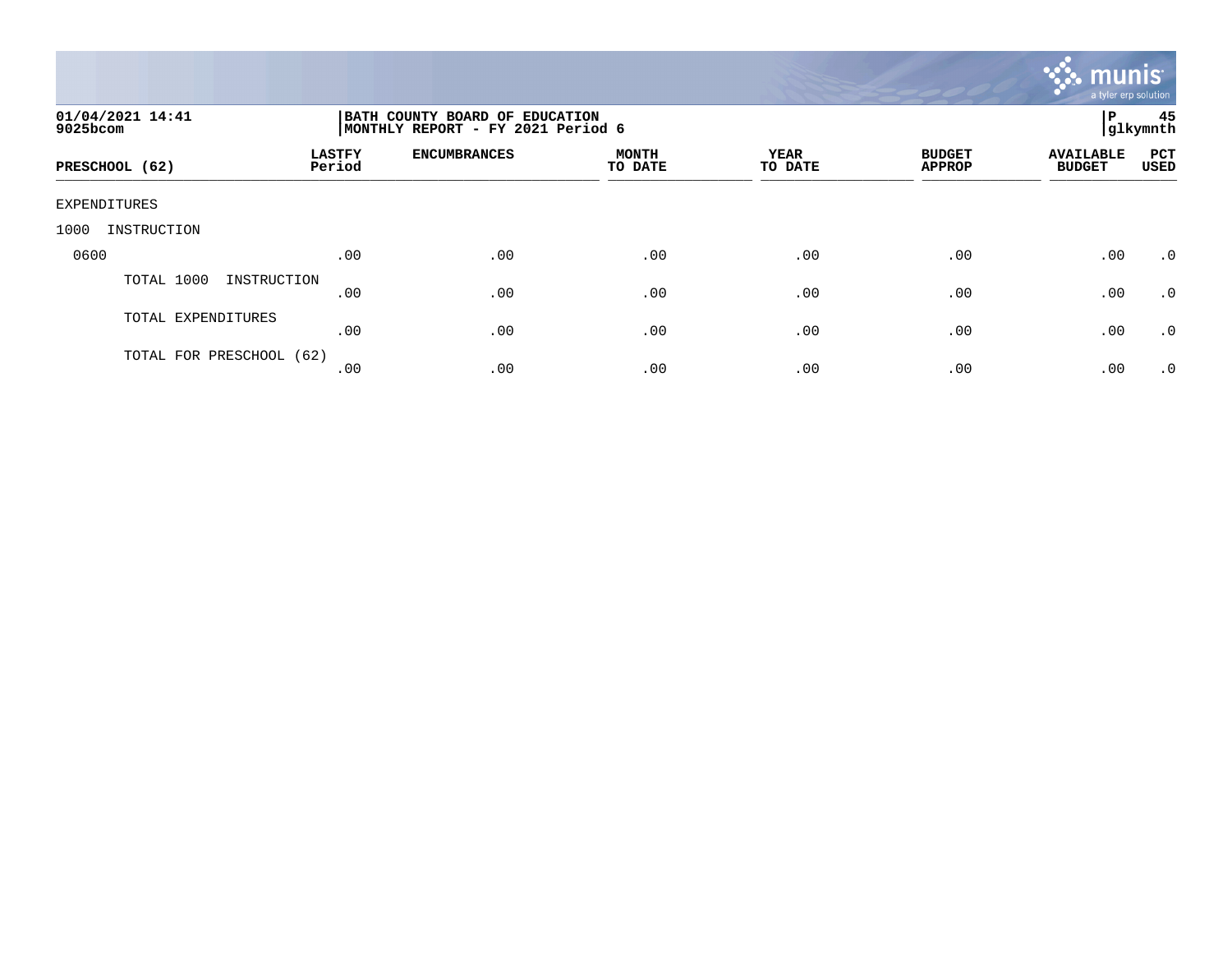|                                                      |                                                                     |                         |                        |                                |                                   | a tyler erp solution |
|------------------------------------------------------|---------------------------------------------------------------------|-------------------------|------------------------|--------------------------------|-----------------------------------|----------------------|
| 01/04/2021 14:41<br>9025bcom                         | BATH COUNTY BOARD OF EDUCATION<br>MONTHLY REPORT - FY 2021 Period 6 |                         |                        |                                | ΙP                                | 46<br>glkymnth       |
| <b>LASTFY</b><br>TRUST/AGENCY FUNDS (7000)<br>Period | <b>ENCUMBRANCES</b>                                                 | <b>MONTH</b><br>TO DATE | <b>YEAR</b><br>TO DATE | <b>BUDGET</b><br><b>APPROP</b> | <b>AVAILABLE</b><br><b>BUDGET</b> | PCT<br>USED          |
| <b>REVENUES</b>                                      |                                                                     |                         |                        |                                |                                   |                      |
| 0999 BEGINNING BALANCE                               |                                                                     |                         |                        |                                |                                   |                      |
| TOTAL 0999 BEGINNING BALANCE                         | .00<br>.00                                                          | .00                     | .00                    | .00                            | .00                               | $\cdot$ 0            |
| <b>RECEIPTS</b>                                      |                                                                     |                         |                        |                                |                                   |                      |
| REVENUE FROM LOCAL SOURCES                           |                                                                     |                         |                        |                                |                                   |                      |
| OTHER REVENUE FROM LOCAL SOURCES                     |                                                                     |                         |                        |                                |                                   |                      |
| 1920 CONTRIBUTE<br>135.61                            | .00                                                                 | 494.21                  | 21,040.41              | 21,000.00                      | $-40.41$ 100.2                    |                      |
| TOTAL OTHER REVENUE FROM LOCAL SOURCES<br>135.61     | .00                                                                 | 494.21                  | 21,040.41              | 21,000.00                      | $-40.41$ 100.2                    |                      |
| TOTAL REVENUE FROM LOCAL SOURCES<br>135.61           | .00                                                                 | 494.21                  | 21,040.41              | 21,000.00                      |                                   | $-40.41$ 100.2       |
| OTHER RECEIPTS                                       |                                                                     |                         |                        |                                |                                   |                      |
| INTERFUND TRANSFERS                                  |                                                                     |                         |                        |                                |                                   |                      |
| 5210 FND XFER                                        | .00<br>.00                                                          | .00                     | .00                    | .00                            | .00                               | $\cdot$ 0            |
| TOTAL INTERFUND TRANSFERS                            | .00<br>.00                                                          | .00                     | .00                    | .00                            | .00                               | $\cdot$ 0            |
| TOTAL OTHER RECEIPTS                                 | .00<br>.00                                                          | .00                     | .00                    | .00                            | .00                               | $\cdot$ 0            |
| TOTAL RECEIPTS<br>135.61                             | .00                                                                 | 494.21                  | 21,040.41              | 21,000.00                      | $-40.41$ 100.2                    |                      |
| TOTAL REVENUE<br>135.61                              | .00                                                                 | 494.21                  | 21,040.41              | 21,000.00                      |                                   | $-40.41$ 100.2       |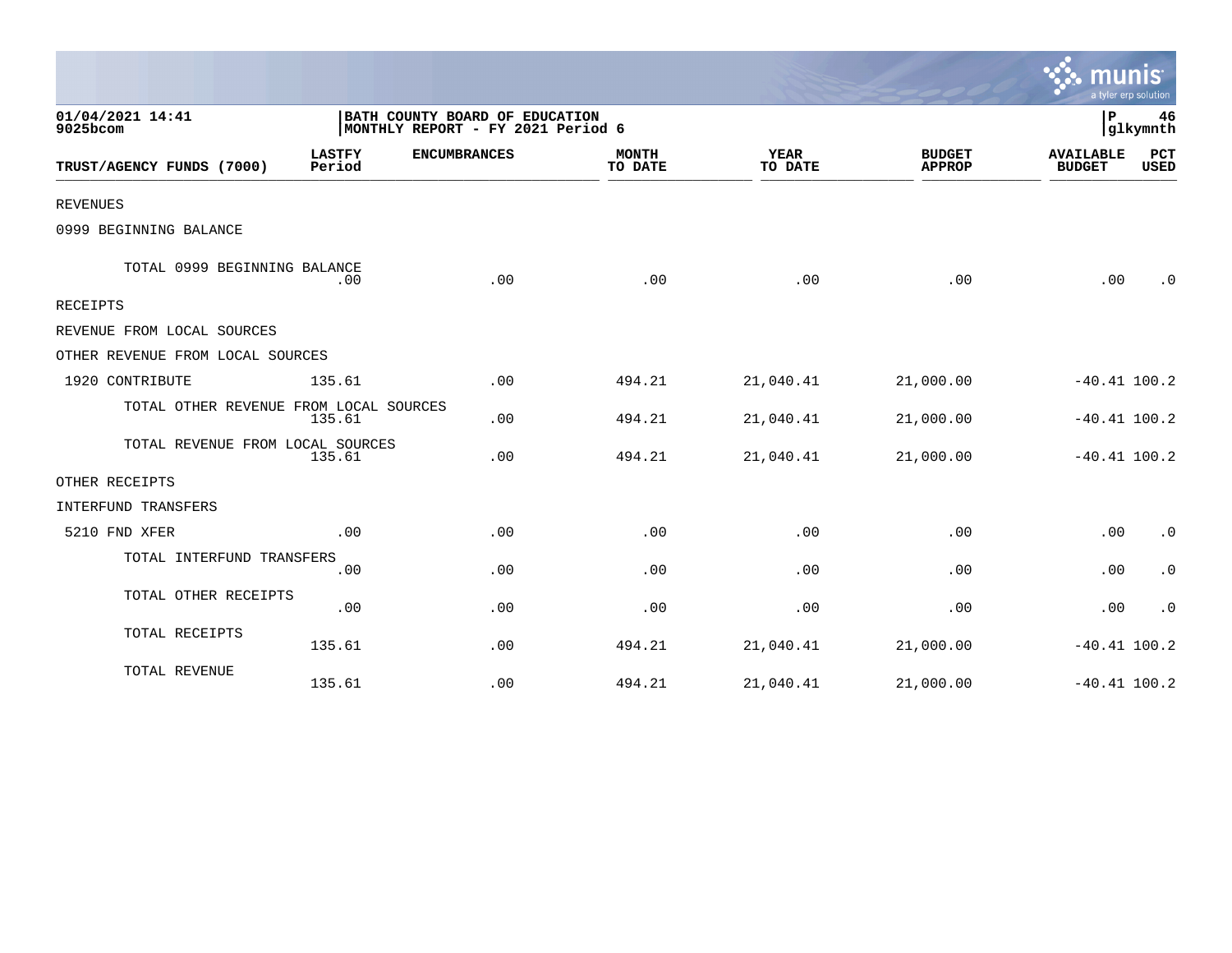

| 01/04/2021 14:41<br>$9025$ bcom                      | BATH COUNTY BOARD OF EDUCATION<br>MONTHLY REPORT - FY 2021 Period 6 |                         |                 |                                |                                   |                    |  |
|------------------------------------------------------|---------------------------------------------------------------------|-------------------------|-----------------|--------------------------------|-----------------------------------|--------------------|--|
| <b>LASTFY</b><br>Period<br>TRUST/AGENCY FUNDS (7000) | <b>ENCUMBRANCES</b>                                                 | <b>MONTH</b><br>TO DATE | YEAR<br>TO DATE | <b>BUDGET</b><br><b>APPROP</b> | <b>AVAILABLE</b><br><b>BUDGET</b> | PCT<br><b>USED</b> |  |
| EXPENDITURES                                         |                                                                     |                         |                 |                                |                                   |                    |  |
| 3300<br>COMMUNITY SERVICES                           |                                                                     |                         |                 |                                |                                   |                    |  |
| 0600<br>1,000.00                                     | .00                                                                 | .00                     | .00             | 21,000.00                      | 21,000.00                         | $\cdot$ 0          |  |
| TOTAL 3300<br>COMMUNITY SERVICES<br>1,000.00         | .00                                                                 | .00                     | .00             | 21,000.00                      | 21,000.00                         | $\cdot$ 0          |  |
| TOTAL EXPENDITURES<br>1,000.00                       | .00                                                                 | .00                     | .00             | 21,000.00                      | 21,000.00                         | $\cdot$ 0          |  |
| TOTAL FOR TRUST/AGENCY FUNDS<br>$-864.39$            | (7000)<br>.00                                                       | 494.21                  | 21,040.41       | .00                            | $-21,040.41$                      | $\cdot$ 0          |  |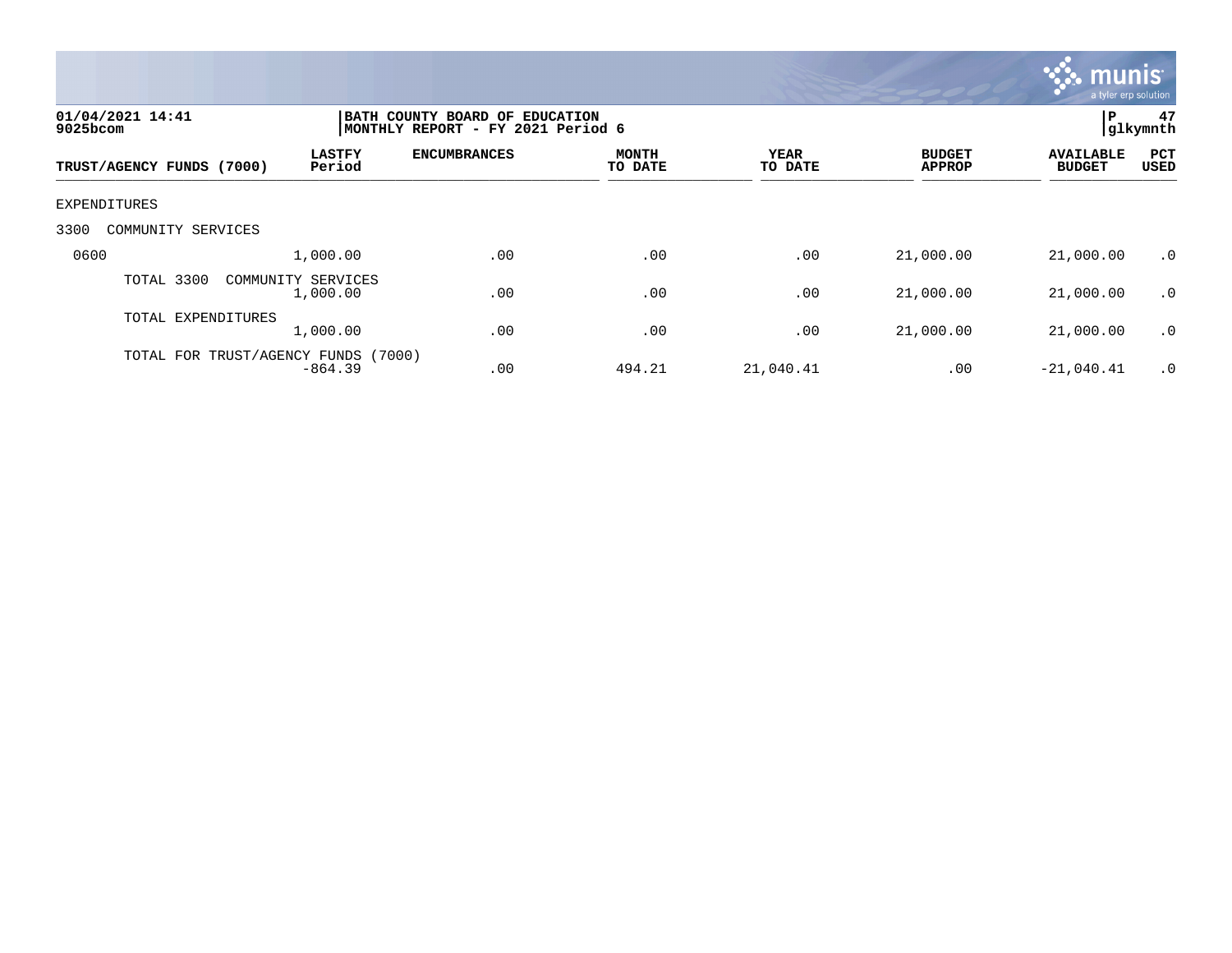|                                                     |                                                                     |                     |                         |                        |                                | munis<br>a tyler erp solution     |                                                  |
|-----------------------------------------------------|---------------------------------------------------------------------|---------------------|-------------------------|------------------------|--------------------------------|-----------------------------------|--------------------------------------------------|
| 01/04/2021 14:41<br>9025bcom                        | BATH COUNTY BOARD OF EDUCATION<br>MONTHLY REPORT - FY 2021 Period 6 |                     |                         |                        |                                | l P                               | 48<br>glkymnth                                   |
| <b>GOVERNMENTAL ASSETS (8)</b>                      | <b>LASTFY</b><br>Period                                             | <b>ENCUMBRANCES</b> | <b>MONTH</b><br>TO DATE | <b>YEAR</b><br>TO DATE | <b>BUDGET</b><br><b>APPROP</b> | <b>AVAILABLE</b><br><b>BUDGET</b> | <b>PCT</b><br><b>USED</b>                        |
| <b>REVENUES</b>                                     |                                                                     |                     |                         |                        |                                |                                   |                                                  |
| RECEIPTS                                            |                                                                     |                     |                         |                        |                                |                                   |                                                  |
| REVENUE FROM LOCAL SOURCES                          |                                                                     |                     |                         |                        |                                |                                   |                                                  |
| OTHER REVENUE FROM LOCAL SOURCES                    |                                                                     |                     |                         |                        |                                |                                   |                                                  |
| 1930 GAIN/LOSS                                      | .00                                                                 | .00                 | .00                     | .00                    | .00                            | .00                               | $\cdot$ 0                                        |
| TOTAL OTHER REVENUE FROM LOCAL SOURCES              | .00                                                                 | .00                 | .00                     | .00                    | .00                            | .00                               | $\cdot$ 0                                        |
| TOTAL REVENUE FROM LOCAL SOURCES                    | .00                                                                 | .00                 | .00                     | .00                    | .00                            | .00                               | $\cdot$ 0                                        |
| OTHER RECEIPTS                                      |                                                                     |                     |                         |                        |                                |                                   |                                                  |
| SALE OR COMP FOR LOSS OF ASSETS                     |                                                                     |                     |                         |                        |                                |                                   |                                                  |
| 5311 SALE LAND<br>5331 SALE BLDG<br>5341 SALE EQUIP | .00<br>.00<br>.00                                                   | .00<br>.00<br>.00   | .00<br>.00<br>.00       | .00<br>.00<br>.00      | .00<br>.00<br>.00              | .00<br>.00<br>.00                 | $\cdot$ 0<br>$\boldsymbol{\cdot}$ 0<br>$\cdot$ 0 |
| TOTAL SALE OR COMP FOR LOSS OF ASSETS               | .00                                                                 | .00                 | .00                     | .00                    | .00                            | .00                               | $\cdot$ 0                                        |
| TOTAL OTHER RECEIPTS                                | .00                                                                 | .00                 | .00                     | .00                    | .00                            | .00                               | $\cdot$ 0                                        |
| TOTAL RECEIPTS                                      | .00                                                                 | .00                 | .00                     | .00                    | .00                            | .00                               | $\cdot$ 0                                        |
| TOTAL REVENUE                                       | .00                                                                 | .00                 | .00                     | .00                    | .00                            | .00                               | $\cdot$ 0                                        |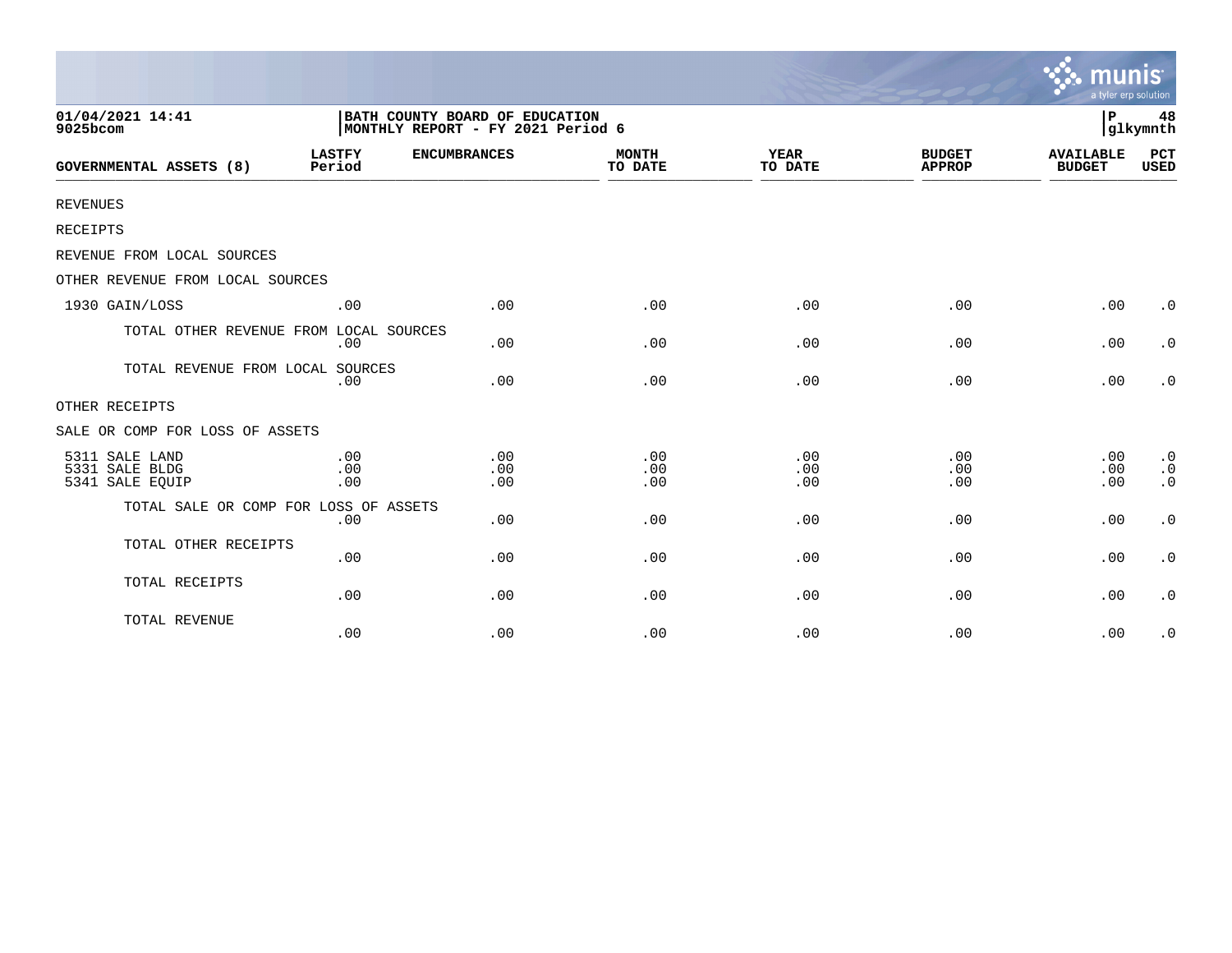

| 01/04/2021 14:41<br>9025bcom       |                                                | BATH COUNTY BOARD OF EDUCATION<br>MONTHLY REPORT - FY 2021 Period 6 |                         |                 |                                |                                   |                    |
|------------------------------------|------------------------------------------------|---------------------------------------------------------------------|-------------------------|-----------------|--------------------------------|-----------------------------------|--------------------|
| GOVERNMENTAL ASSETS (8)            | <b>LASTFY</b><br><b>ENCUMBRANCES</b><br>Period |                                                                     | <b>MONTH</b><br>TO DATE | YEAR<br>TO DATE | <b>BUDGET</b><br><b>APPROP</b> | <b>AVAILABLE</b><br><b>BUDGET</b> | PCT<br><b>USED</b> |
| EXPENDITURES                       |                                                |                                                                     |                         |                 |                                |                                   |                    |
| 1000 INSTRUCTION                   |                                                |                                                                     |                         |                 |                                |                                   |                    |
| 0700                               | 275.65                                         | .00                                                                 | .00                     | 30.62           | .00                            | $-30.62$                          | $\cdot$ 0          |
|                                    | TOTAL 1000 INSTRUCTION<br>275.65               | .00                                                                 | .00                     | 30.62           | .00                            | $-30.62$                          | $\cdot$ 0          |
| 2100 STUDENT SUPPORT SERVICES      |                                                |                                                                     |                         |                 |                                |                                   |                    |
| 0700                               | .00                                            | .00                                                                 | .00                     | .00             | .00                            | .00                               | . $\boldsymbol{0}$ |
| TOTAL 2100                         | STUDENT SUPPORT SERVICES<br>.00                | .00                                                                 | .00                     | .00             | .00                            | .00                               | $\cdot$ 0          |
| 2200 INSTRUCTIONAL STAFF SUPP SERV |                                                |                                                                     |                         |                 |                                |                                   |                    |
| 0700                               | 83.19                                          | .00                                                                 | .00                     | 44.17           | .00                            | $-44.17$                          | $\cdot$ 0          |
| TOTAL 2200                         | INSTRUCTIONAL STAFF SUPP SERV<br>83.19         | .00                                                                 | .00                     | 44.17           | .00                            | $-44.17$                          | $\cdot$ 0          |
| 2300 DISTRICT ADMIN SUPPORT        |                                                |                                                                     |                         |                 |                                |                                   |                    |
| 0700                               | 26.67                                          | .00                                                                 | .00                     | 225.12          | .00                            | $-225.12$                         | $\cdot$ 0          |
| TOTAL 2300                         | DISTRICT ADMIN SUPPORT<br>26.67                | .00                                                                 | .00                     | 225.12          | .00                            | $-225.12$                         | $\cdot$ 0          |
| 2400<br>SCHOOL ADMIN SUPPORT       |                                                |                                                                     |                         |                 |                                |                                   |                    |
| 0700                               | .00                                            | .00                                                                 | .00                     | .00             | .00                            | .00                               | $\cdot$ 0          |
| TOTAL 2400                         | SCHOOL ADMIN SUPPORT<br>.00                    | .00                                                                 | .00                     | .00             | .00                            | .00                               | $\cdot$ 0          |
| BUSINESS SUPPORT SERVICES<br>2500  |                                                |                                                                     |                         |                 |                                |                                   |                    |
| 0700                               | .00                                            | .00                                                                 | .00                     | .00             | .00                            | .00                               | $\cdot$ 0          |
| TOTAL 2500                         | BUSINESS SUPPORT SERVICES<br>.00               | .00                                                                 | .00                     | .00             | .00                            | .00                               | $\cdot$ 0          |
|                                    | 2600 PLANT OPERATIONS AND MAINTENANCE          |                                                                     |                         |                 |                                |                                   |                    |
| 0700                               | .00                                            | .00                                                                 | .00                     | .00             | .00                            | .00                               | $\cdot$ 0          |
| TOTAL 2600                         | PLANT OPERATIONS AND MAINTENANCE<br>.00        | .00                                                                 | .00                     | .00             | .00                            | .00                               | $\cdot$ 0          |

2700 STUDENT TRANSPORTATION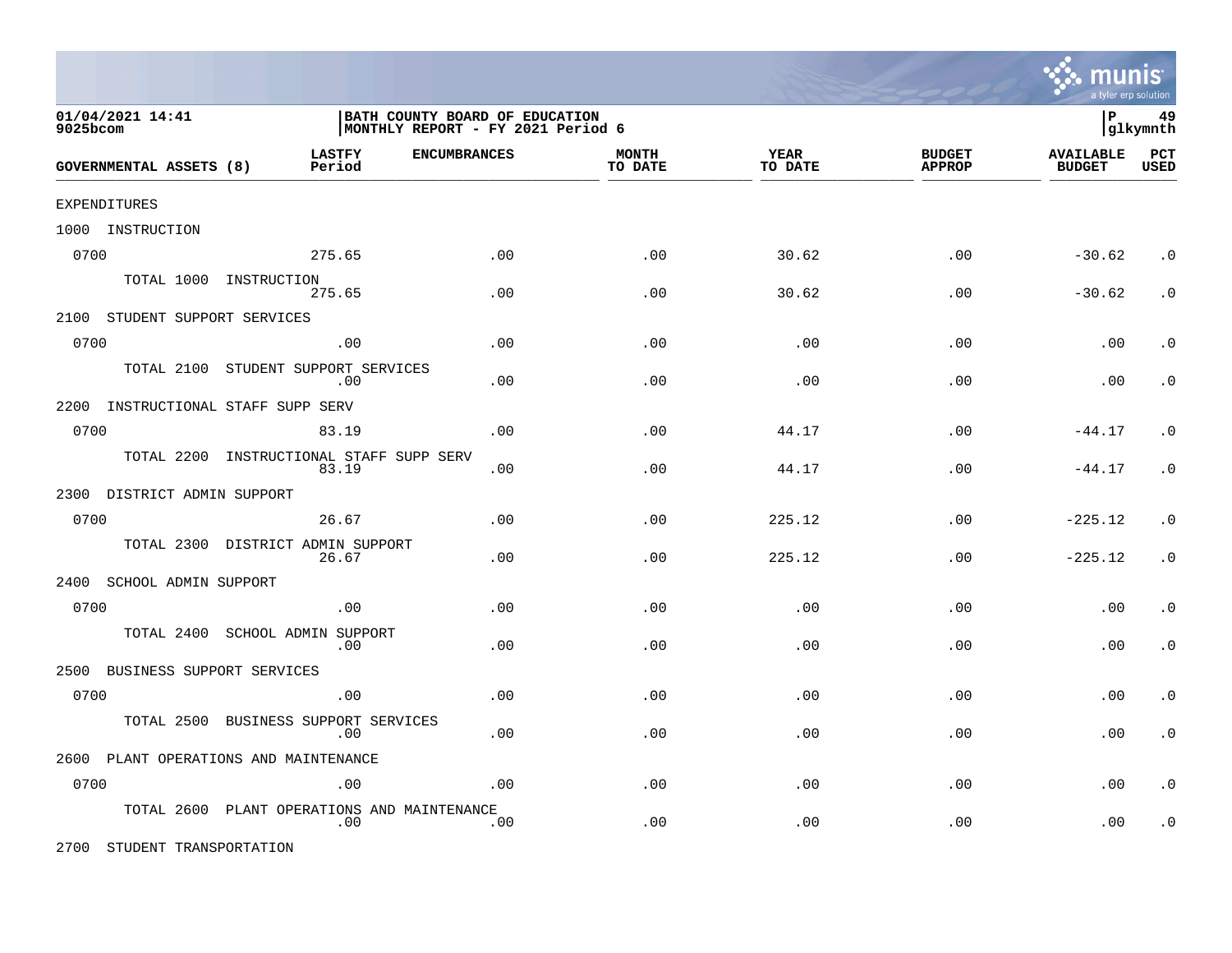

| 01/04/2021 14:41<br>9025bcom   |                                                | BATH COUNTY BOARD OF EDUCATION<br>MONTHLY REPORT - FY 2021 Period 6 |                         |                        |                                |                                   |             |
|--------------------------------|------------------------------------------------|---------------------------------------------------------------------|-------------------------|------------------------|--------------------------------|-----------------------------------|-------------|
| <b>GOVERNMENTAL ASSETS (8)</b> | <b>LASTFY</b><br>Period                        | <b>ENCUMBRANCES</b>                                                 | <b>MONTH</b><br>TO DATE | <b>YEAR</b><br>TO DATE | <b>BUDGET</b><br><b>APPROP</b> | <b>AVAILABLE</b><br><b>BUDGET</b> | PCT<br>USED |
| 0700                           | .00                                            | .00                                                                 | .00                     | .00                    | .00                            | .00                               | $\cdot$ 0   |
| TOTAL 2700                     | STUDENT<br>TRANSPORTATION<br>.00               | .00                                                                 | .00                     | .00                    | .00                            | .00                               | $\cdot$ 0   |
| 3300<br>COMMUNITY SERVICES     |                                                |                                                                     |                         |                        |                                |                                   |             |
| 0700                           | .00                                            | .00                                                                 | .00                     | .00                    | .00                            | .00                               | $\cdot$ 0   |
| TOTAL 3300                     | COMMUNITY SERVICES<br>.00                      | .00                                                                 | .00                     | .00                    | .00                            | .00                               | $\cdot$ 0   |
| TOTAL EXPENDITURES             | 385.51                                         | .00                                                                 | .00                     | 299.91                 | .00                            | $-299.91$                         | $\cdot$ 0   |
|                                | TOTAL FOR GOVERNMENTAL ASSETS (8)<br>$-385.51$ | .00                                                                 | .00                     | $-299.91$              | .00                            | 299.91                            | $\cdot$ 0   |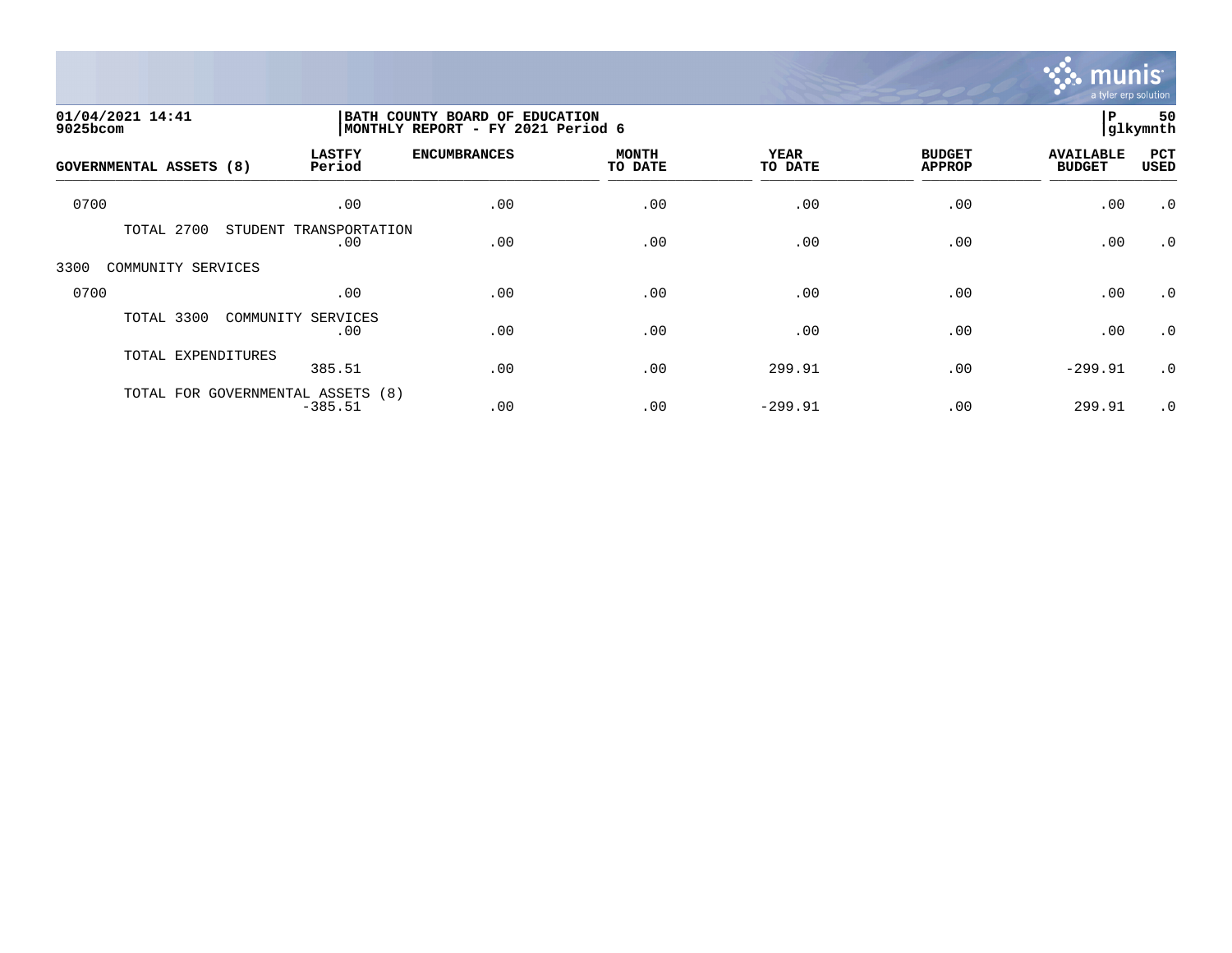|                                  |                                                                     |                     |                         |                        |                                | munis<br>a tyler erp solution     |                |
|----------------------------------|---------------------------------------------------------------------|---------------------|-------------------------|------------------------|--------------------------------|-----------------------------------|----------------|
| 01/04/2021 14:41<br>9025bcom     | BATH COUNTY BOARD OF EDUCATION<br>MONTHLY REPORT - FY 2021 Period 6 |                     |                         |                        |                                | P                                 | 51<br>glkymnth |
| FOOD SERVICE ASSETS (81)         | <b>LASTFY</b><br>Period                                             | <b>ENCUMBRANCES</b> | <b>MONTH</b><br>TO DATE | <b>YEAR</b><br>TO DATE | <b>BUDGET</b><br><b>APPROP</b> | <b>AVAILABLE</b><br><b>BUDGET</b> | PCT<br>USED    |
| <b>REVENUES</b>                  |                                                                     |                     |                         |                        |                                |                                   |                |
| RECEIPTS                         |                                                                     |                     |                         |                        |                                |                                   |                |
| REVENUE FROM LOCAL SOURCES       |                                                                     |                     |                         |                        |                                |                                   |                |
| OTHER REVENUE FROM LOCAL SOURCES |                                                                     |                     |                         |                        |                                |                                   |                |
| 1930 GAIN/LOSS                   | .00                                                                 | .00                 | .00                     | .00                    | .00                            | .00                               | $\cdot$ 0      |
| TOTAL OTHER REVENUE FROM         | LOCAL SOURCES<br>.00                                                | .00                 | .00                     | .00                    | .00                            | .00                               | $\cdot$ 0      |
| TOTAL REVENUE FROM LOCAL SOURCES | .00                                                                 | .00                 | .00                     | .00                    | .00                            | .00                               | $\cdot$ 0      |
| TOTAL RECEIPTS                   | .00                                                                 | .00                 | .00                     | .00                    | .00                            | .00                               | $\cdot$ 0      |
| TOTAL REVENUE                    | .00                                                                 | .00                 | .00                     | .00                    | .00                            | .00                               | $\cdot$ 0      |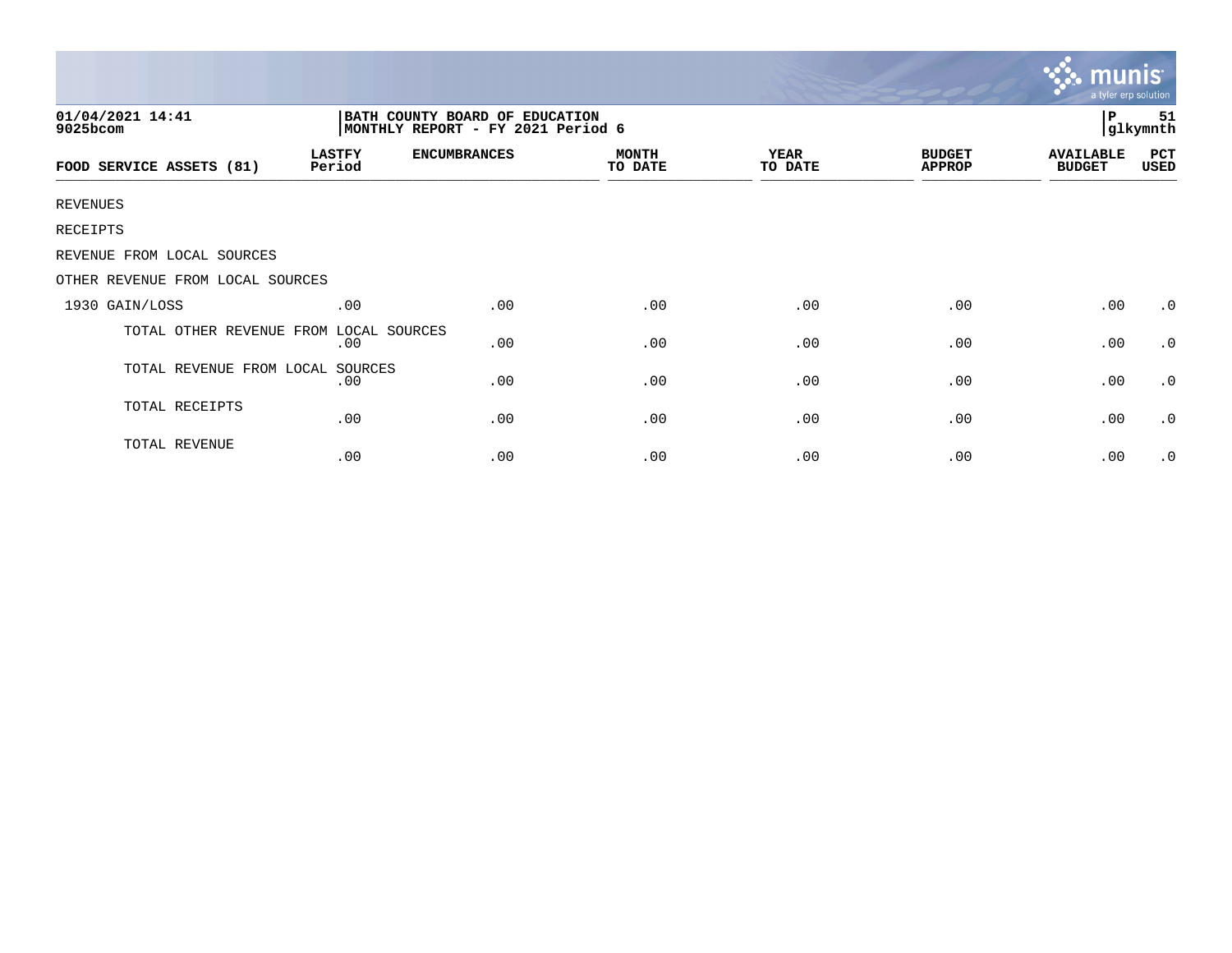

| 01/04/2021 14:41<br>$9025$ bcom    | BATH COUNTY BOARD OF EDUCATION<br>MONTHLY REPORT - FY 2021 Period 6 |                     |                         |                        |                                | 52<br>P<br> glkymnth              |                    |
|------------------------------------|---------------------------------------------------------------------|---------------------|-------------------------|------------------------|--------------------------------|-----------------------------------|--------------------|
| FOOD SERVICE ASSETS (81)           | <b>LASTFY</b><br>Period                                             | <b>ENCUMBRANCES</b> | <b>MONTH</b><br>TO DATE | <b>YEAR</b><br>TO DATE | <b>BUDGET</b><br><b>APPROP</b> | <b>AVAILABLE</b><br><b>BUDGET</b> | PCT<br><b>USED</b> |
| EXPENDITURES                       |                                                                     |                     |                         |                        |                                |                                   |                    |
| 3100<br>FOOD SERVICE OPERATION     |                                                                     |                     |                         |                        |                                |                                   |                    |
| 0700                               | .00                                                                 | .00                 | .00                     | .00                    | .00                            | .00                               | $.0 \cdot$         |
| TOTAL 3100                         | FOOD SERVICE OPERATION<br>.00                                       | .00                 | .00                     | .00                    | .00                            | .00                               | $\cdot$ 0          |
| TOTAL EXPENDITURES                 | .00                                                                 | .00                 | .00                     | .00                    | .00                            | .00                               | $\cdot$ 0          |
| TOTAL FOR FOOD SERVICE ASSETS (81) | .00                                                                 | .00                 | .00                     | .00                    | .00                            | .00                               | $\cdot$ 0          |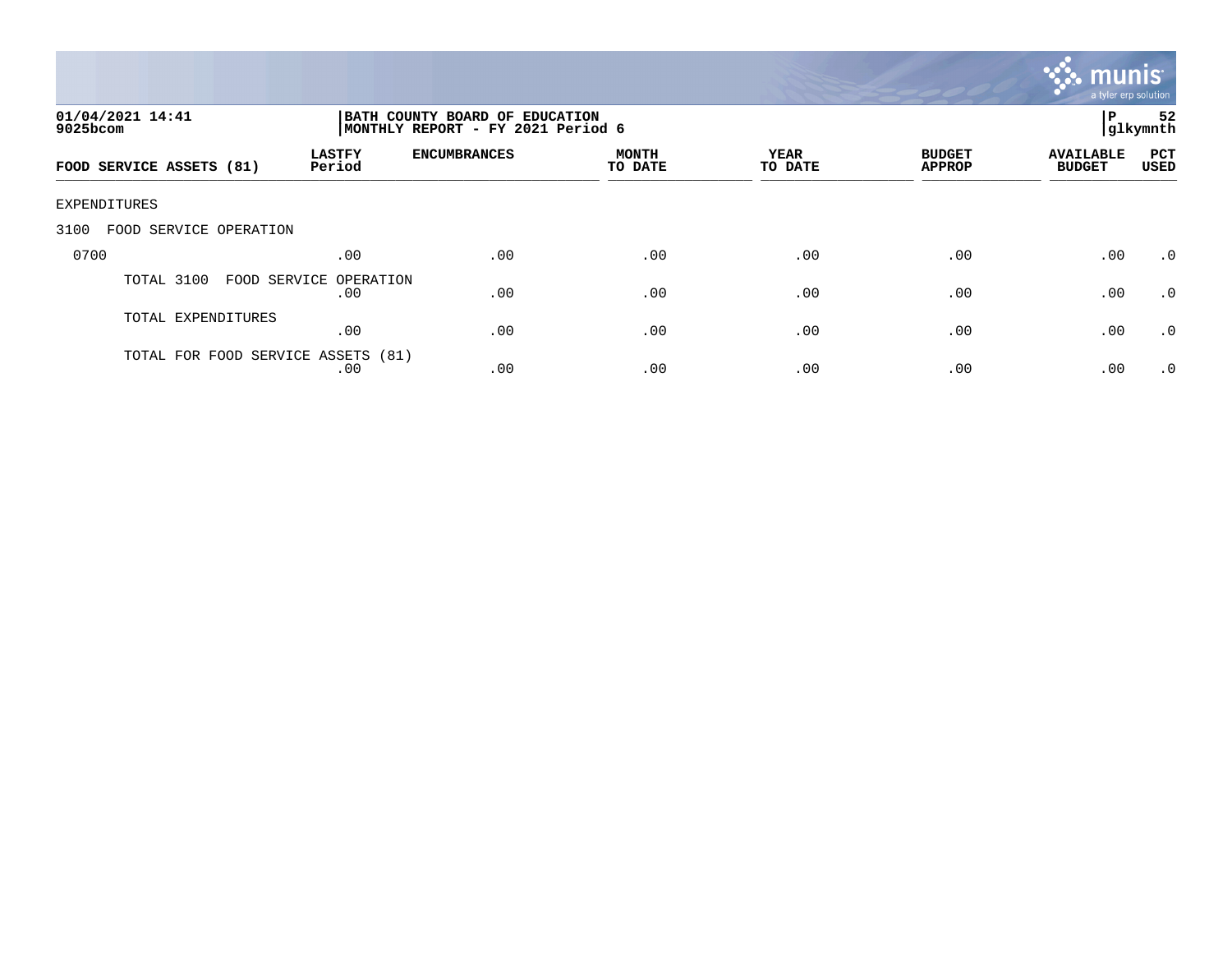|                                        |                                                                      |                     |                         |                 |                                | <b>munis</b><br>a tyler erp solution |                     |  |
|----------------------------------------|----------------------------------------------------------------------|---------------------|-------------------------|-----------------|--------------------------------|--------------------------------------|---------------------|--|
| 01/04/2021 14:41<br>9025bcom           | BATH COUNTY BOARD OF EDUCATION<br> MONTHLY REPORT - FY 2021 Period 6 |                     |                         |                 |                                |                                      | 53<br>P<br>glkymnth |  |
| DAY CARE ASSERTS (82)                  | <b>LASTFY</b><br>Period                                              | <b>ENCUMBRANCES</b> | <b>MONTH</b><br>TO DATE | YEAR<br>TO DATE | <b>BUDGET</b><br><b>APPROP</b> | <b>AVAILABLE</b><br><b>BUDGET</b>    | PCT<br>USED         |  |
| <b>REVENUES</b>                        |                                                                      |                     |                         |                 |                                |                                      |                     |  |
| RECEIPTS                               |                                                                      |                     |                         |                 |                                |                                      |                     |  |
| REVENUE FROM LOCAL SOURCES             |                                                                      |                     |                         |                 |                                |                                      |                     |  |
| OTHER REVENUE FROM LOCAL SOURCES       |                                                                      |                     |                         |                 |                                |                                      |                     |  |
| 1930 GAIN/LOSS                         | .00                                                                  | .00                 | .00                     | .00             | .00                            | .00                                  | $\cdot$ 0           |  |
| TOTAL OTHER REVENUE FROM LOCAL SOURCES | .00                                                                  | .00                 | .00                     | .00             | .00                            | .00                                  | $\cdot$ 0           |  |
| TOTAL REVENUE FROM LOCAL               | SOURCES<br>.00                                                       | .00                 | .00                     | .00             | .00                            | .00                                  | $\cdot$ 0           |  |
| TOTAL RECEIPTS                         | .00                                                                  | .00                 | .00                     | .00             | .00                            | .00                                  | $\cdot$ 0           |  |
| TOTAL REVENUE                          | .00                                                                  | .00                 | .00                     | .00             | .00                            | .00                                  | $\cdot$ 0           |  |
| TOTAL FOR DAY CARE ASSERTS (82)        | .00                                                                  | .00                 | .00                     | .00             | .00                            | .00                                  | $\cdot$ 0           |  |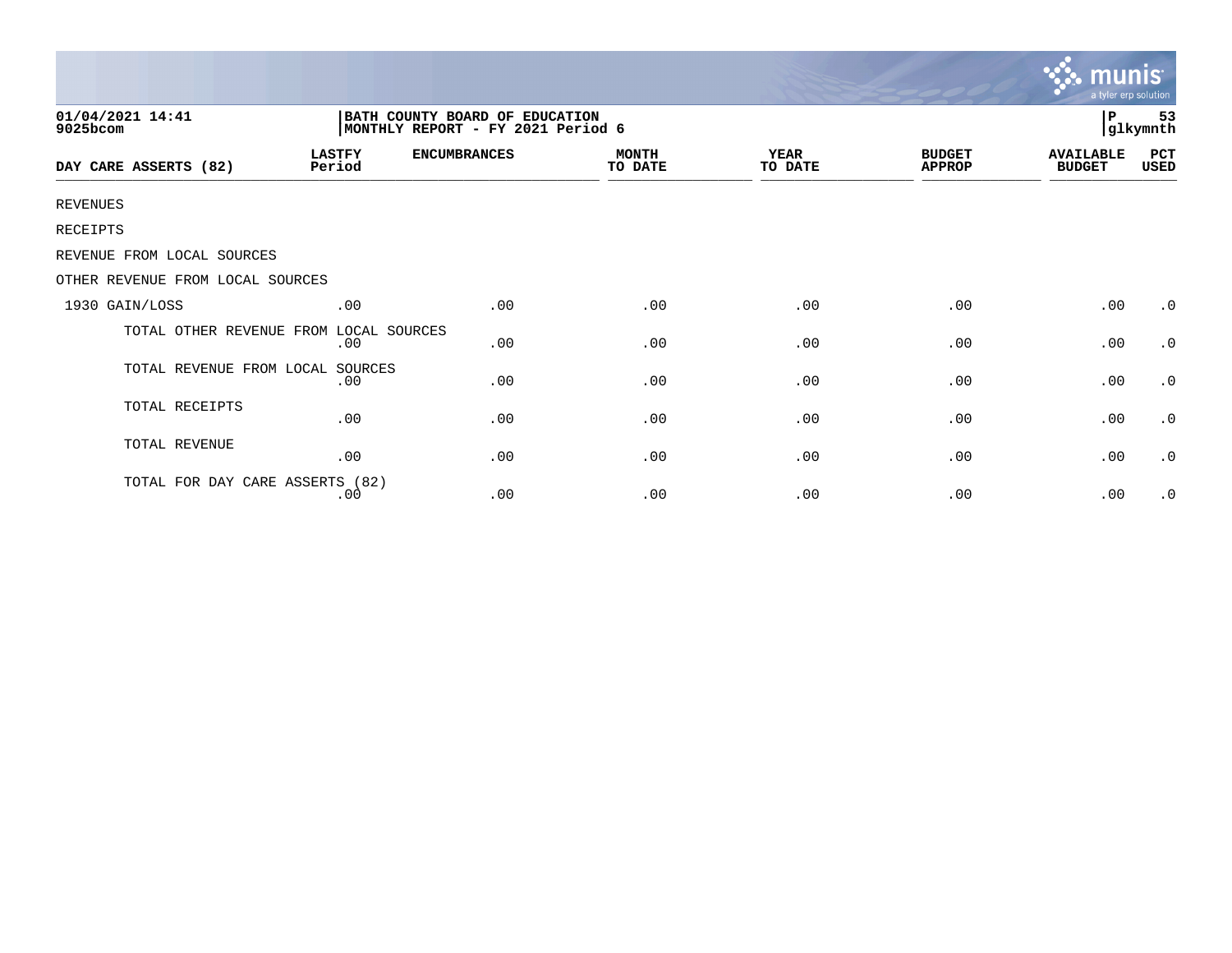|                                  |                                                                     |                     |                         |                        |                                | mu<br>a tyler erp solution        |                |
|----------------------------------|---------------------------------------------------------------------|---------------------|-------------------------|------------------------|--------------------------------|-----------------------------------|----------------|
| 01/04/2021 14:41<br>9025bcom     | BATH COUNTY BOARD OF EDUCATION<br>MONTHLY REPORT - FY 2021 Period 6 |                     |                         |                        |                                | l P                               | 54<br>glkymnth |
| ADULT EDUCATION ASSETS (84)      | <b>LASTFY</b><br>Period                                             | <b>ENCUMBRANCES</b> | <b>MONTH</b><br>TO DATE | <b>YEAR</b><br>TO DATE | <b>BUDGET</b><br><b>APPROP</b> | <b>AVAILABLE</b><br><b>BUDGET</b> | PCT<br>USED    |
| <b>REVENUES</b>                  |                                                                     |                     |                         |                        |                                |                                   |                |
| RECEIPTS                         |                                                                     |                     |                         |                        |                                |                                   |                |
| REVENUE FROM LOCAL SOURCES       |                                                                     |                     |                         |                        |                                |                                   |                |
| OTHER REVENUE FROM LOCAL SOURCES |                                                                     |                     |                         |                        |                                |                                   |                |
| 1930 GAIN/LOSS                   | .00                                                                 | .00                 | .00                     | .00                    | .00                            | .00                               | $\cdot$ 0      |
| TOTAL OTHER REVENUE FROM         | LOCAL SOURCES<br>.00                                                | .00                 | .00                     | .00                    | .00                            | .00                               | $\cdot$ 0      |
| TOTAL REVENUE FROM LOCAL SOURCES | .00                                                                 | .00                 | .00                     | .00                    | .00                            | .00                               | $\cdot$ 0      |
| TOTAL RECEIPTS                   | .00                                                                 | .00                 | .00                     | .00                    | .00                            | .00                               | $\cdot$ 0      |
| TOTAL REVENUE                    | .00                                                                 | .00                 | .00                     | .00                    | .00                            | .00                               | $\cdot$ 0      |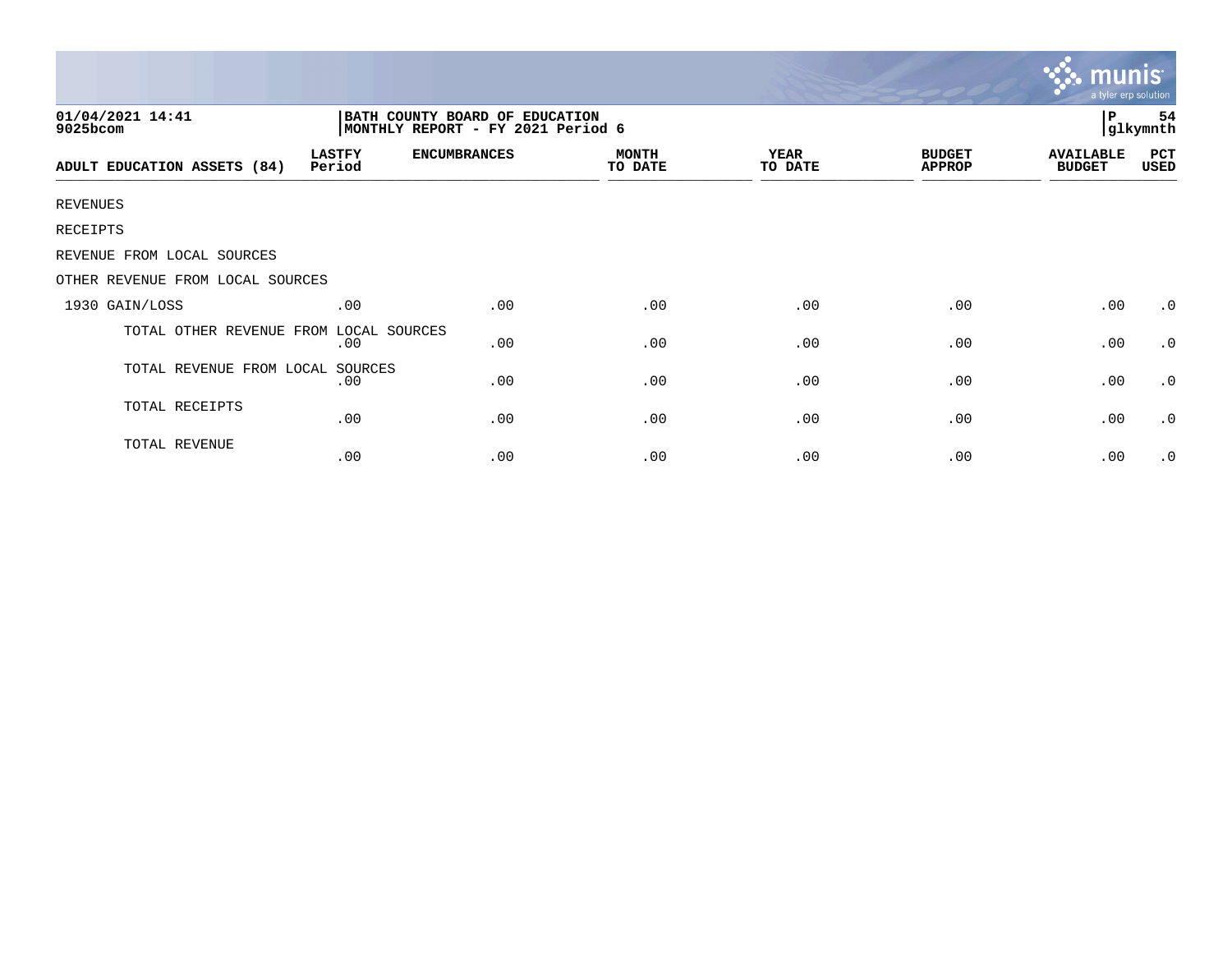

| 01/04/2021 14:41<br>$9025$ bcom       |                                   |                     | BATH COUNTY BOARD OF EDUCATION<br>MONTHLY REPORT - FY 2021 Period 6 |                 |                                |                                   |                    |
|---------------------------------------|-----------------------------------|---------------------|---------------------------------------------------------------------|-----------------|--------------------------------|-----------------------------------|--------------------|
| ADULT EDUCATION ASSETS (84)           | <b>LASTFY</b><br>Period           | <b>ENCUMBRANCES</b> | MONTH<br>TO DATE                                                    | YEAR<br>TO DATE | <b>BUDGET</b><br><b>APPROP</b> | <b>AVAILABLE</b><br><b>BUDGET</b> | PCT<br><b>USED</b> |
| EXPENDITURES                          |                                   |                     |                                                                     |                 |                                |                                   |                    |
| 3400<br>ADULT EDUCATION OPERATIONS    |                                   |                     |                                                                     |                 |                                |                                   |                    |
| 0700                                  | .00                               | .00                 | .00                                                                 | .00             | .00                            | .00                               | $\cdot$ 0          |
| TOTAL 3400                            | ADULT EDUCATION OPERATIONS<br>.00 | .00                 | .00                                                                 | .00             | .00                            | .00                               | $\cdot$ 0          |
| TOTAL EXPENDITURES                    | .00                               | .00                 | .00                                                                 | .00             | .00                            | .00                               | .0                 |
| TOTAL FOR ADULT EDUCATION ASSETS (84) | .00                               | .00                 | .00                                                                 | .00             | .00                            | .00                               | $\cdot$ 0          |